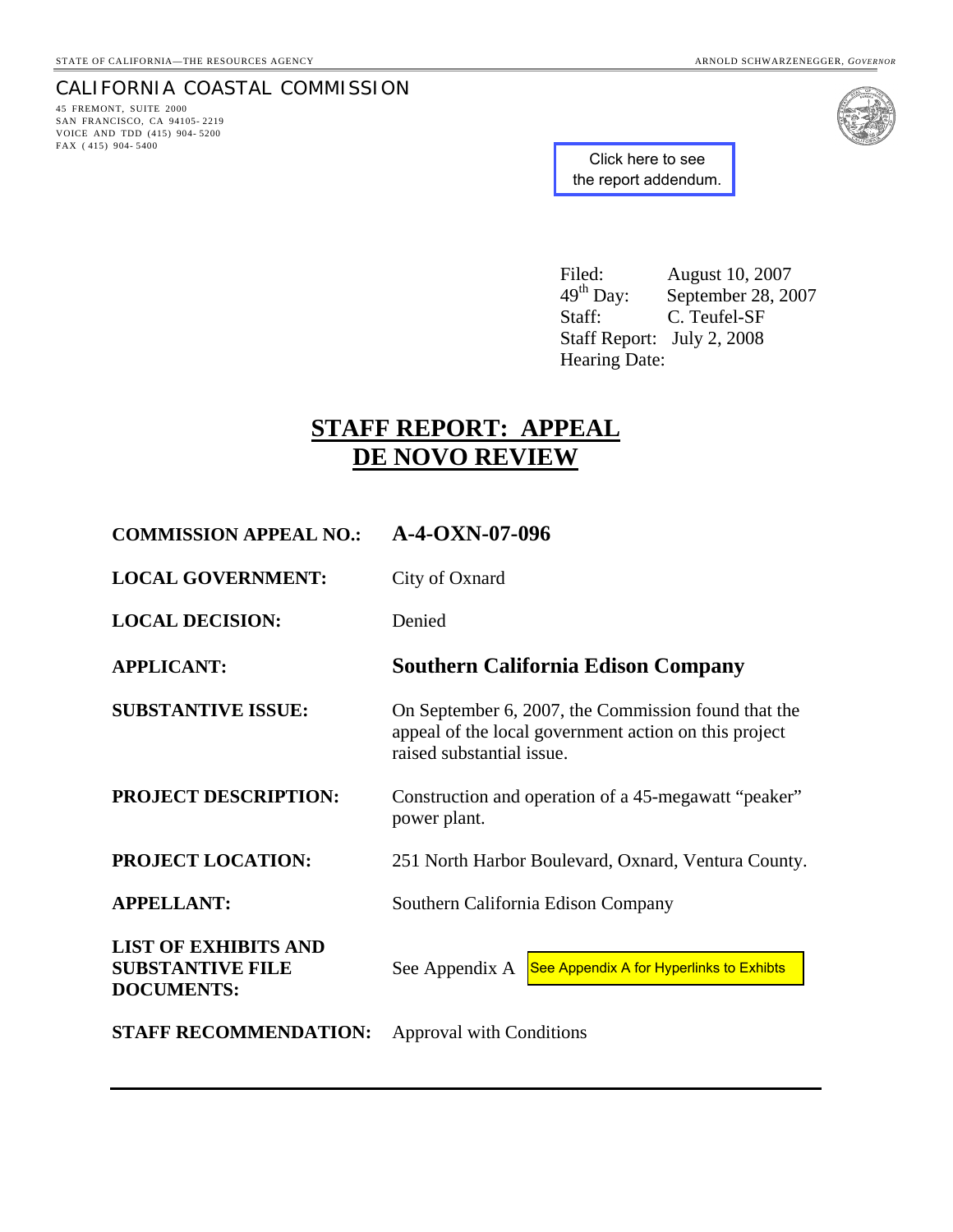# **EXECUTIVE SUMMARY**

Project Summary. In this application, Southern California Edison (SCE) proposes to construct and operate a 45-megawatt natural gas fired "peaker" power plant on the former tank farm site of the Mandalay Generating Station in the City of Oxnard, Ventura County. The project also includes additional electrical transmission lines and poles, a 1,800 foot long six-inch diameter natural gas pipeline along the east side of Harbor Boulevard, transformers, an electrical substation, storage tanks, access roads, security gates and fences.

Jurisdiction. The proposed project is located within the City of Oxnard's certified Local Coastal Program (LCP) jurisdiction and therefore requires a coastal development permit from the City. In July 2007, the City of Oxnard denied SCE's request for a coastal development permit to construct and operate the peaker plant at the proposed location on the basis that the project is inconsistent with the zoning designation. At the same hearing in July of 2007, the City of Oxnard Planning Commission also decided not to certify and finalize the CEQA document that had been drafted for the proposed project, a Mitigated Negative Declaration. Denial of a major energy facility by a local government is appealable to the Coastal Commission, however. On August 10, 2007, SCE filed a timely appeal to the Coastal Commission. On September 6, 2007, the Coastal Commission found that SCE had raised a substantial issue regarding the conformance of the City of Oxnard's permit denial with the LCP.

This report constitutes the Commission's de novo review of SCE's application to obtain a coastal development permit for the peaker plant and ancillary facilities. The standard of review is the City of Oxnard's LCP and the public access and recreation policies of the Coastal Act.

#### Zoning Designation.

 $\overline{a}$ 

The project site is located within an area identified in the City of Oxnard's LCP as a Coastal Energy Facility Sub-zone. The City's denial of the proposed project was based on its determination that the proposal did not conform to the designated zoning for the parcel on which the project was to be located. The City's rationale for denying the proposal is that the zoning designation requires any energy facility on the site to be coastal dependent.<sup>1</sup> SCE contends that this zoning designation allows non-coastal dependent facilities and that the City therefore erred when it determined the proposed project would have to be coastal-dependent to be sited at this location. SCE appealed the City's permit denial to the Coastal Commission. On September 6, 2007, the Commission determined that SCE's appeal raised a substantial issue regarding the conformance of the City of Oxnard's denial of a coastal development permit with applicable LCP policies. As described within Section B of this staff report, the Commission finds the proposed project in conformance with the project site's Coastal Energy Facility Sub-zone based on the following:

<sup>&</sup>lt;sup>1</sup> Both the City's LCP at Section 17-3(12) and Section 30101 of the Coastal Act define a "coastal-dependent" development or use" as "any development or use which requires a site on, or adjacent to, the sea to be able to function at all."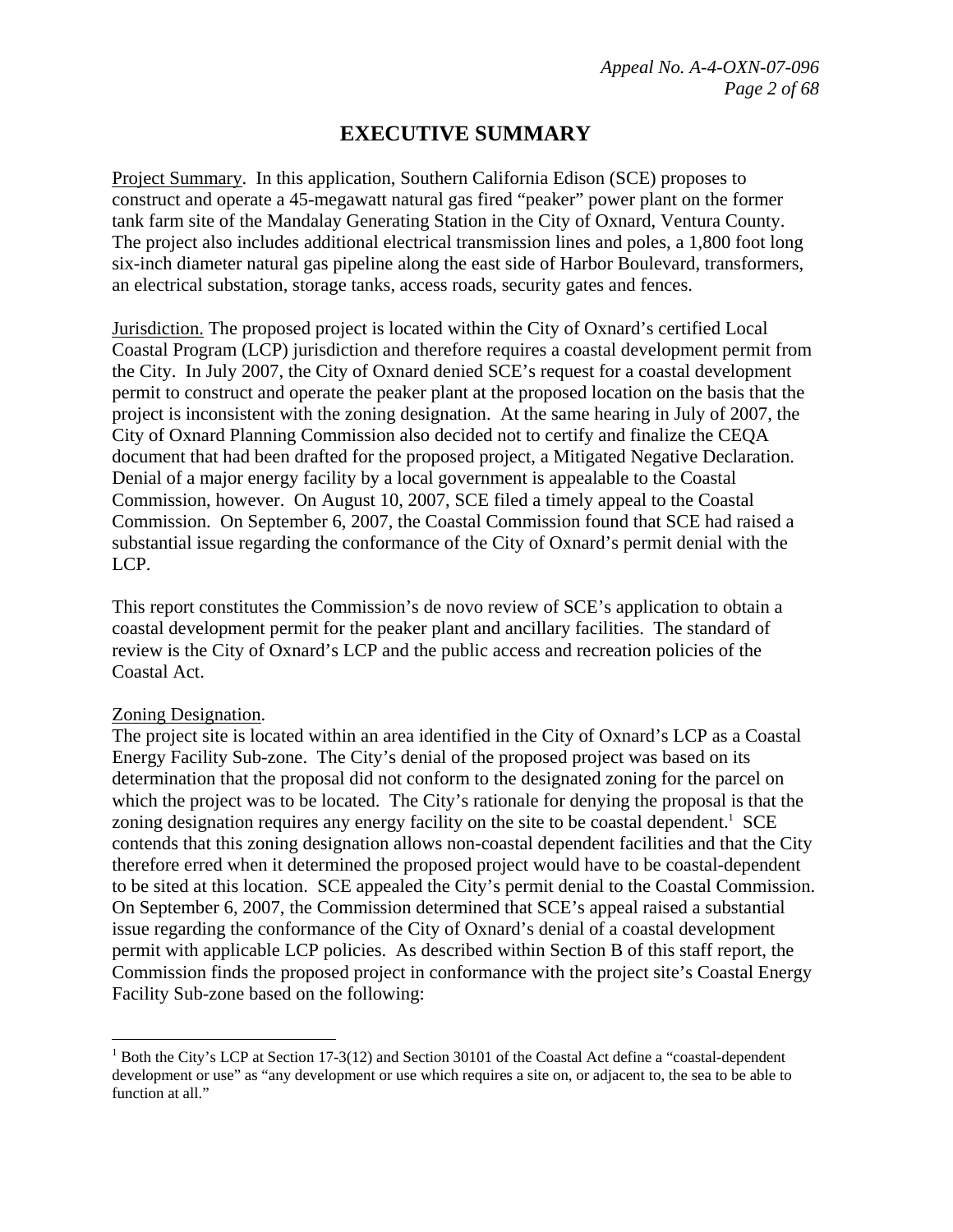- o The key subsection of the Coastal Energy Facility Sub-zone (Coastal Zoning Ordinance Section 17-20), states that "coastal dependent energy facilities shall be encouraged to locate or expand within existing sites and shall be permitted reasonable long-term growth, where consistent with this article." This subsection is the only one that specifically refers to "coastal-dependent" facilities, and it only "encourages" such facilities to locate within this zoning designation and does not prohibit non-coastal dependent facilities;
- o Other subsections of Coastal Zoning Ordinance Section 17-20 apply generally to "energy related developments," not exclusively to "coastal-dependent" developments. Additionally, these subsections are all subject to the overarching provision of Section  $17-20(A)$ , which states that this zoning designation allows "power generating facilities and electrical substations" and is therefore not limited to "coastal-dependent" facilities<sup>2</sup>;
- o One of the four types of developments that can be conditionally permitted within the Coastal Energy Facility Sub-zone is an "Electrical power generating plant and accessory uses normally associated with said power generating facility," such as the project proposed by SCE.

Key LCP/Coastal Act Issues. The key issues of concern for this project are potential impacts to biological resources and adverse visual effects.

*Biological Resources.* Several sensitive habitat areas are known to exist adjacent to or nearby the proposed project site, and a variety of special status species are known to occupy these habitats either seasonally or year-round. Those species with the highest likelihood of being negatively affected by the proposed project include the western snowy plover, California least tern, and burrowing owl as well as rare dune plant species such as Ventura marsh milk vetch, salt marsh bird's-beak, red sand-verbena, dunedelion, estuary seablite, and wooly seablite.

During local review of this project, the US Fish and Wildlife Service (FWS) raised concerns about the effect of SCE's initially proposed landscape plan on western snowy plovers and California least terns and the sensitive nesting habitat for these species located in close proximity to the project site (approximately 1000 feet to the west and northwest). The concerns raised by FWS focused on the substantial increase in the number of trees within the project area that would result from SCE's initially proposed landscaping plan (an increase from less than 10 trees in the area currently to more than 140 at the completion of landscaping activities) and the potential increase that this change in the area's vegetation profile would have on local predatory bird populations. Birds such as crows, ravens, owls and raptors use trees as nesting habitat and large numbers of these predators in proximity to snowy plover and least tern nesting areas have been identified by FWS as a primary threat to tern and plover

 $\overline{a}$ 

 $2^2$  Further, the LCP's definition of "energy facility" does not specify that such facilities must be coastaldependent. LCP Section 17-3(25) defines an "energy facility" as "any public or private processing, producing, generating, storing, transmitting or recovering facility for electricity, natural gas, petroleum, coal or other sources of energy."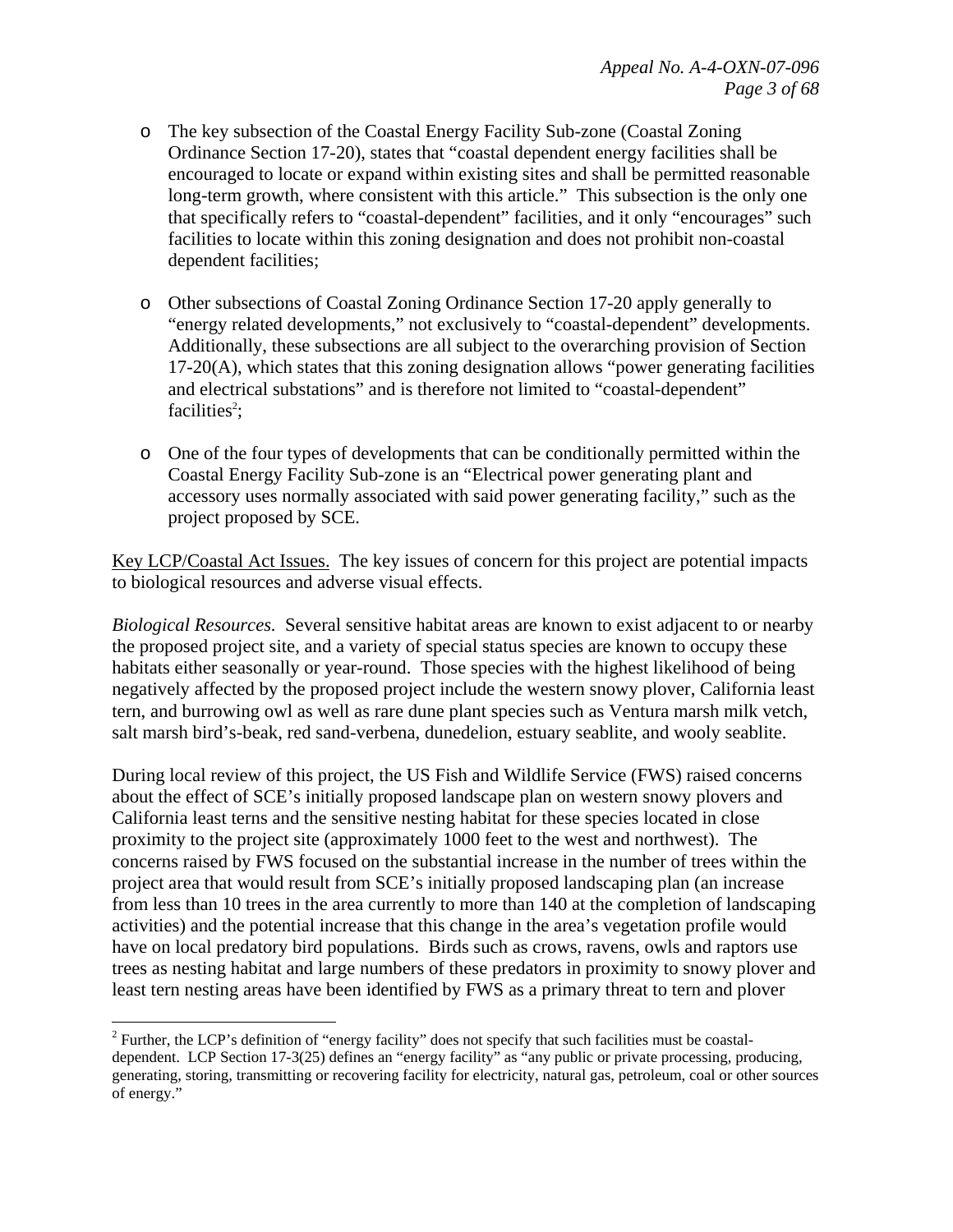population recovery. Given the proximity of the project site to important western snowy plover and California least tern nesting areas within McGrath and Mandalay State Beaches, an increase in the number of predatory birds within the area is anticipated to adversely affect the reproductive success of snowy plover and least terns and therefore degrade the quality of sensitive nesting habitat. In response to this issue, SCE has developed a revised landscape plan (included as Exhibit 4) that avoids the use of trees and includes only native groundcover, bush and shrub species that are not known to provide nesting or roosting habitat for corvid and raptor species.

SCE also proposes development activities east of Harbor Boulevard, both to the north and south of the Mandalay Canal. East of Harbor Boulevard is a sandy area with low to moderate vegetation density dominated by invasive ice plant (*Carpobrotus sp.*) and native heather goldenbush (*Ericameria ericoides*) which combine to make up an estimated 60-80% of the vegetative cover within the project area. Other native shrubs and herbaceous dune plant species representative of rare southern dune scrub are also supported in lesser abundance in this area. However, the southern dune scrub habitat present within this portion of the project's disturbance limits is substantially degraded and several biological and botanical surveys conducted in this area by the Commission's staff ecologist and SCE's botanical consultants did not reveal the presence of any rare plant species within the proposed disturbance areas or their immediate vicinity. Despite the fact that the project site is in a degraded condition and does not currently support rare plant species, it nevertheless supports vegetation representative of the southern dune scrub plant community. Therefore, to preserve, restore and enhance the ecological integrity of the site, **Special Condition 3(b)** requires SCE to develop and implement a comprehensive invasive species eradication program to remove iceplant and other non-native species from throughout SCE's property to the east of Harbor Boulevard and a restoration program, concentrated on the project's disturbance footprint, which includes planting native dune scrub species collected from locally collected seed and annual monitoring to ensure that native species become re-established and invasive plants do not reoccur in these areas.

In addition, the Commission is requiring in **Special Condition 3(c)** that appropriate measures are taken to ensure that burrowing owls that may nest or winter in the project area are not adversely impacted by project construction activities.

As conditioned, the Commission staff believes the project will be carried out consistent with the LCP policies that provide for the protection of biological resources and sensitive habitat areas.

Visual Resources. The project would be primarily developed within a brownfield site that has previously supported energy-related infrastructure and neighbors the existing Mandalay Generating Station and several functioning oil wells. As demonstrated by the photographs in Exhibit 3, many of the existing views in the immediate vicinity of the project site are industrial and energy related in nature and no significant visual or aesthetic resources are apparent at the project site. The peaker plant will therefore be sited in an area surrounded on several sides by other industrial development. It is important to note, however, that the peaker plant site is also adjacent to Mandalay State Beach. Although the state park area closest to the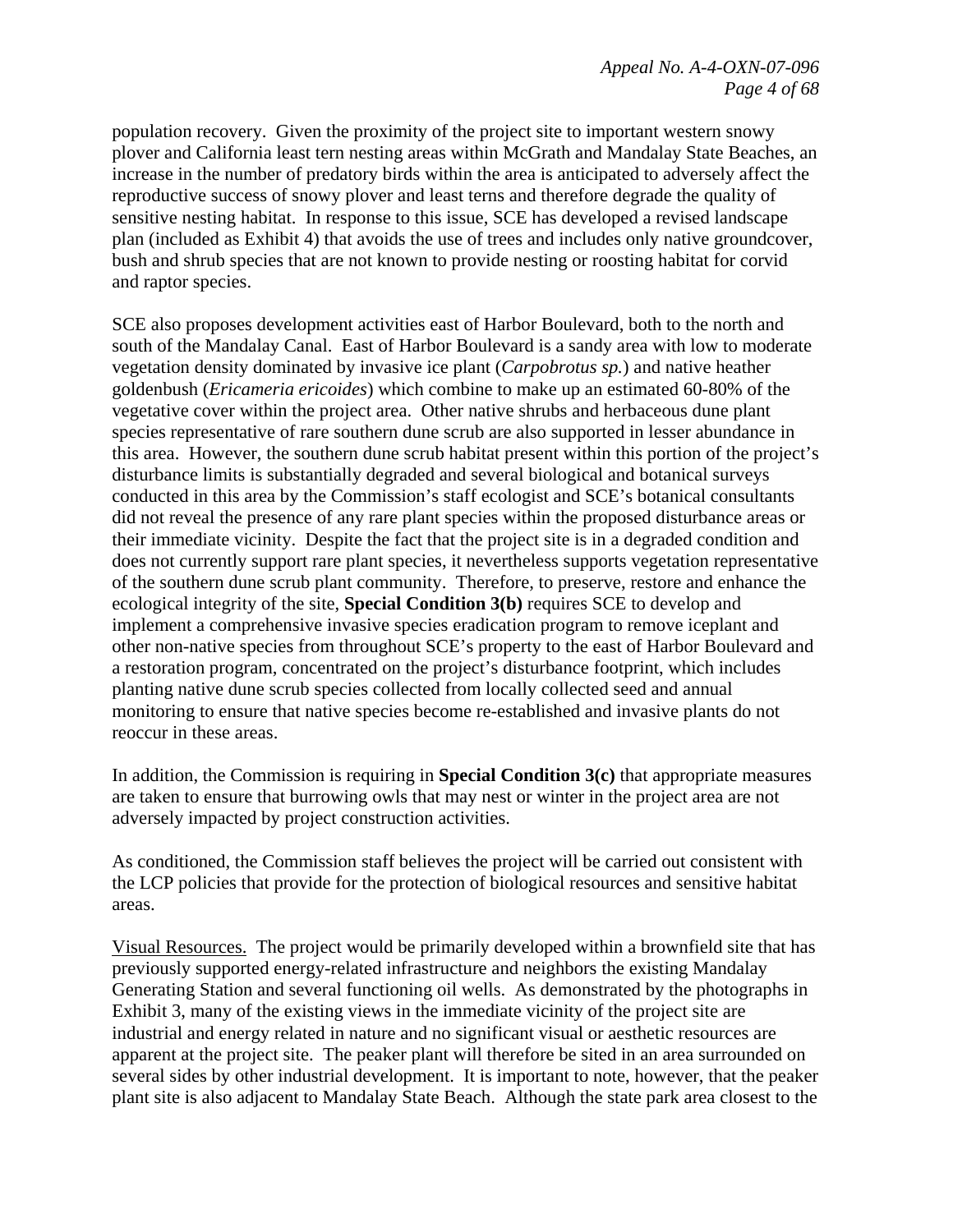peaker plant site is designated as a resource protection area that does not currently support public access, the plant's stack and some transmission poles would be visible to beach users from other areas along Mandalay State Beach. Considering the visual profile of the existing Mandalay Generating Station and oil wells and oil processing equipment that are also adjacent to the project site, the proposed project is not visually incompatible with existing uses and would not result in adverse impacts to any of the significant visual resources identified in the Oxnard LCP. In addition, SCE has proposed a landscaping plan for the project site that would provide visual screening from Harbor Boulevard and adjacent areas. The Commission therefore finds that implementing the proposed landscaping plan will minimize the plant's adverse visual effects and that those elements of the project that would not be blocked by proposed landscaping are compatible with the existing character and use of adjacent areas.

Staff Recommendation. For the reasons described above, staff recommends the Commission **approve, with conditions,** coastal development permit application A-4-OXN-07-096.

### **I. MOTION, STAFF RECOMMENDATION** *DE NOVO,* **AND RESOLUTION**

#### **Motion:**

I move that the Commission approve Coastal Development Permit No. A-4-OXN-07- 096 pursuant to the staff recommendation.

#### **Staff Recommendation of Approval:**

Staff recommends a **YES** vote. Passage of this motion will result in approval of the permit as conditioned and adoption of the following resolution and findings. The motion passes only by affirmative vote of a majority of the Commissioners present.

#### **Resolution to Approve Permit:**

The Commission hereby approves a coastal development permit for the proposed development and adopts the findings set forth below on grounds that the development, as conditioned, will be in conformity with the certified City of Oxnard LCP and the public access and recreation policies of the Coastal Act. Approval of the permit complies with the California Environmental Quality Act because there are no further feasible mitigation measures or alternatives that would substantially lessen any significant adverse impacts of the development on the environment.

# **II. STANDARD CONDITIONS:**

**1. Notice of Receipt and Acknowledgment**. The permit is not valid and development shall not commence until a copy of the permit, signed by SCE or authorized agent, acknowledging receipt of the permit and acceptance of the terms and conditions, is returned to the Commission office.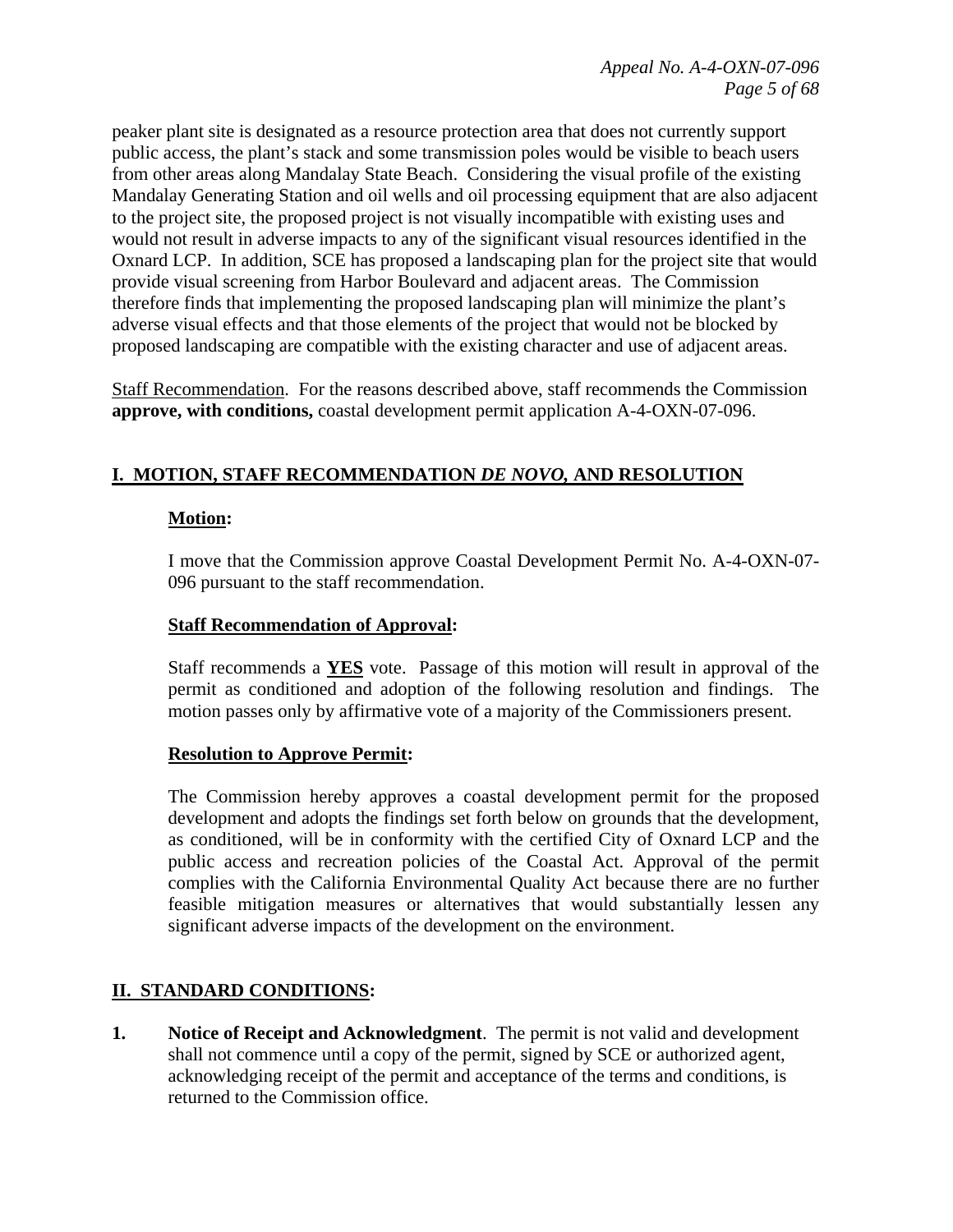- **2. Expiration**. If development has not commenced, the permit will expire two years from the date on which the Commission voted on the application. Development shall be pursued in a diligent manner and completed in a reasonable period of time. Application for extension of the permit must be made prior to the expiration date.
- **3. Interpretation**. Any questions of intent of interpretation of any condition will be resolved by the Executive Director or the Commission.
- **4. Assignment**. The permit may be assigned to any qualified person, provided assignee files with the Commission an affidavit accepting all terms and conditions of the permit.
- **5. Terms and Conditions Run with the Land**. These terms and conditions shall be perpetual, and it is the intention of the Commission and SCE to bind all future owners and possessors of the subject property to the terms and conditions.

# **III. SPECIAL CONDITIONS:**

- **1. Liability for Costs and Attorneys Fees.** SCE shall reimburse the Coastal Commission in full for all Coastal Commission costs and attorneys fees -- including (1) those charged by the Office of the Attorney General, and (2) any court costs and attorneys fees that the Coastal Commission may be required by a court to pay – that the Coastal Commission incurs in connection with the defense of any action brought by a party other than the applicant against the Coastal Commission, its officers, employees, agents, successors and assigns challenging the approval or issuance of this permit., the interpretation and/or enforcement of permit conditions, or any other matter related to this permit. The Coastal Commission retains complete authority to conduct and direct the defense of any such action against the Coastal Commission.
- **2. Mitigation Measures.** This permit incorporates those mitigation measures identified in the uncertified May 11, 2007, Mandalay Peaker Project Mitigated Negative Declaration concerning air quality, biological resources, cultural resources, hazards and hazardous materials, transportation and traffic that are attached to this staff report as Exhibit 8.

#### **3. Biological Resources.**

- (a) All "indirect impact" minimization measures described within the Mandalay Peaker Project Biological Resources Assessment, dated February 2007, prepared by Keane Biological Consulting, shall be strictly adhered to and incorporated into all final project design plans, construction methodologies and management practices.
- (b) Prior to the start of construction activities SCE shall submit a Restoration Plan for Executive Director approval that includes, at minimum, (1) removal of all iceplant from SCE owned property to the east of Harbor Boulevard; (2) revegetation of those areas disturbed during placement/removal of transmission poles, installation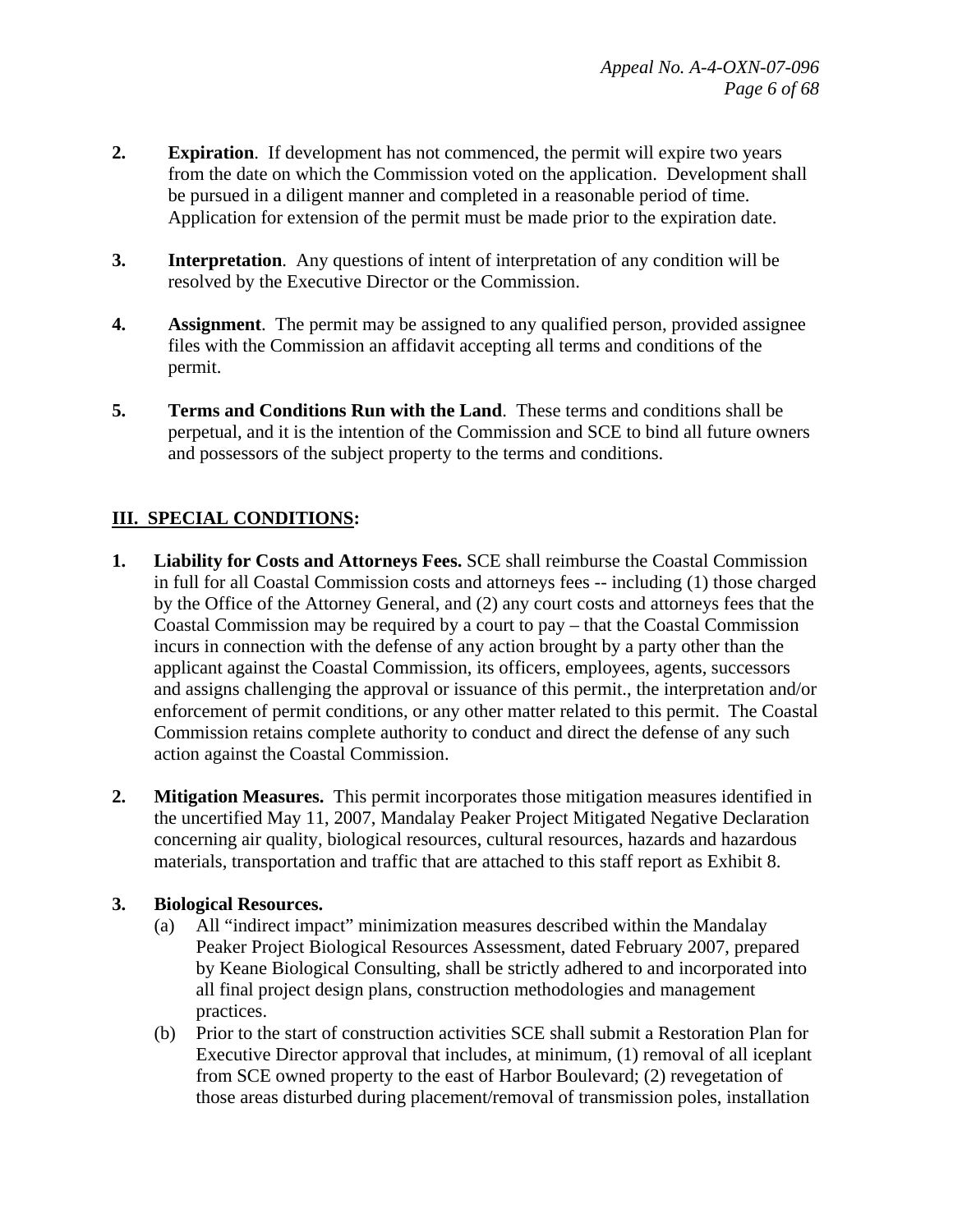of natural gas pipeline and associated staging, construction and access activities with native plant species representative of the southern dune scrub habitat community and grown from locally collected seed; and (3) monitoring of iceplant removal areas and native plant revegetation sites every six months and annual submittal of monitoring reports for five years from the date of issuance of Coastal Development Permit No. A-4-OXN-07-096. If after five years the Executive Director determines that iceplant has returned, native plants are not re-establishing, or restoration and invasive species removal is not in conformance with or has failed to meet the performance standards specified in the plan, the applicant, or successors in interest, shall submit a revised or supplemental restoration plan for the review and approval of the Executive Director within 60 days. The revised restoration plan must be prepared by a licensed landscape architect or a qualified resource specialist and shall specify measures to remediate those portions of the original plan that have failed or are not in conformance with the original approved plan.

- (c) No more than 30 days prior to the initiation of ground disturbing activities, SCE shall conduct a pre-construction survey for burrowing owls throughout all portions of the project area (including the peaker plant site, construction staging areas, landscaping areas and transmission line and pipeline corridor to the east of Harbor Boulevard). If any burrowing owls are observed or burrows are found to be actively used within the project area, prior to the initiation of construction or ground disturbing activities, SCE shall submit an Impact Avoidance and Mitigation Plan for the Executive Director's approval. Approval of this plan shall be obtained prior to the initiation of ground disturbing activities. The plan shall include implementation of specific disturbance avoidance measures based on current CDFG guidelines including the avoidance of project activity within a minimum of 160 feet of occupied burrows during the non-breeding season of September 1 through January 31 or within a minimum 250 feet during the breeding season of February 1 through August 31 and the maintenance of a 300 foot foraging radius around each occupied burrow. If destruction of occupied burrows and/or disturbance within the 160-250 foot buffer distance is unavoidable, mitigation guidelines described within the California Burrowing Owl Consortium's April 1993, "Burrowing Owl Survey Protocol and Mitigation Guidelines" (Exhibit 9), shall be adhered to.
- (d) The only activities allowed within 50 feet of the southern border of the peaker plant property shall be the removal of the existing chain link fence and the following landscape activities: (1) eradication of the existing exotic weed species, and (2) planting of native plant species from locally collected seed that are compatible with the revegetation project completed on the adjacent Mandalay State Beach in 2002. All landscaping and construction activities within 50 feet of Mandalay Canal shall be avoided with the exception of dewatering wastewater discharge, natural gas pipeline installation on Harbor Boulevard over Mandalay Canal, and use of existing roads for equipment access.
- **4. Geologic Hazards.** SCE shall incorporate all recommendations contained in the Geotechnical Investigation, dated December 13, 2006, prepared by Kleinfelder, Inc. into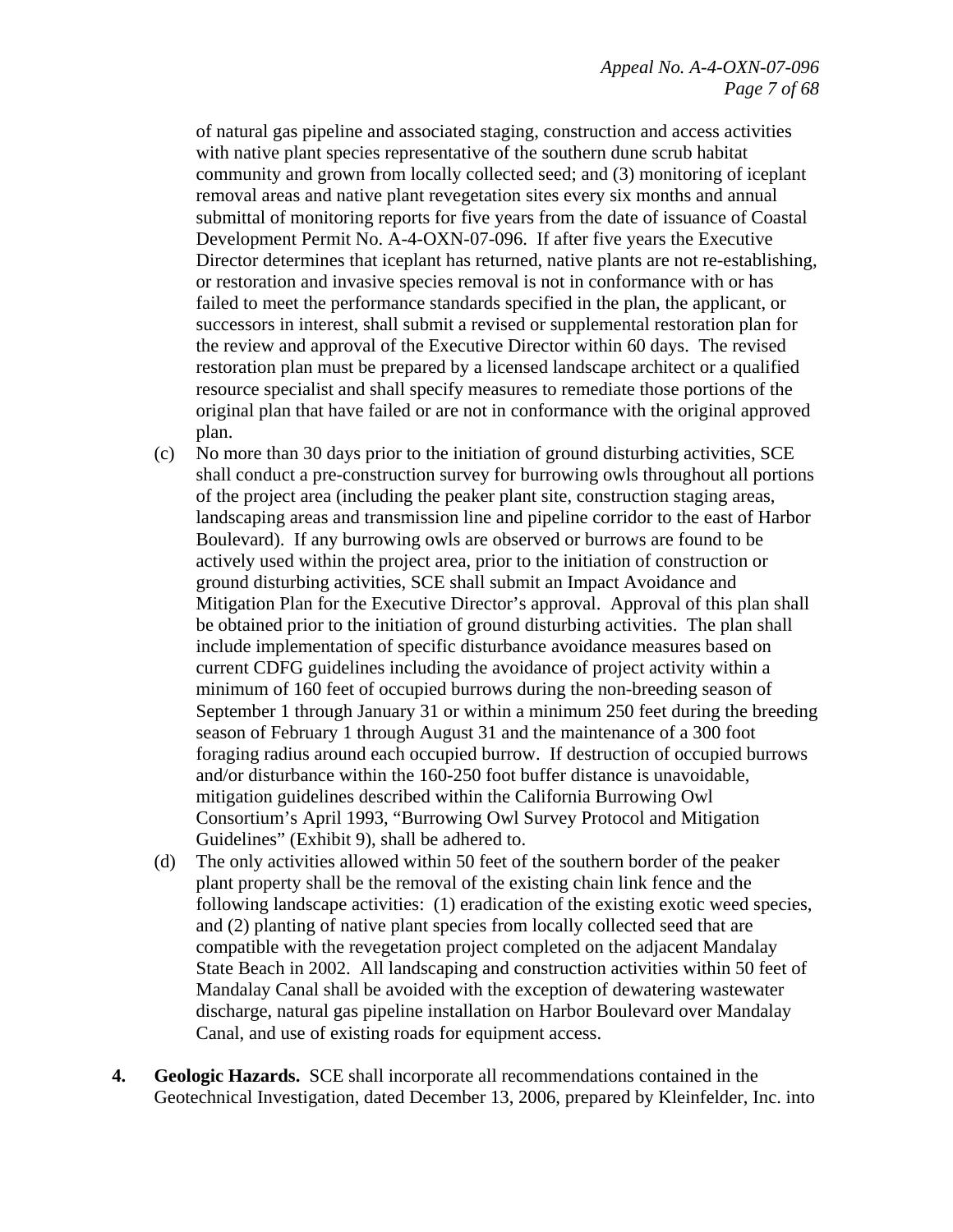all final design and construction plans. Prior to issuance of this coastal development permit, SCE shall submit evidence of Kleinfelder, Inc.'s review and approval that all of its design criteria were incorporated into all final design and construction plans for the project. If implementation of Kleinfelder's recommendations result in project modifications, an amendment to this coastal development permit may be required.

- **5. Assumption of Risk, Waiver of Liability and Indemnity:** By acceptance of this permit, the applicant acknowledges and agrees (i) that the site may be subject to hazards from liquefaction and lateral spreading; (ii) to assume the risks to the applicant and the property that is the subject of this permit of injury and damage from such hazards in connection with this permitted development; (iii) to unconditionally waive any claim of damage or liability against the Commission, its officers, agents, and employees for injury or damage from such hazards; and (iv) to indemnify and hold harmless the Commission, its officers, agents, and employees with respect to the Commission's approval of the project against any and all liability, claims, demands, damages, costs (including costs and fees incurred in defense of such claims), expenses, and amounts paid in settlement arising from any injury or damage due to such hazards.
- **6. Landscaping:** SCE shall undertake plant installation and ongoing monitoring and maintenance as outlined in its proposal: *McGrath Beach Peaker Landscaping Plan*, included as Exhibit 4 of this staff report, consistent with the methods and goals outlined therein, for the five year term described in that document. If after five years, the Executive Director determines that SCE has not fully met the success criteria of the approved plan, within 60 days SCE must submit to the Commission in the form of a permit amendment a revised landscaping plan to address those elements of the original approved plan that did not satisfy the success criteria.

### **IV. FINDINGS AND DECLARATIONS**

The Commission finds and declares as follows:

# **A. Project Description and Background**

The proposed project is a 45-megawatt natural gas fired "peaker" power plant and ancillary facilities to be constructed and operated by Southern California Edison (SCE) at a site within the coastal zone in Ventura County and subject to the City of Oxnard's certified Local Coastal Program. SCE historically used the site as a tank farm to store fuel oil before converting the nearby Mandalay Generating Station to natural gas. The proposed site is in close proximity to the Mandalay Generating Station and adjacent to the Mandalay Canal on the north, Harbor Boulevard on the east, an existing oil processing facility and two operating oil pumps on the west and the undeveloped sand dune habitat of Mandalay State Beach on the south (as shown in Exhibit 1).

SCE proposes this project in response to an order by the California Public Utilities Commission (CPUC) (Rulemaking #06-02-013 – attached as Exhibit 2) directing the SCE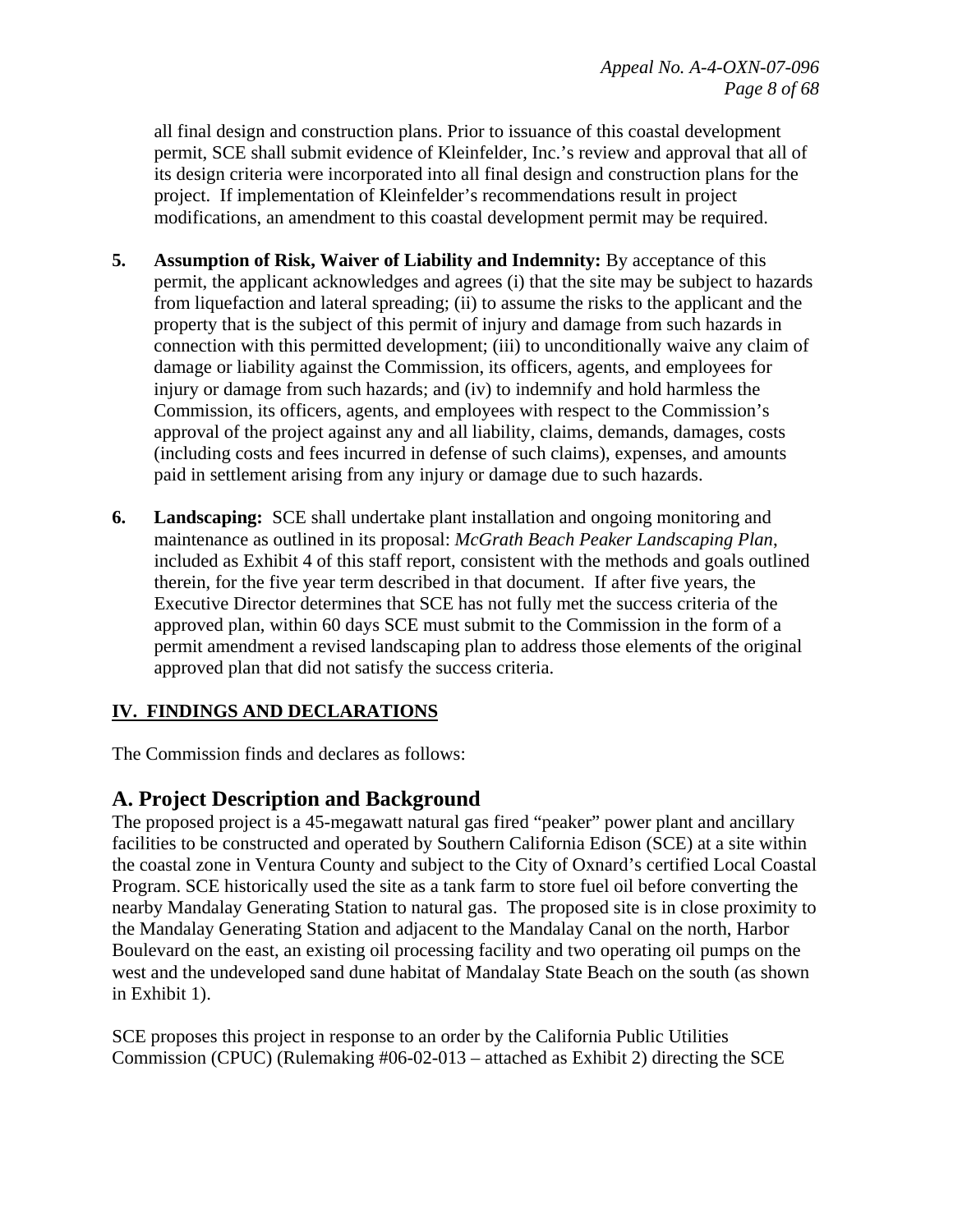"...to expand its Air Conditioning Cycling Program<sup>3</sup> (ACCP, also referred to as Summer Discount Plans) to target an additional 300 megawatts of program capacity for the summer 2007 season." The Order further states, "In addition, SCE should pursue the development and installation of up to 250 megawatts of black-start, dispatchable generation capacity within its service territory for summer 2007 operation." In response to this CPUC order, SCE has installed 263 megawatts of new capacity to its ACCP program and has recently brought on line four other 45 megawatt peaker plants outside of the coastal zone in southern California for an estimated 180 megawatts of generating capacity. Despite the fact that the summer 2007 deadline specified in CPUC Rulemaking #06-02-013 has passed, SCE proposes the Oxnard peaker plant to augment existing generating capacity in southern California and more fully satisfy the CPUC's order. SCE states that the proposed peaker plant "will be operated primarily during periods of peak power demand when the electrical grid system needs additional usable electric power capacity or when local voltage support is required" and that "the unit can be started on short notice to respond to demand peaks."

The proposed peaker plant would require the construction of numerous components and infrastructure including both a natural gas-fired emergency start-up generator and a natural gas-fired turbine generator with pollution control equipment, an 80 foot tall exhaust stack, a 10,500 gallon aqueous ammonia storage tank, a water demineralization system and 50,000 gallon de-ionized water storage tank, a 180,000 gallon fire water storage tank, gas and water supply lines and storage tanks, transformers, access roads, security gates, fences and transmission lines and poles. Additionally, the construction of an approximately 4,900 square foot electrical substation and 3,000 square foot natural gas metering station would be required to facilitate electricity generation and transmission.

**Site Preparation:** Site preparation activities include establishing temporary staging areas and excavation, grading, landscaping and de-watering of construction areas. Proposed temporary staging areas would encompass approximately 4.6 acres of the project site and would be used for the storage of material and equipment during construction. In addition, much of the remainder of the project site would be used for construction office trailers and temporary parking facilities. Proposed grading and excavation activities include the placement of a 1,000 foot long, 50 foot wide and six foot tall earthen berm along the entire eastern edge of the project site (adjacent to Harbor Boulevard), the removal of roughly  $408,000^4$  cubic yards of soil to facilitate the installation of the peaker plant's foundation, as well as additional smaller scale earth moving activities. To enable excavation to proceed, SCE proposes to lower the water table at the construction site by between 8 and 10 feet.

Proposed de-watering activities would withdraw approximately 25 million gallons of groundwater from the project site within the first ten days and would then proceed at an estimated withdrawal rate of 2.5 million gallons per day for an estimated additional 172 days. These de-watering activities would require between 11 and 30 separate twenty-four inch

1

<sup>&</sup>lt;sup>3</sup> SCE's Air Conditioning Cycling Program is a demand response program designed to conserve energy during periods of peak demand by enabling SCE to remotely control and power-off the air conditioning units of

participating users.<br><sup>4</sup> Based on information provided by SCE that estimates the size of the excavation area at 240 feet by 340 feet and the depth of the excavation at 15 feet.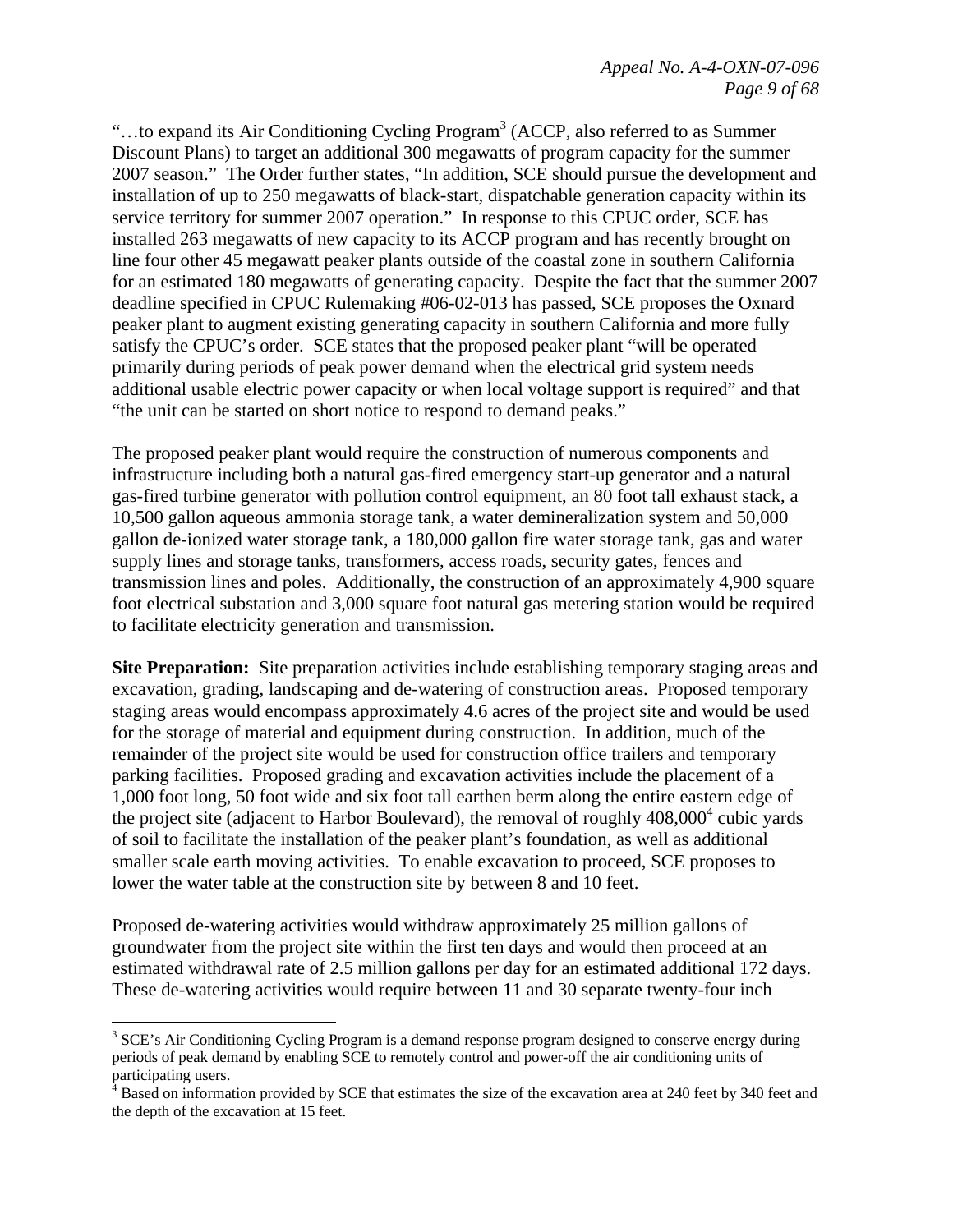#### *Appeal No. A-4-OXN-07-096 Page 10 of 68*

diameter by 40 foot deep wells around the perimeter of the approximately two acre peaker plant foundation footprint. Groundwater withdrawn by the proposed well system would be directed to a 21,000 gallon Baker style de-sanding tank to allow suspended solid materials within the water to settle out before the water is discharged through an existing storm drain pipe into the Mandalay Canal. Based on information provided by SCE, material collected within the proposed de-sanding tank would be chemically analyzed and then either used in the proposed landscape berms or hauled away to an approved disposal site, based on the results of chemical analysis. During the proposed ten day initial de-watering period, operation of the pump system would be continuous for 24 hours per day and would then proceed at the frequency necessary to maintain the target water depth, based on the rate of ground water intrusion and return. The total estimated amount of groundwater proposed to be withdrawn and discharged into the Mandalay Canal is 455 million gallons. SCE has provided Commission staff with the results of chemical analyses conducted on groundwater samples from the project site. All pollutant levels appear to be well within applicable limits established by the California Regional Water Quality Control Board. SCE has also provided the water sample lab results to the California Regional Water Quality Control Board and has submitted a Notice of Intent to comply with general waste discharge requirements and obtain a National Pollutant Discharge Elimination System (NPDES) Permit.

Proposed landscaping activities (included as Exhibit 4) would be concentrated within the immediate vicinity of the proposed peaker plant construction site, between the Mandalay Canal and Mandalay State Beach to the west of Harbor Boulevard. SCE proposes the placement of several dozen individuals of the following native bush, shrub and grass species: Mexican elderberry, lemonade berry, toyon, laurel sumac, California sagebrush, California sunflower, purple sage, mock heather, deer weed, coast goldenbush, wild buckwheat, beach evening primrose, beach bur, salt grass, giant rye, alkali rye, foothill needlegrass, meadow sedge, dune sedge, alkali heath and yerba mansa. These shrub and groundcover species would be planted on and around a proposed six foot high berm which would be placed adjacent to and parallel with Harbor Boulevard as well as a various locations around the proposed project site.

**Transmission Lines and Poles:** As shown in Exhibit 1, SCE also proposes to install approximately 1,350 circuit feet of transmission line, seven new 55-80 foot tall transmission poles and replace seven existing transmission poles with new poles that are slightly larger and taller (ranging in size from 65-85 feet tall). The routing of the transmission line would require placement of four 55-60 foot tall wood power poles within the project site to connect the peaker plant to the transmission substation and two additional 55-65 foot wood power poles south of the substation to route the line to the point where it will cross Harbor Boulevard. After the line crosses Harbor Boulevard, it will be routed along an existing transmission corridor on the east side of the street. In order to accommodate the weight of the new transmission line, provide sufficient ground clearance for safety purposes, and route the line to the appropriate junction with the existing transmission line east of the existing Mandalay Substation, approximately seven wood power poles from the current transmission corridor will be replaced by new wood power poles in the same or nearby locations, and approximately two additional wood power poles and one additional steel power pole will be added in new locations.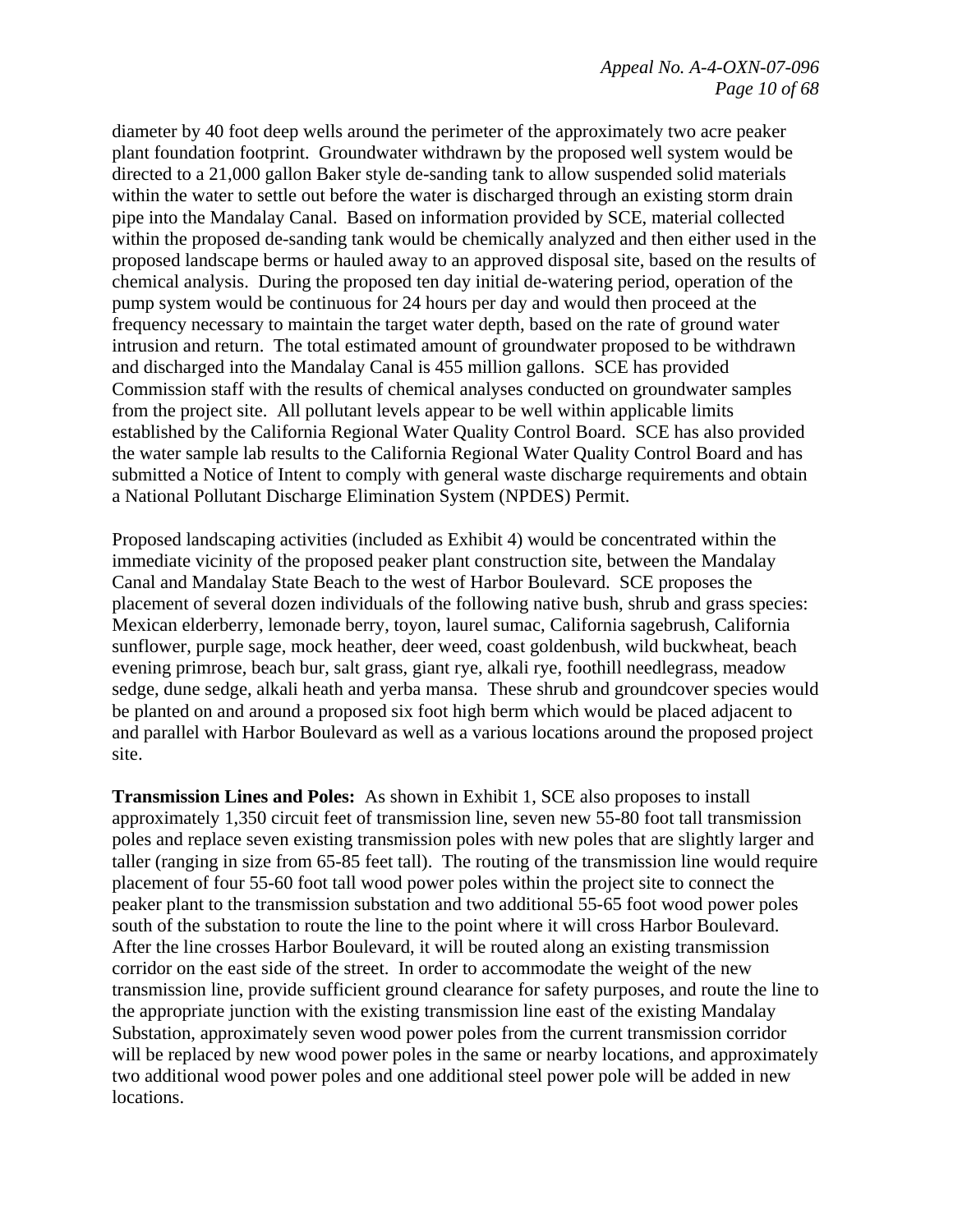Apart from the proposed steel pole, the new and replacement poles will be similar in appearance but approximately five to ten feet taller than the existing poles along Harbor Boulevard, which range from 60 to 75 feet in height. Placement of these poles and their anchoring systems require the excavation of 32 augured holes, each between six and ten feet in depth with a diameter of two feet, and one concrete foundation (25 feet deep and seven feet in diameter). SCE proposes to use approximately 25,120 square feet of undeveloped land to the east of Harbor Boulevard for transmission line construction staging activities and to facilitate truck and equipment access to the proposed pole and excavation sites.

**Natural Gas Pipeline and Tie-in:** As previously noted, the proposed peaker plant would be powered by natural gas and would require the construction of both an approximately 40 foot by 75 foot gas metering station and a 1,800 foot long by six inch diameter natural gas pipeline. While the metering station would be constructed adjacent to the proposed peaker plant, the proposed natural gas pipeline would cross Harbor Boulevard and continue north adjacent to the roadway before crossing the Mandalay Canal on an existing vehicle bridge and reaching a tie-in location where it would join with an existing 20 inch diameter natural gas pipeline. The proposed project site and approximate transmission line and natural gas pipeline routes are demonstrated on Exhibit 1. The pipeline would be installed at a minimum depth of 36 inches and a planned depth of 42 inches and would be trenched using a backhoe within a 30 to 54 foot wide construction easement from the edge of Harbor Boulevard – for an approximate total disturbance footprint of 1.3 acres. Approximately 1,200 cubic yards of material would be excavated during trench construction and any material remaining after backfill operations would be taken off site and disposed of at an approved facility. Pipeline construction is expected to occur concurrent with peaker plant construction and would take approximately 7 weeks to complete. Construction equipment required for pipeline installation would include pipe trucks, dump trucks, welding equipment, and backhoes as well as boring and lifting equipment. The proposed staging area for pipeline trenching and construction would be located within the project site in the same location as the peaker plant construction staging area.

SCE has committed to implement all mitigation measures identified in the uncertified Mitigated Negative Declaration prepared for this project and included within Exhibit 8.

Permit History: On June 28, 2007, the City of Oxnard Planning Commission denied the appellant's application for a coastal development permit to construct and operate the peaker plant. The Planning Commission also declined to adopt the Mitigated Negative Declaration (MND) prepared by the City pursuant to requirements of the California Environmental Quality Act. During the Planning Commission hearing of June 28, 2007, City of Oxnard Planning Commission staff explained their rationale for recommending that the MND not be adopted by citing an insufficient opportunity to respond to a letter submitted by the director of the Ventura County Department of Airports on June 26, 2007, directly prior to the Planning Commission hearing. This letter raised concerns regarding the proposed 80-foot peaker plant exhaust stack and the potential for this stack to alter departing aircraft flight patterns slightly and cause additional overflight of the Oxnard Shores neighborhoods, thus increasing noise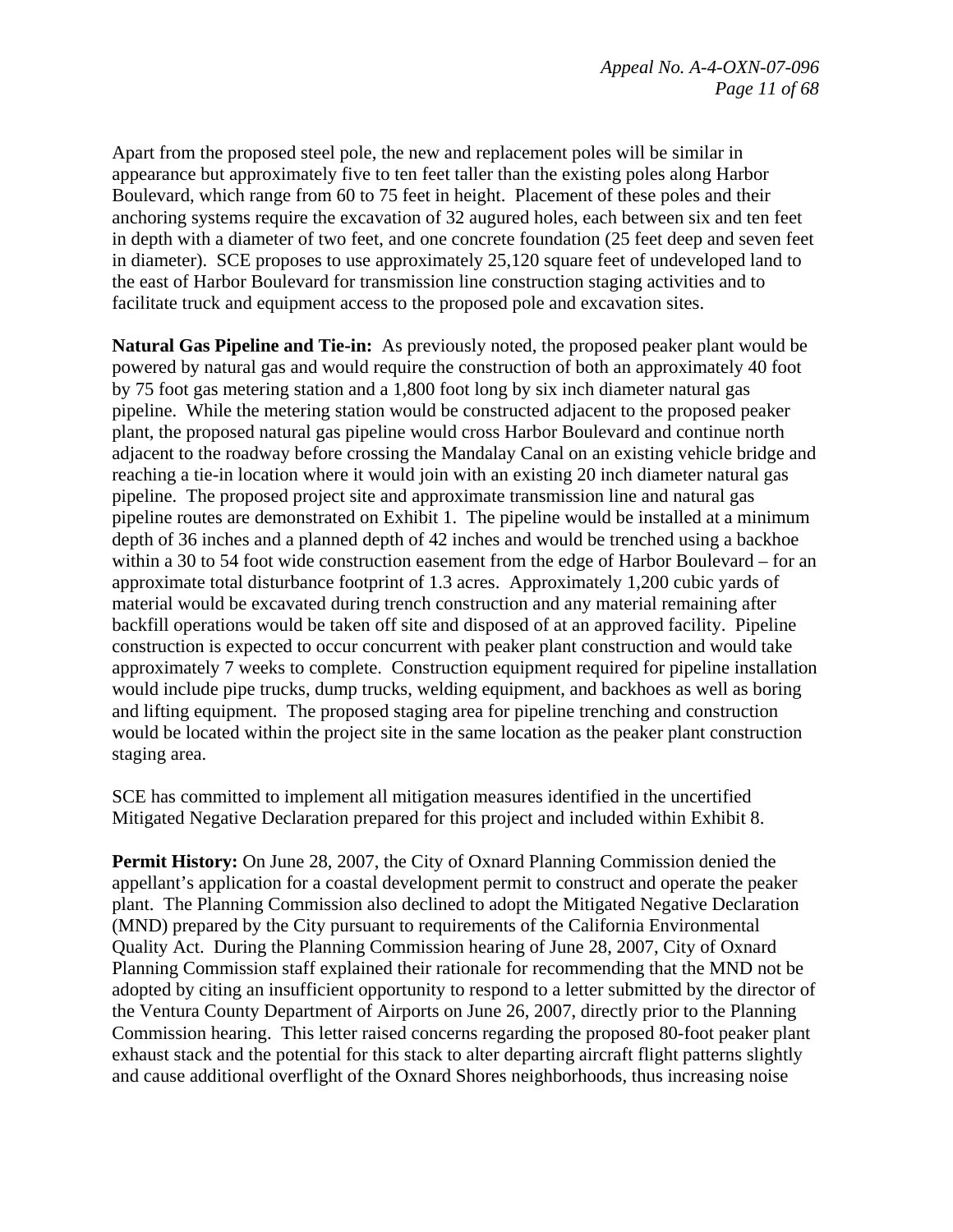impacts to those areas. This issue was not addressed or analyzed in the MND and the City of Oxnard Planning Commission staff noted that

*It does give us concern as to whether the MND is adequate since we don't know whether the changing flight pattern could generate noise in those neighborhoods. Because we don't have that analysis in hand, we really can't say whether [this potential impact is] mitigated or less than significant and for that reason we are changing our recommendation to not adopt the MND at this time.* 

The Planning Commission declined to adopt the MND based on this recommendation by Planning Commission staff as well as additional concerns raised during public testimony and Commission deliberations regarding the need for a more comprehensive Environmental Impact Report, the inadequacy of the MND's discussion of potential biological, aesthetic and cumulative impacts and the fact that the Planning Commission would not be required to certify the MND if they did not approve the project.

On July 10, 2007, the appellant filed a timely appeal of the Planning Commission's decision with the Oxnard City Council. Despite the results of additional analysis of the airport and flight pattern issues which established several mitigation measures and revealed a lack of anticipated significant impacts, on July 24, 2007, in a single action, the City Council denied the appeal and also declined to adopt the MND. On July 27, 2007 the Coastal Commission received the City's Notice of Final Action and associated records to start the 10-working-day appeal period, which ended August 10, 2007. SCE filed its appeal on August 10, 2007, and on September 6, 2007, the Commission found that the appellant had raised a substantial issue regarding the conformance of the City of Oxnard's coastal development permit denial with the LCP. At this time, the MND remains an uncertified draft document.

**Permit Jurisdiction:** The proposed project would be located within the Coastal Zone in the City of Oxnard and is subject to the City's certified Local Coastal Plan (LCP). The proposed project is a "major energy facility" as defined in the Commission's regulations<sup>5</sup>, and is therefore subject to appeal to the Coastal Commission, pursuant to Coastal Act Section  $30603(a)(5).$ <sup>6</sup>

**Standard of Review:** As a "de novo" application and pursuant to Section 30604(b) of the Coastal Act, the standard of review for the proposed development is, in part, the policies, standards, and provisions of the City of Oxnard Local Coastal Program (LCP). In addition, pursuant to Section 30604(c) of the Coastal Act, all proposed development located between

1

 $<sup>5</sup>$  Coastal Act Section 30107 defines "energy facility" as "any public or private processing, producing,</sup> generating, storing, transmitting, or recovering facility for electricity, natural gas, petroleum, coal, or other source of energy. 14 Cal. Admin. Code Section 13012(a) defines, in relevant part, "major energy facilities" as those "that cost more than one hundred thousand dollars (\$100,000)…" Edison states that the project would cost approximately \$50 million to build.

 $6$  Coastal Act Section 30603(a) states, in relevant part: "After certification of its local coastal program, an action taken by a local government on a coastal development permit application may be appealed to the commission for only the following types of developments: … (5) Any development which constitutes a major public works project or a major energy facility."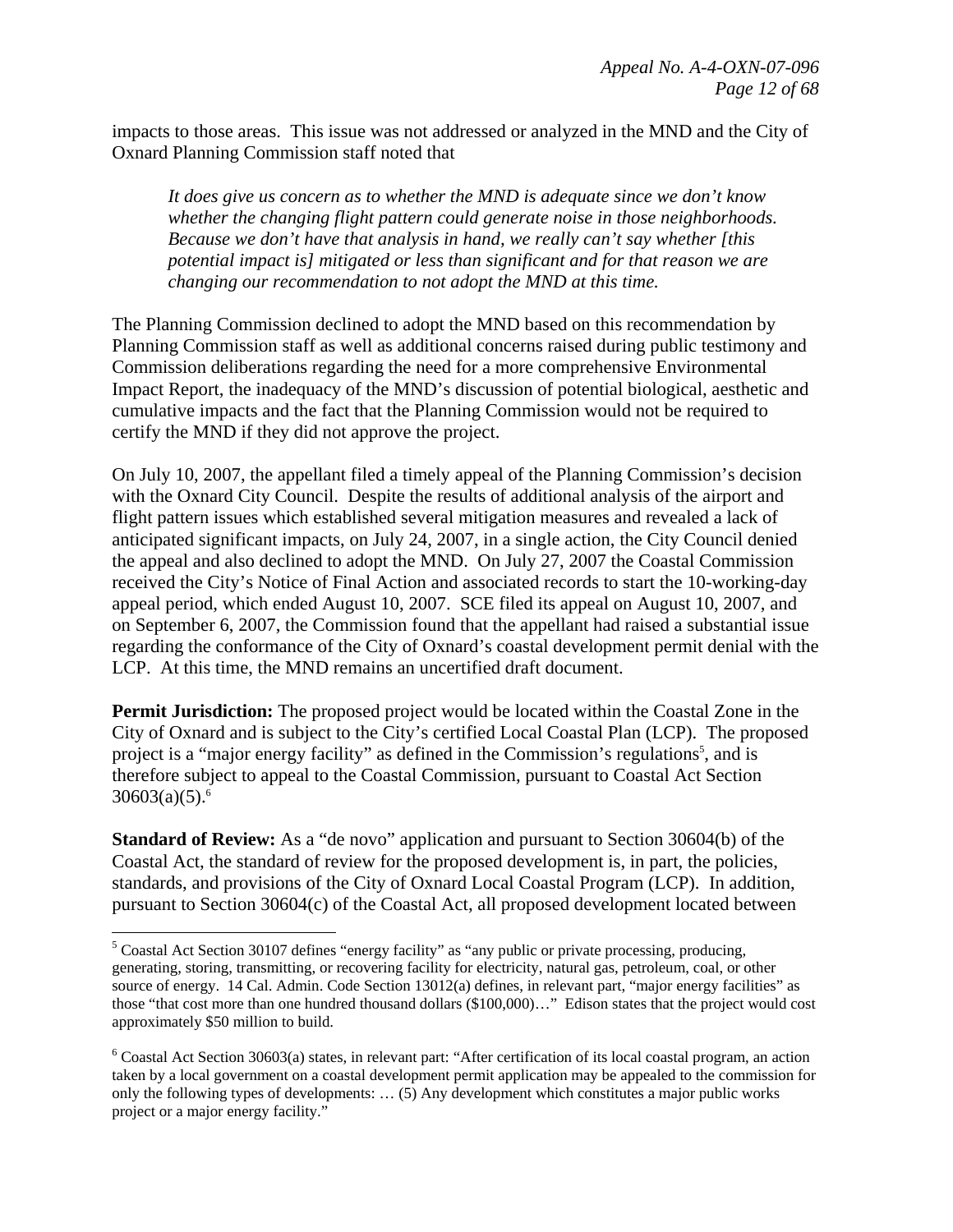the first public road and the sea, including those areas where a certified LCP has been prepared, such as the project site, must also be reviewed for consistency with the Chapter 3 policies of the Coastal Act regarding public access and public recreation.

**Appeal Issues Found to Raise a Substantial Issue:** In its appeal, the appellant contends that the City's denial of its CDP application is based on an erroneous interpretation of its LCP. The appellant specifically contends that the City erred in determining that the City of Oxnard's Coastal Zoning Ordinance allows only "coastal-dependent" energy facilities to be located at the proposed project site. The appellant also contends that the proposed project could be permitted under the zoning designation's allowable conditional use as an "electrical power generating plant and accessory uses normally associated with said power generating facility." The question of whether or not the zoning designation of the proposed project site requires facilities developed on that site to be "coastal dependent" was found to raise a substantial issue by the Commission.

**City of Oxnard Local Coastal Program Structure:** The coastal development policies and standards that apply to the subject project site are found in the two documents that make up the City's LCP, namely the Coastal Land Use Plan and Coastal Zoning Ordinance. The Commission certified with suggested modifications the City of Oxnard's Coastal Land Use Plan (LUP) in July 1981. In May 1982, the City accepted modifications and the Land Use Plan was effectively certified.

There are numerous policies and discussions in the LUP that specifically address the type of development represented by SCE's proposed project. These policies generally relate to energy related development, sensitive habitat and wetlands, visual resources, public access, geologic hazards, water conservation, and land use and water quality.

The City's implementation program (Coastal Zoning Ordinance) was approved with Suggested Modifications in January 1985. In March 1985, the City accepted the suggested modifications, the Coastal Zoning Ordinance was effectively certified, and the City assumed permit authority over that portion of its Coastal Zone landward of the mean high tide line.

As described above, the coastal zoning map (Exhibit 7) shows one zone designation for all areas by which development associated with the proposed project will occur. The designation is "Coastal Energy Facilities" Sub-Zone (EC). This zoning allows only energy related uses on the property.

**Expansion of Existing Power Plants:** In 1978, 1984, and 1985 pursuant to Section 30413(b) of the Coastal Act, the Coastal Commission adopted, revised and re-adopted a report titled "Designation of Coastal Zone Areas Where Construction of an Electric Power Plant Would Prevent Achievement of the Objectives of the California Coastal Act of 1976." That report identified sensitive resource areas along the California coast and designated them areas *not* suitable for power plant siting. All designated protected areas (which include parks, sensitive plant and wildlife habitat areas, and special agricultural lands) are displayed on 162 maps of the coastal zone. The designations do not preclude "reasonable expansion" of the then 19 existing coastal power plants, including the Mandalay Power Plant.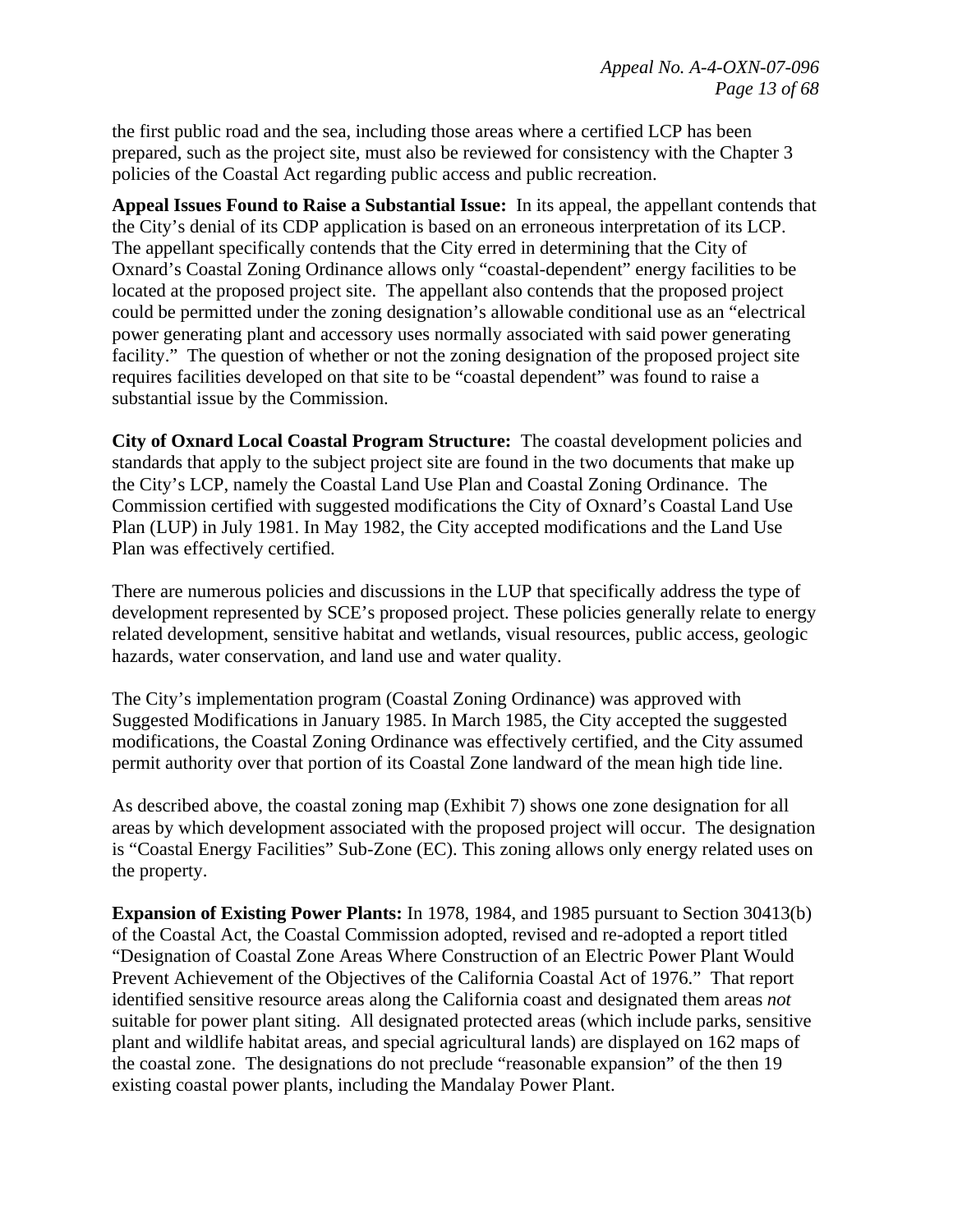As part of a parallel process that occurred in conjunction with the CCC and San Francisco Bay Conservation and Development Commission (BCDC), the California Energy Commission (CEC) released a report in June of 1980 titled, "Opportunities to Expand Coastal Power Plants in California." This report was also produced in response to the mandates of Coastal Act Section 30413 and is based on a study conducted by the CEC, CCC and BCDC that specifically examined opportunities for the "reasonable expansion" of existing coastal zone power plants in California. The study also considered the effects of the CCC and BCDC designation of areas not suitable for coastal power plant siting and specified the location and extent of those areas within the coastal zone that supported coastal power plants in 1980. As noted in the CEC report:

*An important aspect of this study involves the concept of "reasonable" expansion opportunities. The legislative mandates of the CCC and the BCDC require that their designations to protect coastal resources not be applied to specific areas necessary for the "reasonable" expansion of existing coastal zone power plants of 50 MW or more. This broad declaration is sufficient to convey the Legislature's intent with respect to provision of expansion opportunities on a general level, but it results in ambiguity when application is attempted at site-specific levels. A practical definition of "reasonable," more applicable to the site-specific situations involved in the study, is required to maintain the study's validity.* 

*In the interests of these requirements, the staff has defined "reasonable" with respect to expansion opportunities as meaning the provision, or maintenance, of land area adequate to satisfy a specific site's share of the state's need for increased electrical power generating capacity over the CEC planning intervals of 12 and 20 years. The area provided should be sufficient to meet the site's share of the demand for sites on a statewide basis within or adjacent to the existing plant boundaries, or lying within a distance which would permit a cost-effective use by the new power units of the support facilities of the existing power units, where necessary, or advisable. The determination of the effects of CCC and BCDC designations on expansion opportunities at each site is also based on the effects of other conventional siting factors on these same opportunities, since the designations are not expected to exist in a land use planning vacuum. To the extent that the CCC and BCDC designations provide for this type of expansion opportunities, they are determined to be "reasonable."* 

The CEC report built on this definition of "reasonable expansion" and included maps designating the location and extent of coastal power plants and the adjacent areas determined to be suitable for reasonable expansion of these facilities. The map provided of the Mandalay Generating Station in Oxnard (shown in Exhibit 11) clearly includes the location of the proposed peaker facility within that area designated as a "power plant area."

# **B. Zoning Designation**

The project site is located within an area identified in the City of Oxnard's LCP as a Coastal Energy Facility Sub-zone. The LCP's Coastal Zoning Ordinance Section 17-20(A), describes the Coastal Energy Facilities Sub-Zone designation as follows: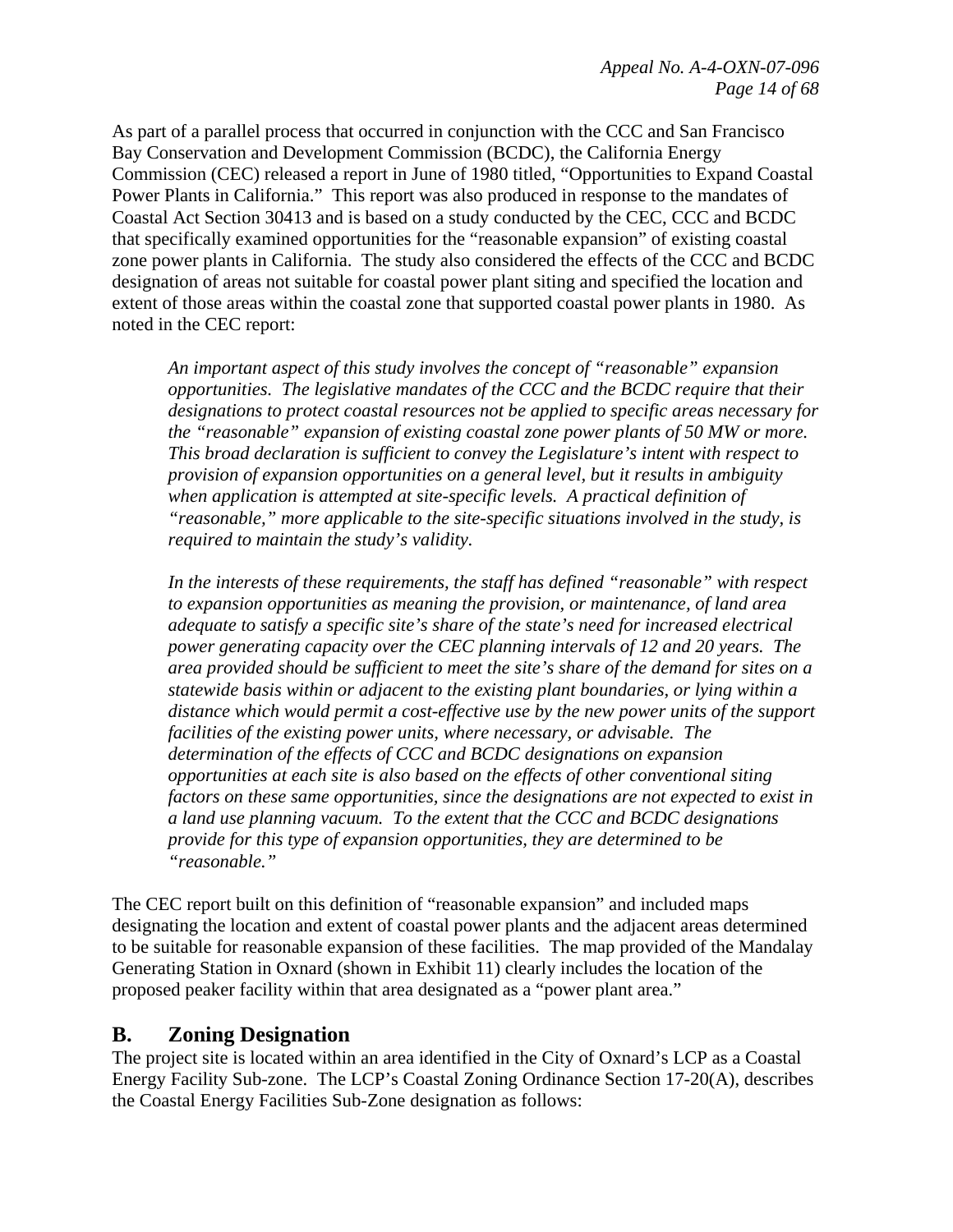*Purpose - The purpose of the EC sub-zone is to provide areas that allow for siting, construction, modification and maintenance of power generating facilities and electrical substations consistent with Policies 51, 52, 54, 55 and 56 of the Oxnard coastal land use plan. Additionally, the EC sub-zone is designed to provide a framework for coordinating the requirements and responsibilities of applicable city, State and federal regulatory agencies vested with the authority for reviewing energy facility development. To assure consistency with the Oxnard coastal land use plan, the following coastal act provisions and land use plan policies shall apply:* 

- *(1) Coastal dependent energy facilities shall be encouraged to locate or expand within existing sites and shall be permitted reasonable long-term growth, where consistent with this article. (Coastal Act, Section 30260)*
- *(2) All new energy related development shall conform to the air quality regulations set forth by the Ventura County Air Pollution Control District, the air quality management plan and new source review rule 26. (Policy 29)*
- *(3) Energy related development shall not be located in coastal resource areas including sensitive habitats, recreational areas and archeological sites. All development adjacent to these resource areas or agricultural areas shall be designed to mitigate any adverse impacts. (Policy 30)*
- *(4) All new energy related development shall be located and designed to minimize adverse effects upon public access to the beach. (Policy 54)*
- *(5) No energy related development shall be located seaward of the 100 year flood/wave run-up line as designated by the U.S. Department of Housing Insurance Program Administration and the land use map of the Oxnard coastal land use plan. (Policy 56)*
- *(6) Wastewater from any energy related facilities shall be treated as necessary and put to reuse including, but not limited to the following: (a) Re-injection into the aquifer or ground water recharge system; and (b) Recycling for industrial, agricultural or urban use. (Policy 64)*

The LCP's Coastal Zoning Ordinance Section 17-20(B) describes the types of development that can be considered for approval within the Coastal Energy Facility Sub-zone as follows:

*Conditionally permitted uses - The following uses are permitted subject to the approval of a coastal development permit pursuant to the provisions of article V:* 

- *(1) Off-street public parking facility;*
- *(2) Electrical power generating plant and accessory uses normally associated with said power generating facility;*
- *(3) Electrical substation; and*
- *(4) Natural gas pump and extraction facilities.*

As noted in Exhibit 5, the City's denial of the proposed project was based on its determination that the proposal did not conform to the designated zoning for the parcel on which the project is to be located. Pursuant to the City LCP's Coastal Zoning Ordinance at Section 17-20, the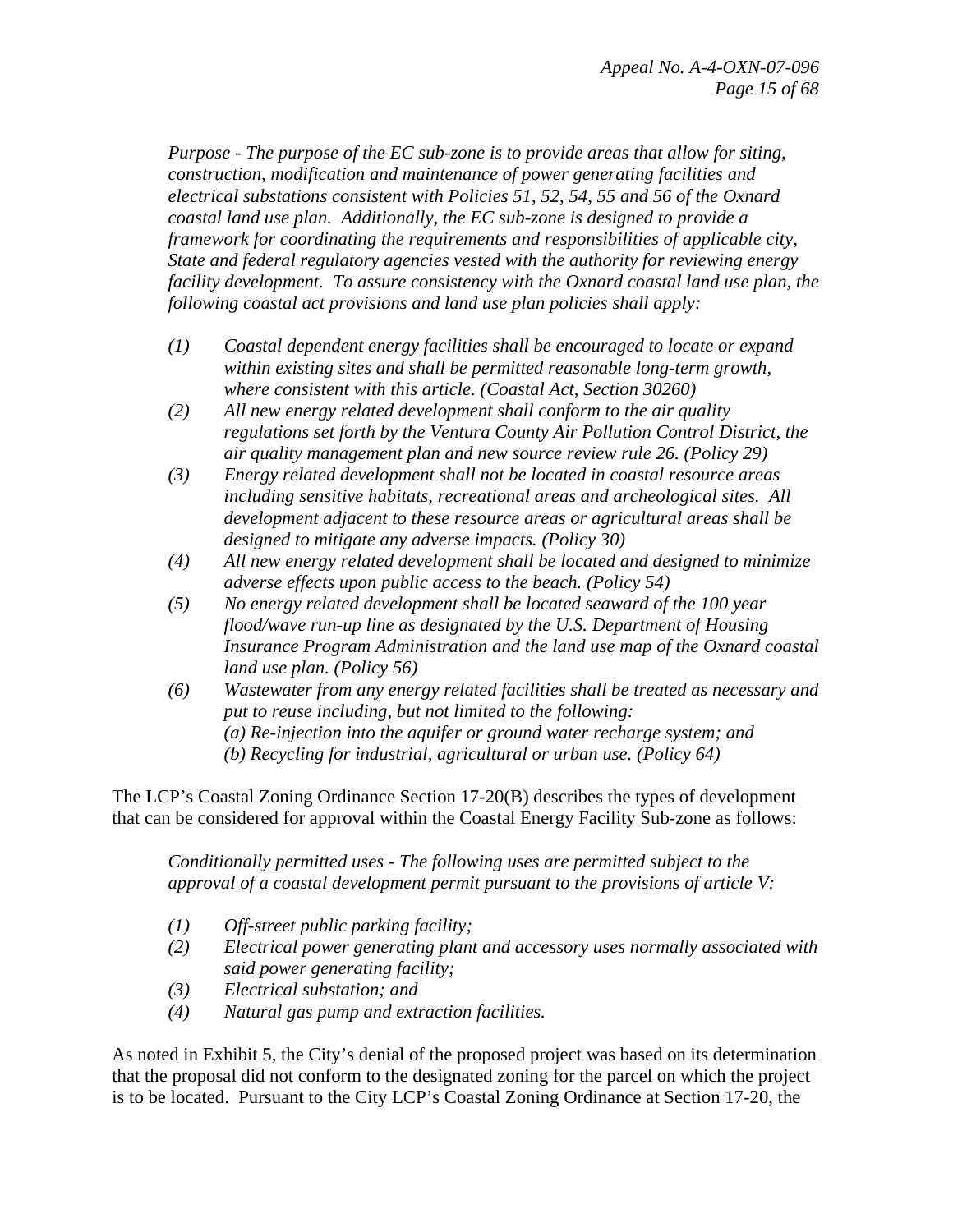parcel is designated as Coastal Energy Facility Sub-Zone. The City's rationale for denying the proposal is that the zoning designation requires any energy facility on the site to be coastal dependent.<sup>7</sup> SCE, the City and the Commission agree that the proposed peaker plant is not a coastal-dependent industrial facility because it does not rely on a site "on, or adjacent to, the sea" to function. SCE contends that this zoning designation allows non-coastal dependent facilities and that the City therefore erred when it determined the proposed project would have to be coastal-dependent to be sited at this location.

For this issue, the key subsection of this provision is Section  $17-20(A)(1)$ , which states that "coastal dependent energy facilities shall be encouraged to locate or expand within existing sites and shall be permitted reasonable long-term growth, where consistent with this article." The City's interpretation of this subsection is that the proposed project could not be sited at this location because it is not a coastal dependent energy facility. This subsection, however, is the only one that refers to "coastal-dependent" facilities, and it only "encourages" such facilities to locate within "existing sites." The other subsections apply generally to "energy related developments," not exclusively to "coastal-dependent" developments. Additionally, these subsections are all subject to the overarching provision of Section 17-20(A), which states that this zoning designation allows "power generating facilities and electrical substations" and is therefore not limited to "coastal-dependent" facilities.<sup>8</sup> Furthermore, as demonstrated in Exhibit 6, a review of other areas similarly identified with the Coastal Energy Facility Sub-zone designation reveals that at least one of these areas is not located "on, or adjacent to, the sea" and currently supports a non-coastal dependent energy use. Specifically, the location noted in Exhibit 6 supports an electrical substation, one of several non-coastal dependent conditionally permitted uses specified by the LCP's Coastal Zoning Ordinance Section 17-20(B) as potentially approvable within the Coastal Energy Facility Sub-zone. The Commission therefore finds that the City's Coastal Energy Facilities sub-zone designation is not exclusive to "coastal-dependent" energy developments and that as an "electrical power generating plant" the proposed project is a conditionally permitted use of the proposed project site.

# **C. Biological Resources and Water Quality**

 $\overline{a}$ 

*Local Coastal Policy 6 states, in relevant part: As a part of the Phase III Implementation portion of the LCP process, a resource protection ordinance was created, defining the only uses permitted in areas designated on the land use map with the Resource Protection Zone. The ordinance incorporated the following policies which the City will implement to the extent of its legal and financial ability:* 

<sup>&</sup>lt;sup>7</sup> Both the City's LCP at Section 17-3(12) and Section 30101 of the Coastal Act define a "coastal-dependent" development or use" as "any development or use which requires a site on, or adjacent to, the sea to be able to function at all."

<sup>&</sup>lt;sup>8</sup> Further, the LCP's definition of "energy facility" does not specify that such facilities must be coastaldependent. LCP Section 17-3(25) defines an "energy facility" as "any public or private processing, producing, generating, storing, transmitting or recovering facility for electricity, natural gas, petroleum, coal or other sources of energy."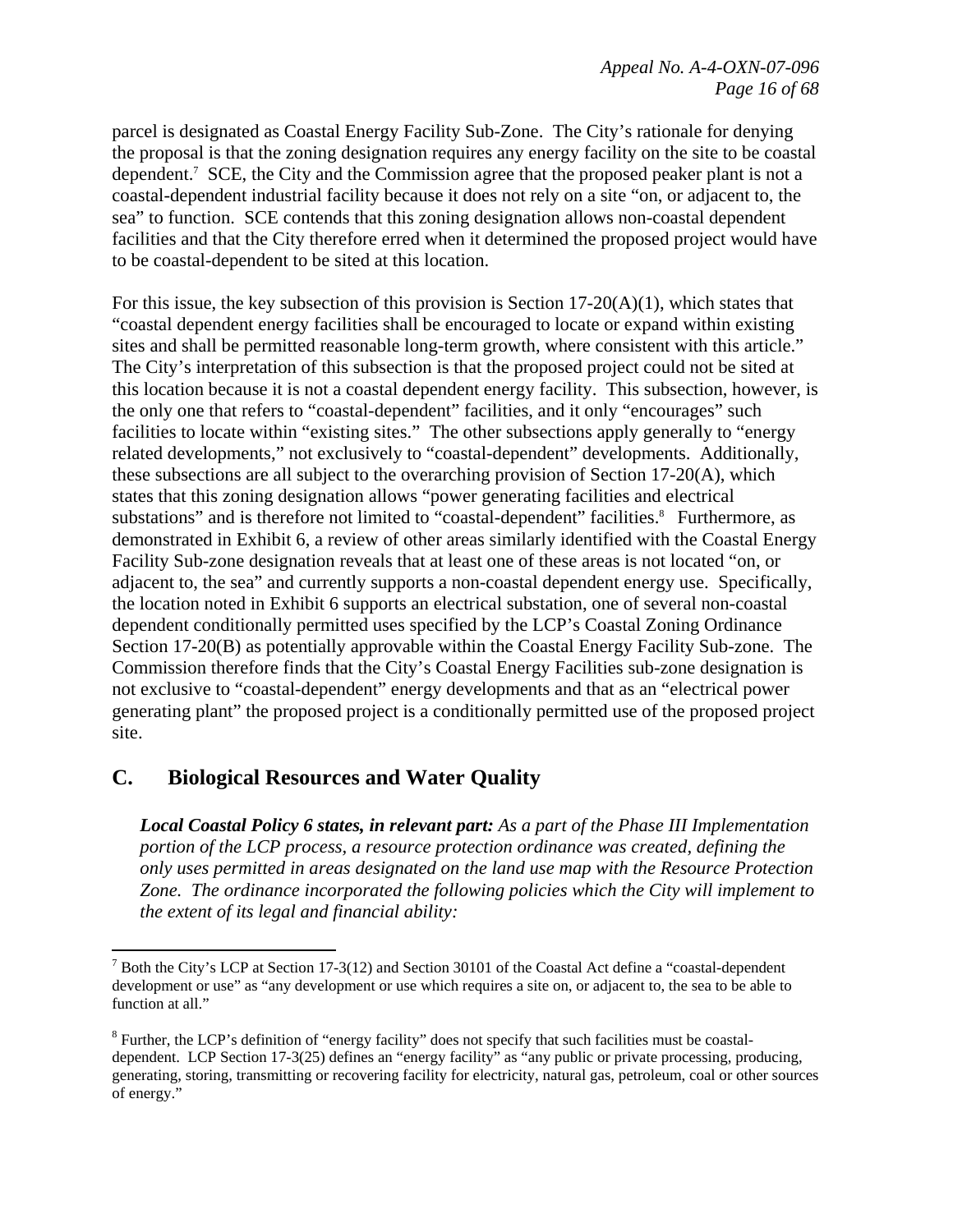*a. …* 

- *b. …*
- *c. …*
- *d. New development adjacent to wetlands or resource protection areas shall be sited and designed to mitigate any adverse impacts to the wetlands or resource.*

*A buffer of 100 feet in width shall be provided adjacent to all resource protection areas. The buffer may be reduced to a minimum of 50 feet only if the applicant can demonstrate the large buffer is unnecessary to protect the resources of the habitat area. All proposed development shall demonstrate that the functional capacity of the resource protection area is maintained. The standards to determine the appropriate width of the buffer area are:* 

- *1) biological significance of the area*
- *2) sensitivity of the species to disruption*
- *3) susceptibility to erosion*
- *4) use of natural and topographical features to locate development*
- *5) parcel configuration and location of existing development*
- *6) type and scale of development proposed*
- *7) use of existing cultural features to locate buffer zones*

*When a development is proposed within an environmentally sensitive habitat or a resource protection area, or within 100 feet of such areas, a biological report shall be prepared which includes applicable topographic, vegetative and soils information. The information shall include physical and biological features existing in the habitat areas. The report shall be prepared by a qualified biologist, and shall recommend mitigation measures to protect any impacted resources. All recommendations shall be made in cooperation with the State Department of Fish and Game. When applicable, restoration of damaged habitats shall be a condition of approval.* 

*e. When a development is proposed within or near an environmentally sensitive habitat area, applicable topographic, vegetative and soils information shall be provided. The information shall include physical and biological features existing in the habitat areas.* 

The certified LCP contains policies that provide for the protection of biological resources and sensitive habitat areas and that establish buffer distances around wetlands and other resource protection areas. The certified LCP also includes policies that provide for the maintenance and restoration of the quality of coastal waters. Applicable LCP policies include Local Coastal Policy 6 which requires development adjacent to wetlands or resource protection areas to include a 50-100 foot buffer between any development and the wetlands or resource protection areas; Local Coastal Policy 10 which requires runoff into coastal waters to be minimized and riparian vegetation to be protected; Local Coastal Policy 52 which requires development adjacent to resource protection areas to mitigate any adverse impacts to these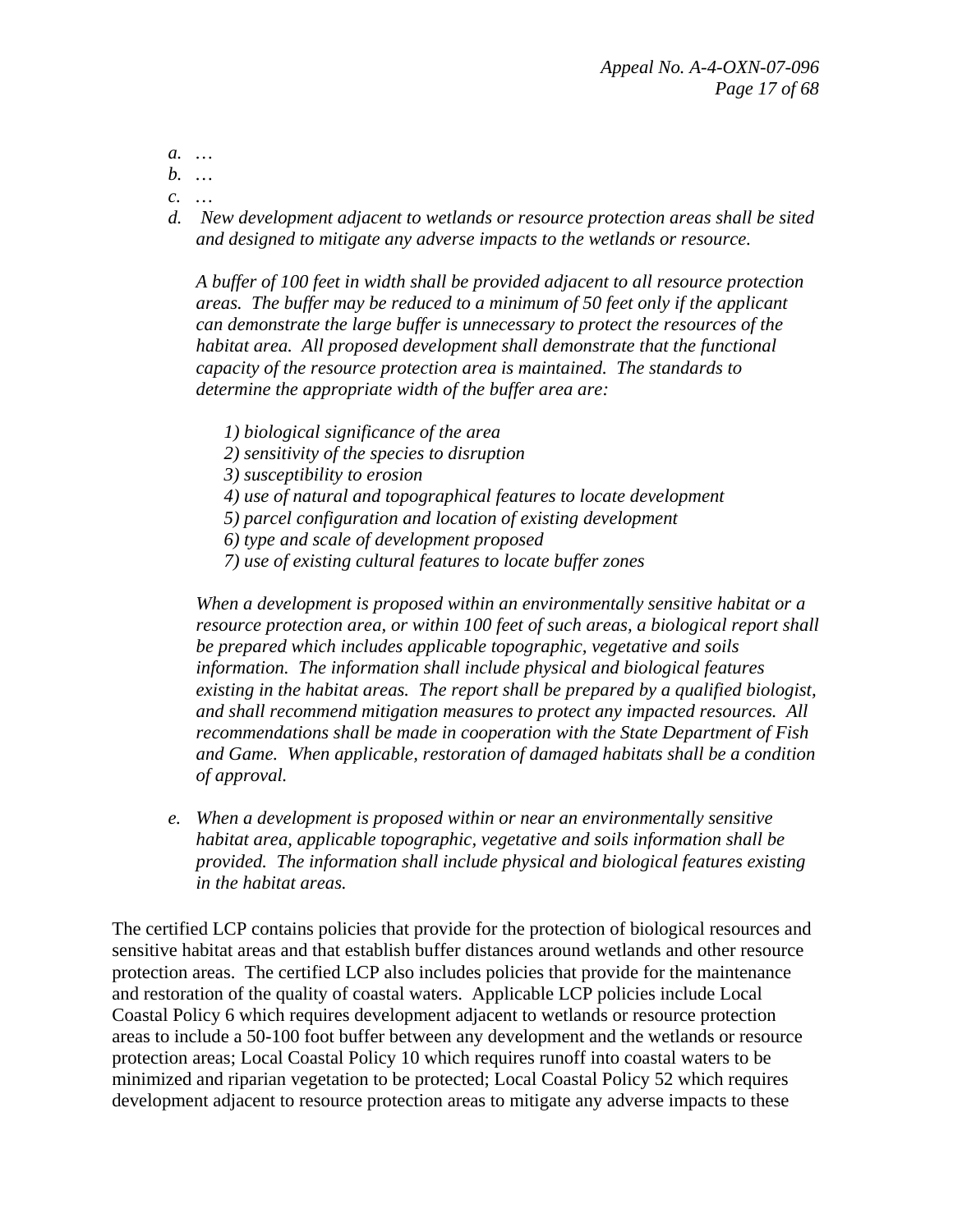resource areas; and Local Coastal Policy 57 which establishes a variety of routing and design considerations for the placement of pipelines within habitat areas and coastal resources. The full text of these policies is included in Appendix B.

**Biological Features of Project Area:** The proposed project site was once a tank farm that provided fuel oil storage for the Mandalay Generating Station. This former tank farm site has subsequently been graded flat, covered by fill material and vacated of structures and above ground utilities. Reports from biological surveys of the site conducted by Keane Biological Consulting on the mornings of September 20, 2006, and February 15, 2007, have noted that "no amphibian or fish species are expected to occur on the project site, which supports no aquatic or marine habitat" and "no reptile species were observed during the survey, although several species including the side-blotched lizard, western fence lizard, southern alligator lizard, San Diego coast horned lizard [a federal species of concern], western rattlesnake, and gopher snake are expected to occur in the project vicinity." Furthermore, the biological survey notes that "very few bird species were present on the site during the survey" with the most abundant species being the non-native European starling and additional observed species including American kestrel, black phoebe, American crow, house finch and belted kingfisher (heard offsite in the adjacent Mandalay Canal). Additional wildlife was observed indirectly, with tracks of coyote or grey fox, Botta's pocket gopher and Audubon's desert cottontail present.

Despite the apparently sparse biological resources noted during the biological surveys, the southern border of the proposed project site<sup>9</sup> is adjacent to a segment of Mandalay State Beach that supports one of the two remaining stretches of coastal sand dunes that exist within Ventura County. This inland portion of Mandalay State Beach has been identified in the City of Oxnard's certified LCP as an environmentally sensitive habitat area and designated as a Resource Protection sub-zone in the City of Oxnard's Coastal Zoning Ordinance. As noted in the LCP, this "26-acre area of dunes at the intersection of Fifth Street and Harbor Boulevard is an excellent example of this increasingly rare habitat" and has thus been provided with protected status due to the rarity and diversity of plant and animal life it supports. Among those species that have been observed foraging or inhabiting the dune habitat within or near Mandalay State Beach, several have been granted special protection status. These species include several designated as state and/or federal threatened or endangered species: western snowy plover, California least tern, peregrine falcon, Belding's savannah sparrow, and Ventura marsh milkvetch (the only known natural population of which is located to the east of Harbor Boulevard – outside the state park and project site). The area also supports several species included in the California Native Plant Society's list of rare native plants - red sandverbena, dunedelion, estuary seablite, and wooly seablite - and several designated as federal species of concern - the sandy beach tiger beetle, globose dune beetle, wandering skipper butterfly, silvery legless lizard, San Diego horned lizard, and California horned lizard.

In addition, the northern border of the proposed project site is adjacent to the Mandalay Canal, a five mile long engineered coastal waterway that is linked to Channel Islands Harbor and provides the Reliant Mandalay Generating Station with ocean water for its cooling system.

<u>.</u>

 $9$  Please note discussion on the following page regarding the Commission staff's delineation of the project site.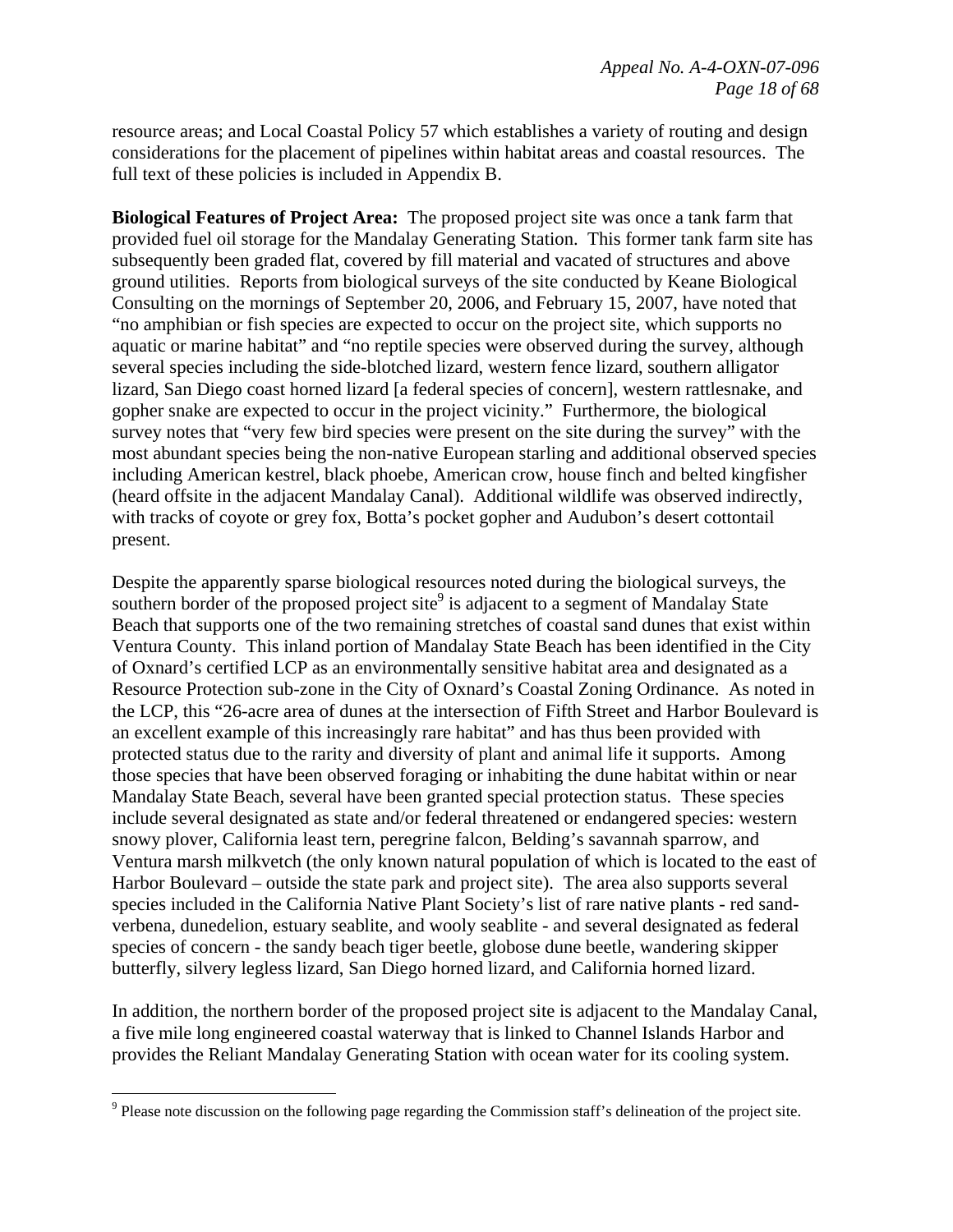Although the Mandalay Canal has not been specifically identified by the certified LCP as a wetland area,<sup>10</sup> it does contain brackish marine waters and is known to provide habitat and forage for a number of marine, estuarine and riparian species. Among those species that have been observed foraging within the Mandalay Canal are several that have been recognized with state and/or federal protection including the California least tern (state and federal endangered species), osprey (California species of special concern), and double-crested cormorant (California species of special concern). The 1998 Draft Environmental Impact Report for the nearby Northshore at Mandalay Bay residential development discusses the Mandalay Canal and notes that it "provides saltwater habitat, sheltered from ocean surge and winds, that is idea for supporting large schools of juvenile topsmelt, the primary forage species of least terns. As such, it can be reasonably be expected that least terns will regularly forage along the [Mandalay] Canal..." Comments submitted to the City of Oxnard in a June 1, 2007, letter from the Ventura County Watershed Protection District have also suggested that the federally endangered tidewater goby may be present in this canal. In response to these comments, SCE's biological consultants conducted a survey of the Mandalay Canal on January 9, 2008, to test for the presence of tidewater gobies. As noted in the report submitted to SCE upon completion of this survey:

*In the Mandalay channel itself, seven hauls were taken with seines that were set with a small inflatable boat. This latter net measured 50 x 8 feet with one eighth inch mesh. All fishes were counted and sizes estimated.* 

# *…*

1

*While fish were more numerous in the Mandalay Canal, the species encountered were only a small subset of the fish diversity expected in southern California bay and harbor habitats (Allen et al. 2006; Allen and Pondella 2006). Our fine-meshed net thoroughly swept approximately 8400 square meters of the canal during a relatively low tide including the whole width and depth of the canal. Since no significant obstructions to the sweep of the nets were encountered and most of the potential hiding places were exposed above the level of the low tide, our samples were strongly representative of the fishes present…* 

*…No tidewater gobies were taken in the Mandalay Canal and the habitat is largely mud which is not a preferred substrate for the tidewater goby. Little or no freshwater influence exists in this canal so the water maintains a marine salinity or nearly so, which is undesirable for tidewater gobies.* 

Although the occasional presence of small numbers of individual tidewater gobies within the Mandalay Canal may be possible, this area is located approximately 12 miles away from the nearest known potential source population of tidewater gobies (at the Santa Clara River lagoon) and is characterized by salinity levels and substrate types that are not within the tidewater goby's ideal habitat parameters. As such, the habitat within the Mandalay Canal does not appear well suited to support these fish.

<sup>&</sup>lt;sup>10</sup> The LCP notes that "The wetlands occurring in the city are located in the Ormond Beach area and a portion of the Santa Clara River mouth area covering approximately 131 acres."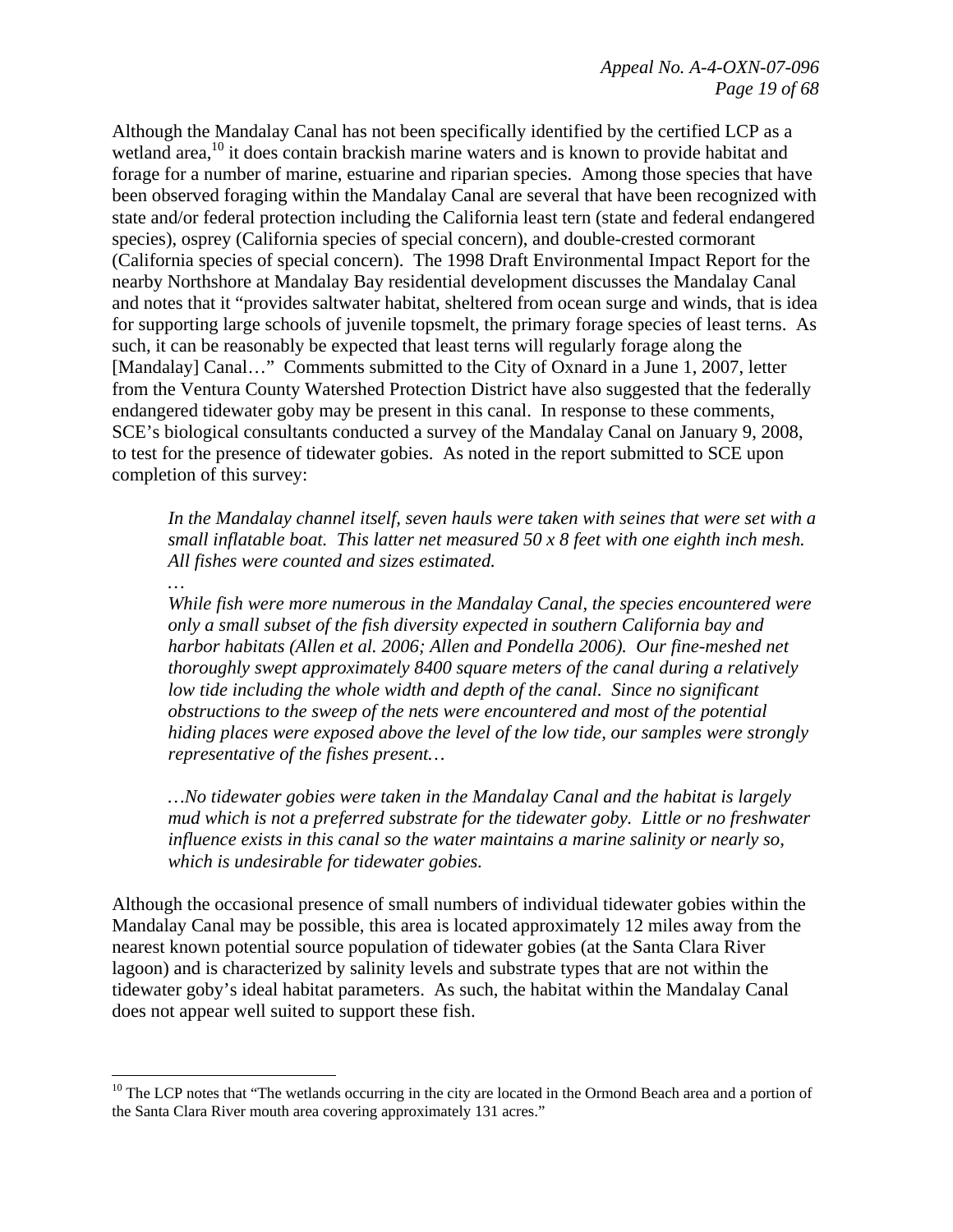On its west side, the proposed project site is approximately 750 feet from the Pacific Ocean, a lesser distance from the dunes of Mandalay State Beach and approximately 1,000 feet from McGrath State Beach. Mandalay and McGrath State Beaches contain wetland, dune, backdune and riparian habitats. These state parks also support significant breeding populations of both the state and federally endangered California least tern and the federally threatened western snowy plover. While McGrath State Beach, which is farther from the project site and located to the north of the Reliant Mandalay Generating Station, has been known to support a larger number of nesting individuals of these species over the past decade, records from the last several years have indicated that the dunes of Mandalay State Beach also support a number of western snowy plover nests each year (over four nests per year on average between 2003 and 2006 according to information provided by SCE and confirmed by the U.S. Fish and Wildlife Service). The U.S. Fish and Wildlife Service also notes that in this area the breeding season for the western snowy plover is from March 1 through September 15 and from mid-April through late-September for the California least tern.

SCE also proposes development activities east of Harbor Boulevard, both to the north and south of the Mandalay Canal. East of Harbor Boulevard is a southern coastal dune scrub community dominated by invasive ice plant (*Carpobrotus sp.*) and native heather goldenbush (*Ericameria ericoides*) which combine to make up an estimated 60-80% of the vegetative cover within the project area. Other native shrubs and herbaceous dune plant species are also supported in lesser abundance, including California encelia (*Encelia californica*), California buckwheat (*Eriogonum fasiculatum*), beach bur (*Ambrosia chamissonis*), lance-leaved dudleya (*Dudleya lanceolata*), beach sand verbena (*Abronia umbellata umbellata*), lemonade berry (*Rhus integrifolia*), California sagebrush (*Artemisia californica*), beach evening primrose (*Camissonia cheiranthifolia*), coastal prickly-pear (*Opuntia littoralis*), California cudweed aster (*Lessingia filaginifolia filaginifolia*), and coastal lotus (*Lotus salsuginosus*). The common non-native dune plant sea rocket (*Cakile maritima*) is also present. Also, there is the possibility that the state and federally endangered Ventura marsh milkvetch (*Astragalus pycnostachyus* var. *lanosissimus*) or other listed plant species could occur within the transmission line and pipeline portions of the project disturbance footprint. However, SCE's biological surveys of September and February of 2007 and recent surveys conducted by Commission staff ecologist and SCE's botanical consultant in May and June of 2008 did not reveal the presence of any special status species within the proposed disturbance area or its immediate vicinity.

This portion of the project area nevertheless contains the native species characteristic of southern dune scrub, a habitat type that is recognized by the California Department of Fish and Game in the California Natural Diversity Database's List of California Terrestrial Natural Communities as a rare natural community of highly limited distribution due to its scarcity and declining status in southern California. The remnant dunes adjacent to the southern edge of the project area, both to the west and east of Harbor Boulevard, have been characterized as remnants of the once-extensive Mandalay coastal dune complex. Portions of this dune complex outside the project area are designated as environmentally sensitive habitat areas by the Coastal Area Plan of the Ventura County General Plan. The City of Oxnard has also designated portions of the Mandalay dune complex, specifically those areas within Mandalay State Beach, as sensitive habitat. In addition, southern dune scrub habitat is ranked by the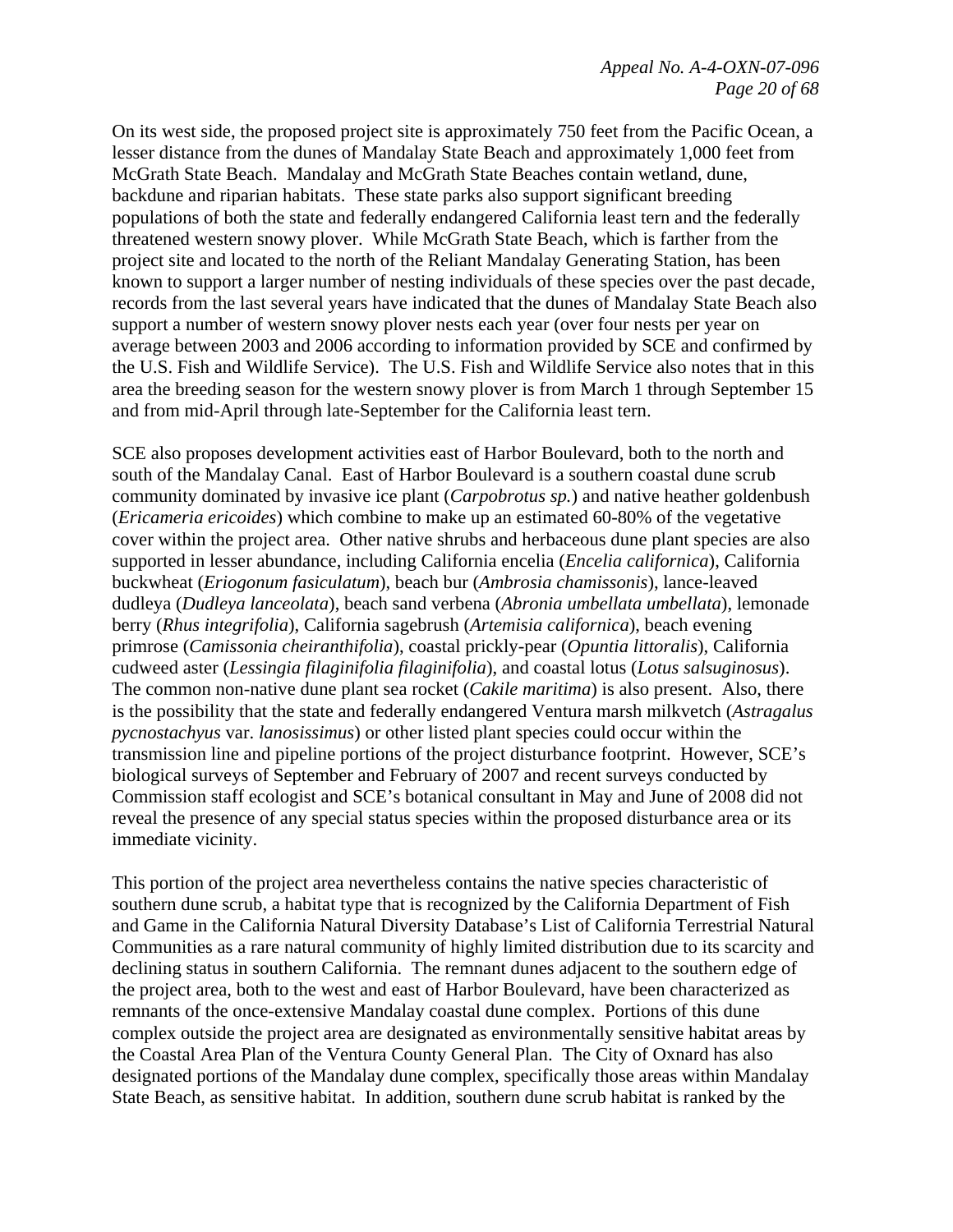California Department of Fish and Game as S1.1, which is described as "very threatened," and is of high priority for conservation. It is estimated that less than 2,000 acres of this habitat remain. In the Commission's review and approval of the adjacent Northshore at Mandalay Bay residential development project (major LCP amendment number OXN-MAJ-1-00) the Commission found that the SCE property to the east of Harbor Boulevard was both a "sensitive disturbed dune area" and one of three "sensitive resources" in the area "known to support sensitive plant and animal species."

However, the southern dune scrub habitat present within this portion of the project's disturbance limits is substantially degraded. Chronic disturbance from infrastructure installation and maintenance activities – several dirt roads and both a natural gas pipeline and numerous transmission poles and lines exist on the site - and the proximity to Harbor Boulevard has altered the topography, eliminated many native species from this area and facilitated the introduction and spread of non-native species such as ice plant and myoporum. In spite of these impacts and potentially due to the proximity of this area to more intact southern dune scrub habitat to the east of the transmission line corridor and across Harbor Boulevard at Mandalay State Beach, characteristic native dune scrub species continue to colonize and exist within the proposed project footprint. This is representative of many remaining dune communities, which despite experiencing degradation, continue to support an array of native plants and animals uniquely adapted to this sandy substrate transition zone between land and sea. This overlap and mixture between exotic and native vegetation types makes the plant communities within the SCE property difficult to categorize and assess for ecological function but in their current form and distribution, it is likely that these plant communities have a reduced ecological function and value because of their disturbed and dispersed nature. The continuing and chronic nature of disturbance within this area, primarily manifested through the presence of invasive species, also diminishes the biological and ecological value of these plant communities. The Commission's staff ecologist visually estimated the percent cover of the vegetation in this area. The results indicate that iceplant is typically 10% to 20% more abundant than native species in the majority of the project area to the east of Harbor Boulevard.

**Potential Project-Related Biological Impacts:** As noted above, several sensitive habitat areas are known to exist adjacent to or nearby the proposed project site and a variety of special status species are known to occupy these habitats either seasonally or year-round. Among those special status species with habitats in the vicinity of the proposed project site, those with the highest likelihood of being negatively affected by the proposed project include the western snowy plover, California least tern, and burrowing owl as well as rare dune plant species such as Ventura marsh milk vetch, salt marsh bird's-beak, red sand-verbena, dunedelion, estuary seablite, and wooly seablite. Potential adverse project affects on these species and their sensitive habitats will be discussed below.

Western Snowy Plover.Western snowy plovers nest in the foredune and forage along the shoreline at Mandalay State Beach. The western snowy plover is a small shorebird that uses sandy beaches for nesting and roosting from southern Washington to Baja California. At most, approximately 2,000 snowy plovers may breed along the U.S. Pacific Coast with a similar number breeding along the Baja California coast (USFWS 2001 citing Page et. al. 1995a).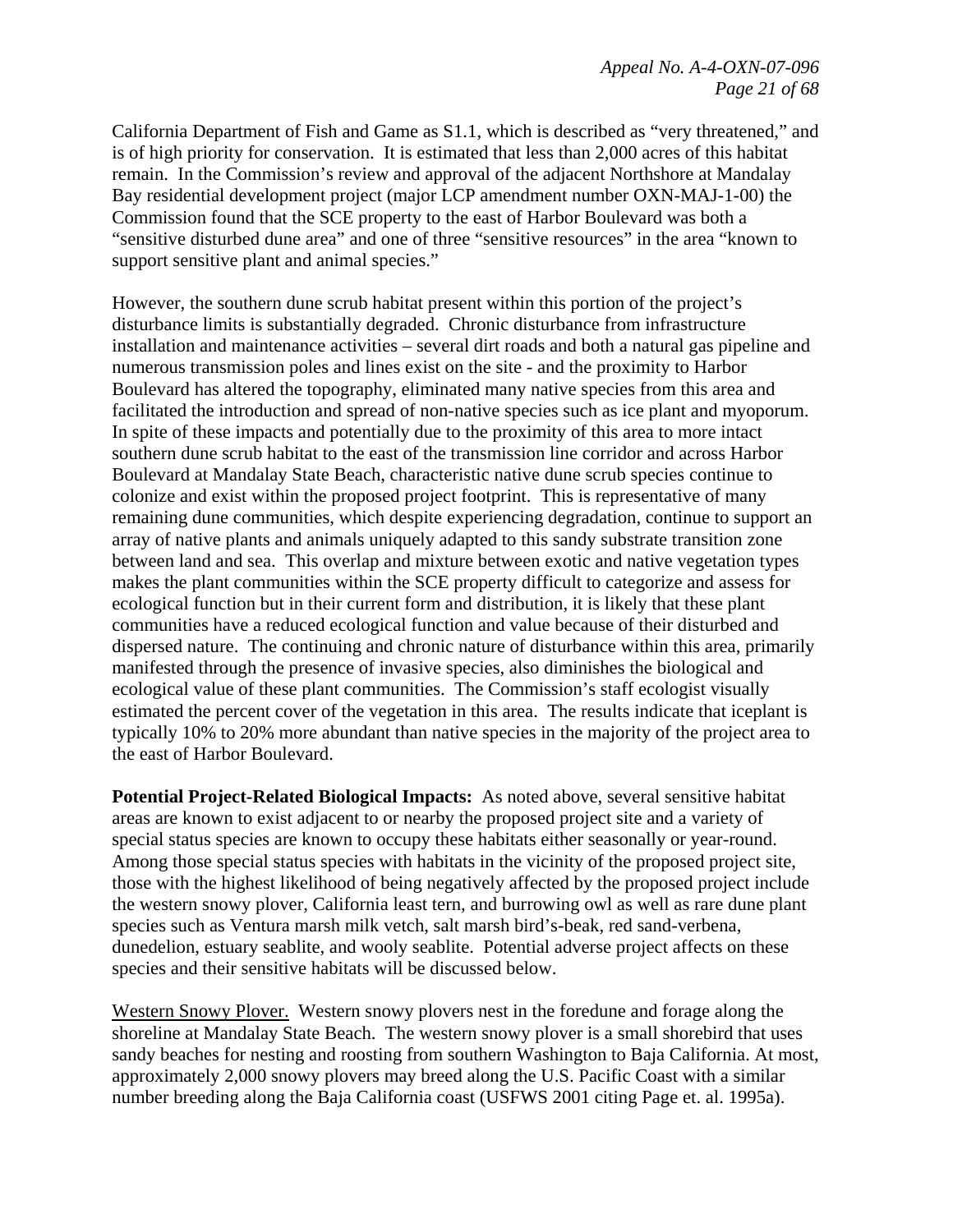Research has indicated that there has been a general decline in the West Coast population of snowy plover, including a substantial decrease between 1962 and 1984 in the abundance of wintering snowy plovers in southern California (Lafferty 2000 citing Page et al. 1986). Information provided by Page et al. (1991) indicated that between 1981 and 1991, snowy plovers experienced at least an 11 percent decline in abundance. Lafferty (2000) further reports that more recently, there has been a population decline of about 30% throughout the region (in the late 1990s). Among the factors linked to the regional decline in snowy plovers includes predation, beach erosion, encroachment of exotic vegetation and disturbance from recreation (Lafferty 2000 citing Page et al. 1995).

During local review of this project, the US Fish and Wildlife Service (FWS) raised concerns about the effect of SCE's proposed landscape plan on western snowy plovers and California least terns and the sensitive nesting habitat for these species located in close proximity to the project site (approximately 1000 feet to the west and northwest). In a June 18, 2007, letter to the City of Oxnard the FWS states:

*Our concerns lie with the proposed row of trees. It is likely that this row of trees will provide habitat for American crows (Corvus brachyrhynchos) and ravens (Corvus corax) that prey on the California least tern and western snowy plover chicks and eggs located on the adjacent beaches. Specifically, we are concerned that these species are known to take up residence in areas with suitable breeding habitat and that are adjacent to food sources (e.g. California least tern colonies).* 

Predation by corvids (the family of birds that includes American crows and ravens) is noted in U.S. Fish and Wildlife Service's August 2007, Recovery Plan for the Pacific Coast Population of the Western Snowy Plover (Recovery Plan), as a substantial threat to snowy plovers and is identified as a primary impediment to the recovery of this species. The Recovery Plan cites numerous examples of snowy plover nesting sites within California that have experienced nest failure rates of up to 69% as a result of corvid predation (Hickey et al. 1995). The Recovery Plan further notes that "Raven populations in coastal California have significantly increased in recent decades (Leibezet and George 2002), and as their range expands they are becoming increasingly significant as a nest predator on western snowy plovers" often counting as "the single most limiting factor on western snowy plover reproduction (Colwell et al. 2006)."

While the 2007 Recovery Plan and earlier 2001 Draft Recovery Plan for the Pacific Coast Population of the Western Snowy Plover both note that a limited amount of predation on snowy plovers from native corvid species is natural, this amount of predation can often be augmented to unnatural levels through human induced landform and land use alteration that allows predator species to exist at locally elevated abundances. The Recovery Plan notes that "Elevated predation pressures result from landscape-level alterations in coastal dune habitats which, in turn, now support increased predator populations within the immediate vicinity of nesting habitat for snowy plovers." Paramount among the "landscape-level alterations" identified in the Recovery Plan as key to an area's support of increased predator populations are "Unnatural habitat features such as landscaped vegetation (e.g., palm trees), telephone poles, fences, buildings, and landfills near snowy plover nesting areas…". The Recovery Plan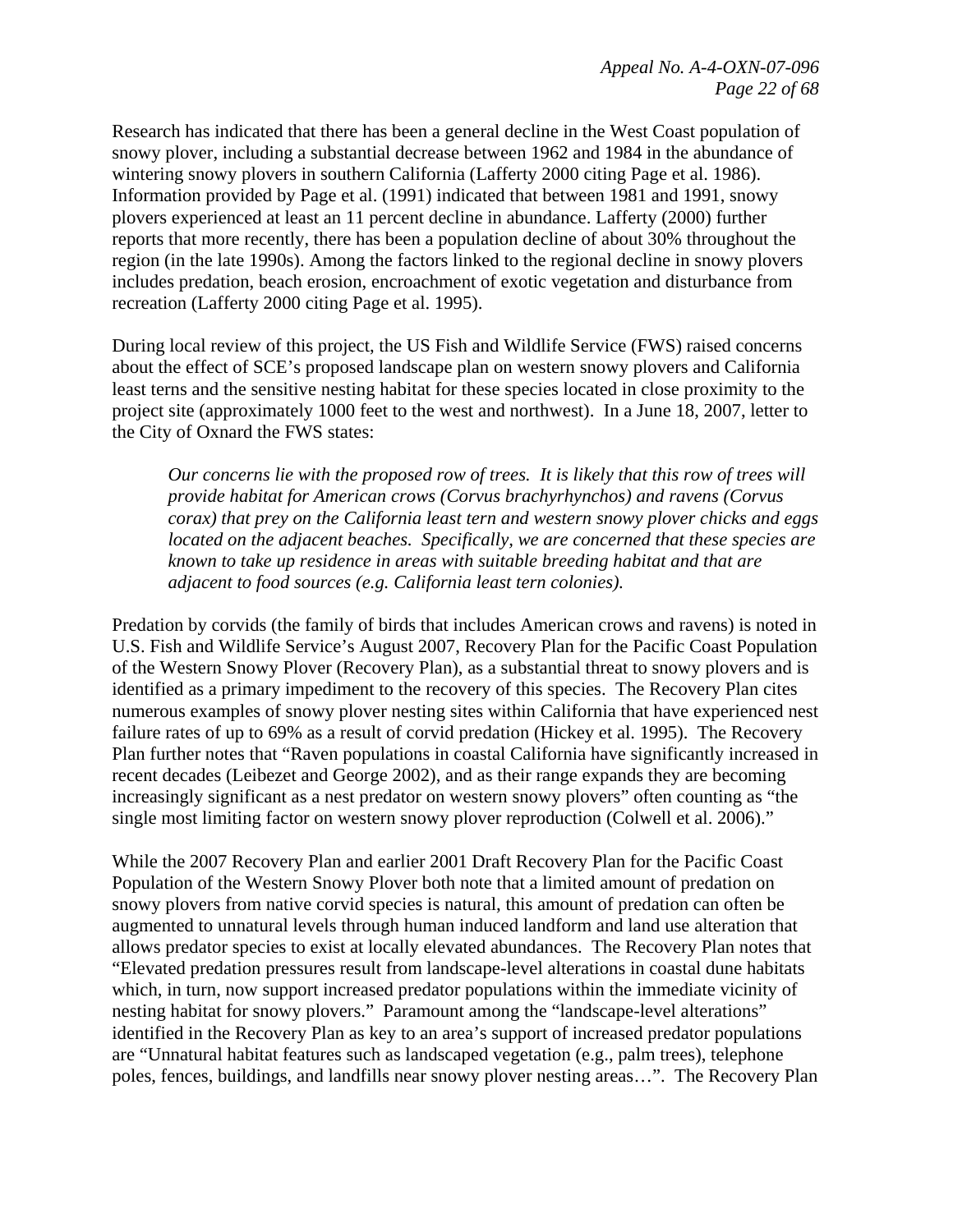concludes with a consideration of predator management as a means for controlling such factors as corvid populations and notes that

*In heavily-developed areas in particular, habitat protected for sensitive species may be a "magnet" to native predators that have lost foraging habitat elsewhere. Continuing to remove predators from these areas effectively creates a "sink," such that the need for ongoing predator removal never ends and negative ecological consequences occur over large areas beyond the boundaries of snowy plover nesting areas.*

There appears to be a strong positive correlation between the number of trees in coastal dune areas and the population of corvids in those areas (i.e. an increase in the number of trees is met with a corresponding increase in the number of corvids) as well as a negative correlation between local corvid numbers and snowy plover abundance (i.e. as the number of corvids increases, the abundance of snowy plovers declines).

Due to the abundance of dune scrub habitat and lack of landscaping in the area (the only landscaped parcel within the area, the Mandalay Generating Station, is sparsely landscaped with predominantly large shrub species such as juniper and myoporum), implementation of a landscaping plan that includes large vegetation such as trees would significantly augment the current number of potential nesting and roosting sites for corvids and raptors in the area. As discussed in Section C – Visual Resources - of this report, implementation of a landscaping plan is important to minimize the adverse visual effects of this industrial project. The Commission must, however, balance the need for project screening with protection of the sensitive species such as the Western snowy plover.

SCE's initially proposed landscape plan would have increased the number of trees in the immediate project area from less than 10 currently to more than 140 if SCE's landscaping plan were implemented as proposed – an increase of approximately 1400%. This dramatic increase in available nesting habitat for corvids, owls and raptors – all of which are known to prey on least tern and snowy plover adults, chicks and eggs – has the potential to substantially increase predation in the vicinity of the project site and would therefore reduce the habitat value of the existing nesting sites for California least terns and snowy plovers in the vicinity of the proposed project. To address the potential impact to sensitive species and habitats, SCE has revised its landscape plant to the currently proposed plan described and detailed in Exhibit 4. This revised landscaping plan has substituted proposed trees with native bush, shrub and groundcover species that are not known to support nesting corvids, owls or raptors. The revised landscaping plan also includes performance standards, ongoing monitoring and measures to minimize the use of water, fertilizer and herbicides. With the inclusion of the revised landscaping plan, as described above, the Commission believes the western snowy plover will be adequately protected from project-related activities.

Burrowing Owl. The burrowing owl (*Athene cunicularia*) is listed by the California Department of Fish and Game as a Bird Species of Special Concern. Although present throughout much of the western United States and Florida, the burrowing owl has been listed as a species of special concern in the majority of states that comprise its range. In addition,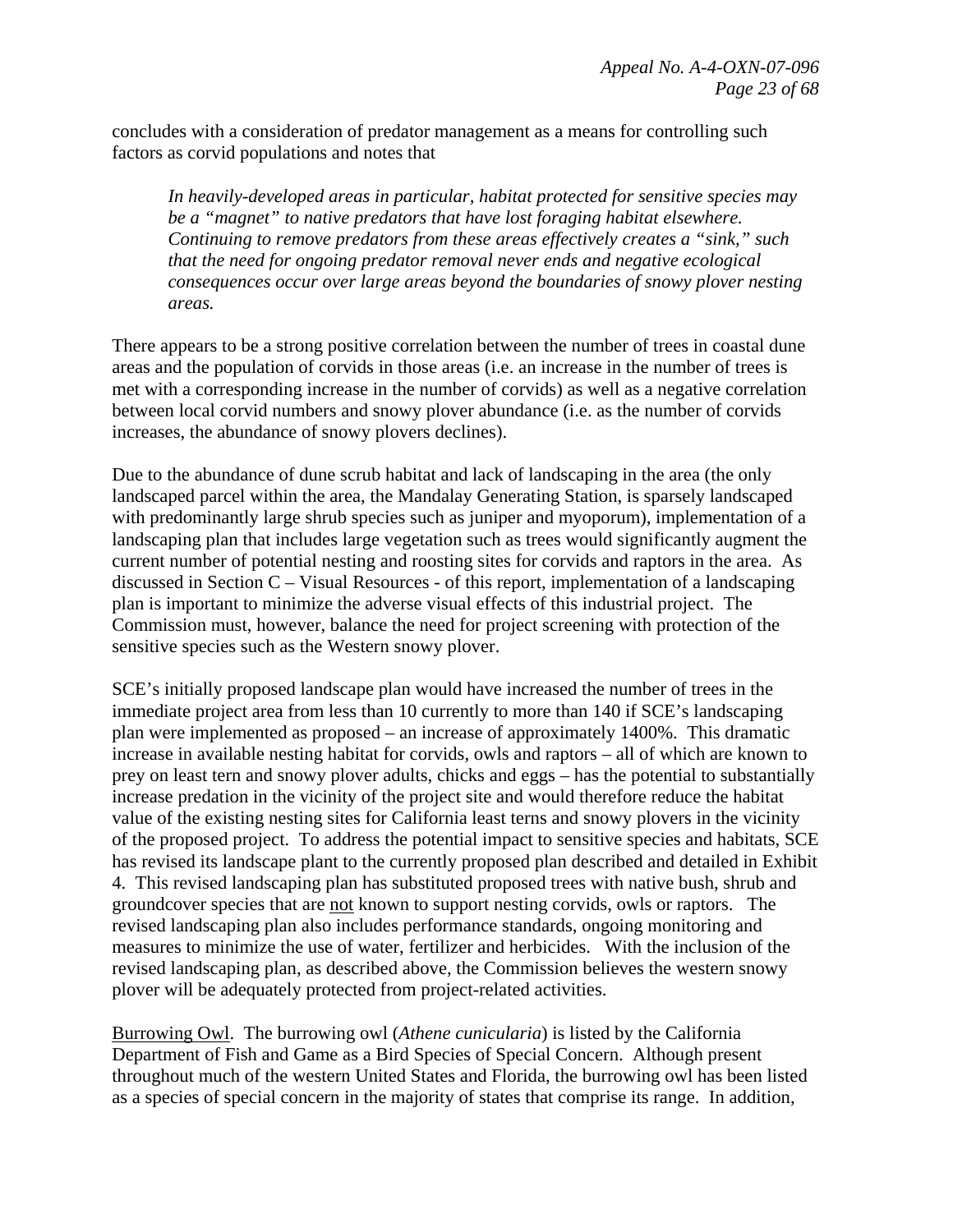this species has been listed as endangered in Canada and threatened in Mexico. The primary threats to the conservation of this species in California are associated with habitat destruction from land development and predation from feral cats and domestic pets. As noted by SCE's biological consultant:

*This species is found in open areas of usually sparse vegetation. It occupies rodent burrows, most often of California ground squirrels (Spermophilus beechyi). There are historic records of the owl occurring in the project area, however only marginal habitat is present for this species in the project area. SCE has conducted surveys for the burrowing owl around the Mandalay Substation just to the northeast of the peaker unit location and near the transmission line portion of the project, but the results of these surveys were negative for the owl. No burrowing owls or burrows were observed during the* [biological] *survey for this project; however, one burrowing owl was observed on the project site during soil testing for the project on February 8, 2007. It is likely the owl was a winter visitor, since no burrows were located on the project site during the survey. However, a focused survey for burrowing owls will occur prior to project construction.* 

SCE's biological consultant has concluded that the project area provides only marginal habitat for burrowing owls and no burrows that could feasibly support burrowing owls were observed during the various biological surveys of the project area that SCE has conducted. Nevertheless, due to the strong site fidelity of burrowing owls and the fact that an owl was observed at the project site during the breeding season, to ensure that this special status species and its habitat is not adversely affected by the proposed project, the Commission is requiring in **Special Condition 3(c)** that SCE no more than 30 days prior to the initiation of ground disturbance activities conduct a pre-construction survey for burrowing owls throughout all portions of the project area. This condition also requires that if any burrowing owls are observed during this survey or if burrows are found to be actively used within the project area, prior to the initiation of construction or ground disturbing activities, SCE shall submit an Impact Avoidance Plan for the Executive Director's review and approval. This plan shall include the implementation of specific measures to minimize disturbance including the avoidance of project activity within a minimum of 160 feet of occupied burrows during the non-breeding season of September 1 through January 31 or within a minimum 250 feet during the breeding season of February 1 through August 31 and the maintenance of a 300 foot foraging radius around each occupied burrow. If destruction of occupied burrows and/or disturbance within these 160-250 foot buffer distances is unavoidable, mitigation guidelines described within the California Burrowing Owl Consortium's April 1993, "Burrowing Owl Survey Protocol and Mitigation Guidelines" (detailed in Exhibit 9), shall be adhered to. Mitigation measures described in the California Burrowing Owl Consortium document include protocols for the establishment of alternate burrows as well as both on-site and offsite mitigation strategies.

Adjacent Sensitive Habitat Areas. LCP Policy 6 requires that "New development adjacent to wetlands or resource protection areas shall be sited and designed to mitigate any adverse impacts to the wetlands or resource." LCP Policy 6 also requires that "A buffer of 100 feet in width shall be provided adjacent to all resource protection areas" and "The buffer may be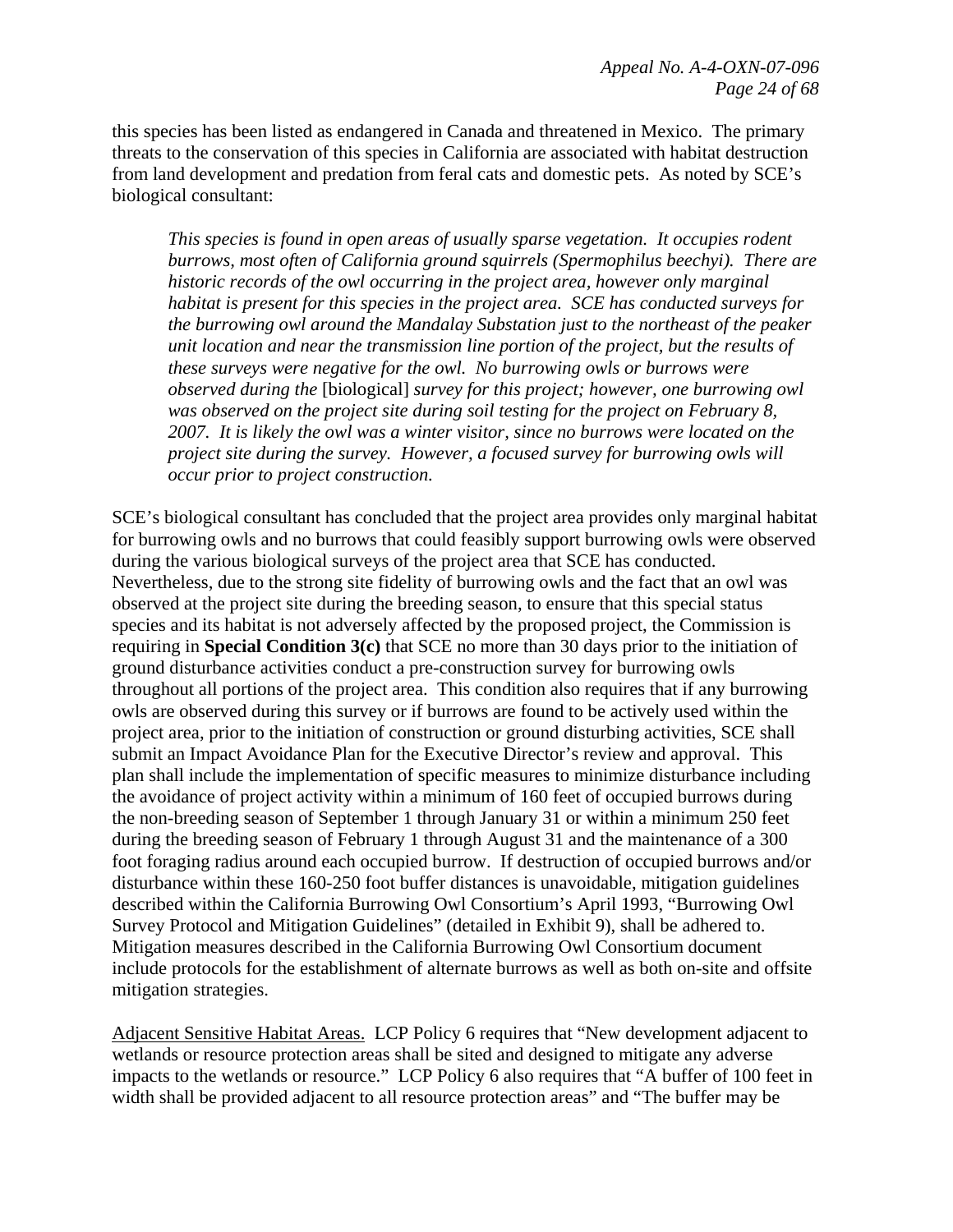reduced to a minimum of 50 feet only if the applicant can demonstrate the large buffer is unnecessary to protect the resources of the habitat area."

The project site borders Mandalay State Beach, a portion of which is designated in the LCP as a Resource Protection Area. Although the peaker plant would be sited 700 feet from the border of Mandalay State Beach, the placement of landscaping plants and berms as well as the construction of the main access and entry road for the proposed facility would be located closer to Mandalay State Beach. As required by **Special Condition 3(d)**, these project related activities will occur at least 50 feet from the southern border of the project site and approximately 72 feet from the designated Mandalay State Beach resource protection area described in the LCP. Although a 100 foot buffer area is preferred, this 50 foot separation distance satisfies the minimum distance required by LCP Policy 6. As LCP Policy 6 states that the preferred 100 foot buffer width "may be reduced to a minimum of 50 feet only if the applicant can demonstrate the large buffer is unnecessary to protect the resources of the habitat area." In support of the establishment of this minimum buffer area, SCE states:

*SCE believes that a 50-foot buffer is appropriate to protect resources within the state parcel south of our site. The southern boundary of the SCE development is currently designed closer than this requirement allows, with landscaping, driveway and access road encroaching into the 50-100' buffer. I've attached a real estate parcel map that shows that the State resource protection area starts 22 feet south of SCE's fence line, to the south of the road parcel. Since this is a permanent road, the state partitioned their land to separate the right of way from the rest of the parcel. The map also shows clearly shows the oil drilling equipment that's half way down the road and all the dirt tracks that the oil trucks use to drive across the parcel. Because of the existing use of the land immediately south of the SCE parcel for oil drilling and access for large truck traffic, SCE believes that the 50' buffer should be adequate to protect resources on the state owned land south of SCE's land.* 

The backdune portion of Mandalay State Beach designated as a Resource Protection area and adjacent to the project site is not known to support nesting western snowy plovers. Although snowy plovers do nest within the vicinity of the project site, as discussed previously, all known nesting sites are to the west and northwest of the project area and well over 1,000 feet distant. Nevertheless, the dune scrub habitat of Mandalay State Beach located adjacent to the project site is known to support a variety of other sensitive plant and animal species and is specifically designated as ESHA by the LCP. However, given the existing 22 foot wide dirt access road that currently separates the proposed project site from this ESHA area, as well as SCE's commitment to locate all proposed development and construction activities an additional 50 feet to the north of this road, the Commission finds that the establishment of a 50 foot buffer in this area provides an appropriate level of protection for the sensitive resources located within the inland portion of Mandalay State Beach. As specified under LCP policy 6, SCE has committed to apply this 50 foot wide buffer to the entire southern boundary of the project site that is adjacent to the inland parcel of Mandalay State Beach that has been identified in the LCP as a resource protection area. To further protect this resource protection area, several activities would be allowed within the proposed buffer area. These activities would be limited to the removal of existing invasive species including iceplant and myoporum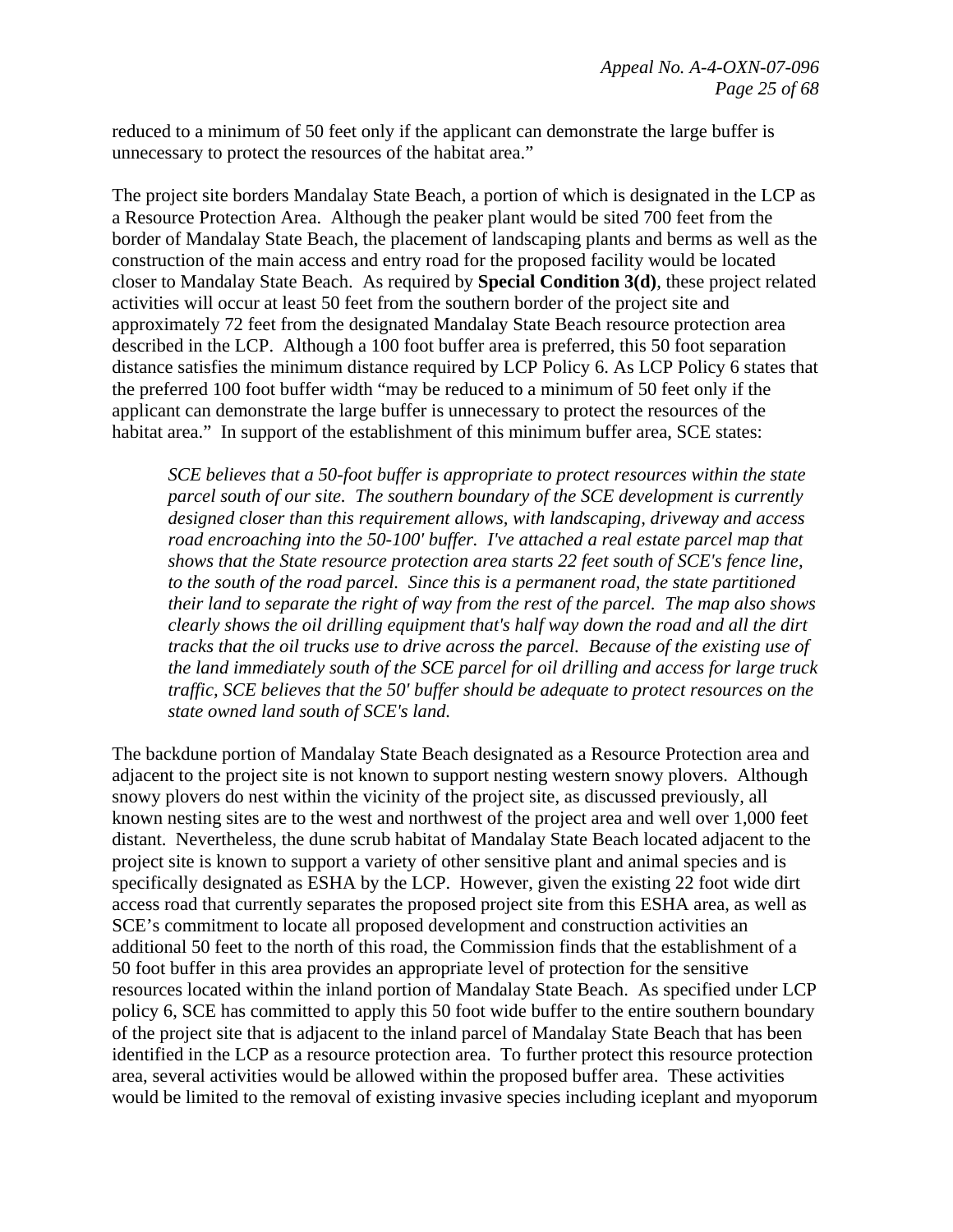which currently exist within this buffer area and the removal of an existing chain link fence to facilitate invasive species removal. The Commission therefore finds that with the establishment of the 50 foot buffer along the southern border of SCE's proposed project site, as committed to by SCE and further required under **Special Condition 3(d)**, the proposed project activities in this area conform to the provisions and buffer distance requirements of LCP Policy 6.

The provisions of LCP Policy 6 also require the establishment of a 50 to 100 foot wide buffer area between new development and wetland areas. Although not specifically identified by the LCP as a wetland area, the Mandalay Canal meets the LCP definition of wetland contained within LCP Policy 9. Specifically, LCP Policy 9 defines a wetland as "Land where the water table is at, near, or above the land surface long enough to promote the formation of hydric soils or to support the growth of hydrophytes." The Mandalay Canal in this area contains coastal waters during all times of the year and supports a variety of hydrophytic plant species. As such, LCP Policy 6 requires that a maximum 100 foot buffer is maintained between proposed development and this wetland area. As demonstrated in Exhibit 4, the northern border of the SCE property proposed as the project location is located approximately 100 feet from the Mandalay Canal. Additionally, in an effort to ensure that the use of this location does not adversely affect the resources of the Mandalay Canal, SCE has proposed to install a raised bioswale/biofilter along the northern and northwestern borders of the proposed peaker plant site. According to SCE's proposed landscaping plan, this bioswale would be vegetated with native salt grass (*Disticlis spicata*) as well as other native grass and groundcover species. The Commission therefore finds that considering the distance of the SCE property line from the Mandalay Canal and the inclusion of a vegetated bioswale along the northern edge of the proposed project site, project activities proposed for this area are not likely to adversely affect the wetland habitat provided by the Mandalay Canal. In addition, SCE has informed Commission staff that "Reliant uses the land between our fenceline and the canal for industrial purposes and has an access road running adjacent to our property along which they currently conduct maintenance activities closer to the water than 50 feet. Similarly, there is a transmission line running down this same strip of land." To further protect the resources of this canal, **Special Condition 3(d)** requires that all project development, with the exception of dewatering wastewater discharge and installation of the proposed natural gas pipeline on Harbor Boulevard over Mandalay Canal, remain more than 50 feet from the Mandalay Canal. The Commission believes the minimum buffer distance is sufficient in this area due to the existing buffer provided by the access road between proposed work and the Mandalay Canal (as described above). An exception to **Special Condition 3(d)** is specified for the discharge of dewatering wastewater because this discharge would occur through an existing storm drain and is anticipated to be drawn into the Reliant Mandalay Generating Station's cooling system with minimal potential to adversely impact the resources of the Mandalay Canal. An additional exemption is provided for the natural gas pipeline installation on Harbor Boulevard over the Mandalay Canal because this installation activity would make use of an existing bridge and roadway to remain outside and above the Mandalay Canal and therefore has very low potential to result in adverse impacts to the canal.

Although the proposed replacement of transmission poles shown on page 3 of Exhibit 1 appears to be within 50 feet of the Mandalay Canal to the east of Harbor Boulevard, SCE has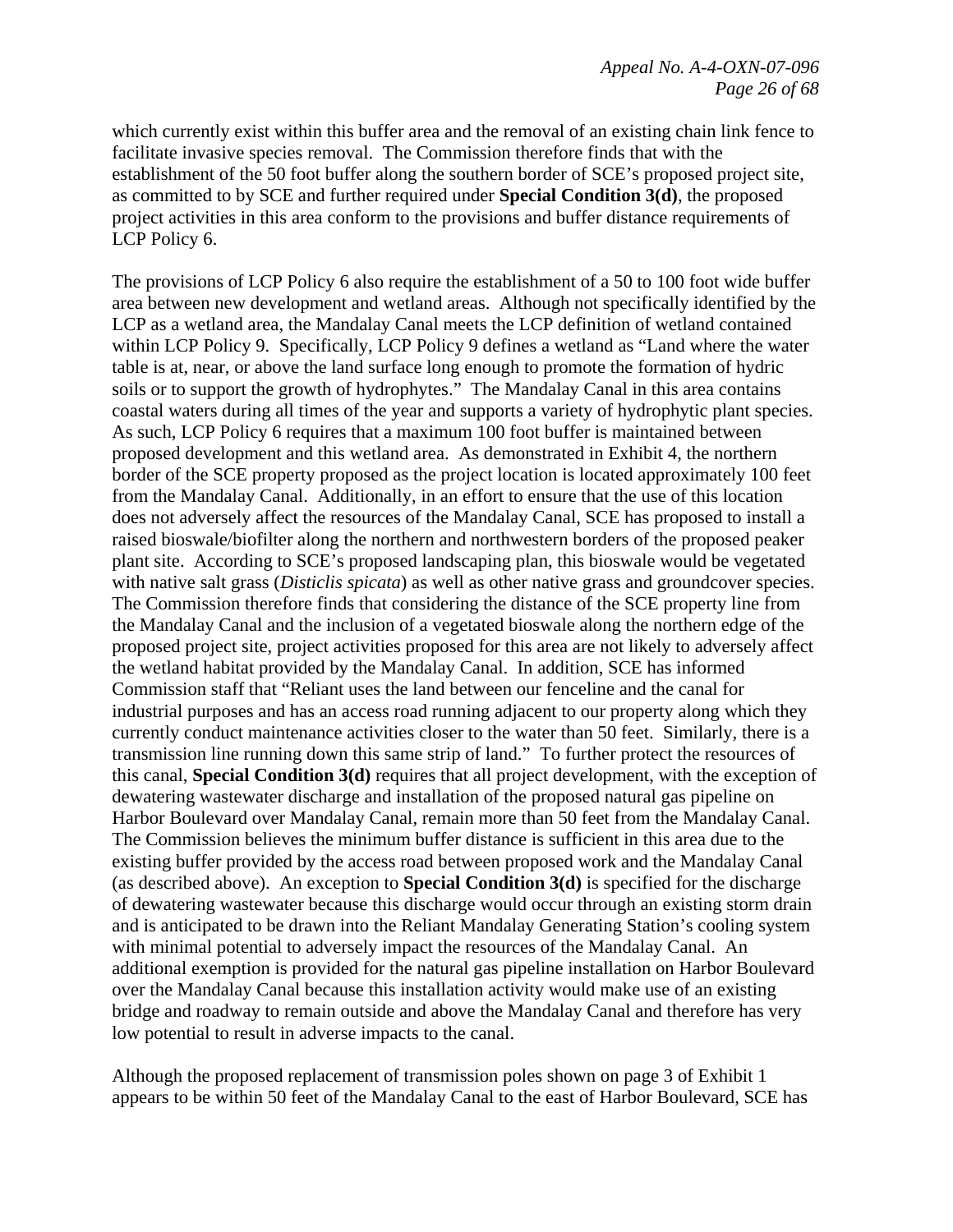committed to maximize the transmission line span distance over the canal to ensure that new and replacement poles are installed at least 50 feet from the edge of the Mandalay Canal and all associated construction and removal activities occur outside of the buffer area required under **Special Condition 3(d)**. While a larger buffer distance in this area may provide a greater level of protection for the wetland vegetation and resources of the canal, SCE notes that an additional increase in the transmission line span across the Mandalay Canal to accommodate a larger buffer area would necessitate the installation of taller and larger engineered steel transmission poles on either side of the canal in this location. These poles would require a larger disturbance footprint during installation and would be 5 to 10 feet taller than the wood transmission poles that are currently proposed. Considering this larger disturbance footprint as well as the current buffer provided by the existence of a dirt access and maintenance road between the proposed southern pole location and the canal (shown on page 1 of Exhibit 1), the Commission finds that the establishment of a 50 foot buffer, as specified in **Special Condition 3(d)** is sufficient to minimize the potential adverse impacts to the wetland resources of the Mandalay Canal that may result from the proposed installation of transmission poles. With the inclusion of this condition, the Commission finds that the proposed project is in conformance with the provisions and buffer distance requirements of LCP Policy 6.

Biological Resources East of Harbor Boulevard. In this area, SCE proposes the installation and removal of transmission poles and lines as well as the trenching and placement of an approximately 1,800 foot long natural gas pipeline. These activities and their associated staging areas, equipment and vehicle access routes and excavation and trenching footprints would require the use of approximately two acres to the east of Harbor Boulevard. The majority of this proposed disturbance area would be within approximately 30 feet of the road itself and would be used to facilitate natural gas pipeline trenching and installation. During these activities all vegetation from the pipeline corridor would be removed and heavy equipment would access the site from the easternmost lane of Harbor Boulevard to dig a trench approximately one to two feet wide and three to four feet deep and install the proposed six inch diameter natural gas pipeline. During this time the easternmost lane would be temporarily closed and traffic and safety personnel would be employed to minimize disruption to vehicle transit on Harbor Boulevard. Approximately 1,200 cubic yards of excavated material would be stored on site adjacent to and along the proposed trench and this material would subsequently be used to backfill the pipeline trench. Trenching and pipeline construction activities are anticipated to require approximately seven weeks.

It should be noted that approximately one-third of this pipeline corridor, a distance measuring roughly 650 feet along Harbor Boulevard from the site where the proposed natural gas pipeline would cross under Harbor Boulevard to the bridge over Mandalay Canal, has been previously approved by the Commission (through major LCP amendment OXN-MAJ-1-00) and the City of Oxnard to undergo street improvements and roadway widening associated with the Northshore at Mandalay Bay residential development project and specified in the City of Oxnard General Plan Circulation Element. Although this work has yet to commence, the construction of an additional northbound lane to the eastern side of Harbor Boulevard would occur in much of the same area currently proposed to be cleared and trenched to facilitate the installation of the proposed natural gas pipeline.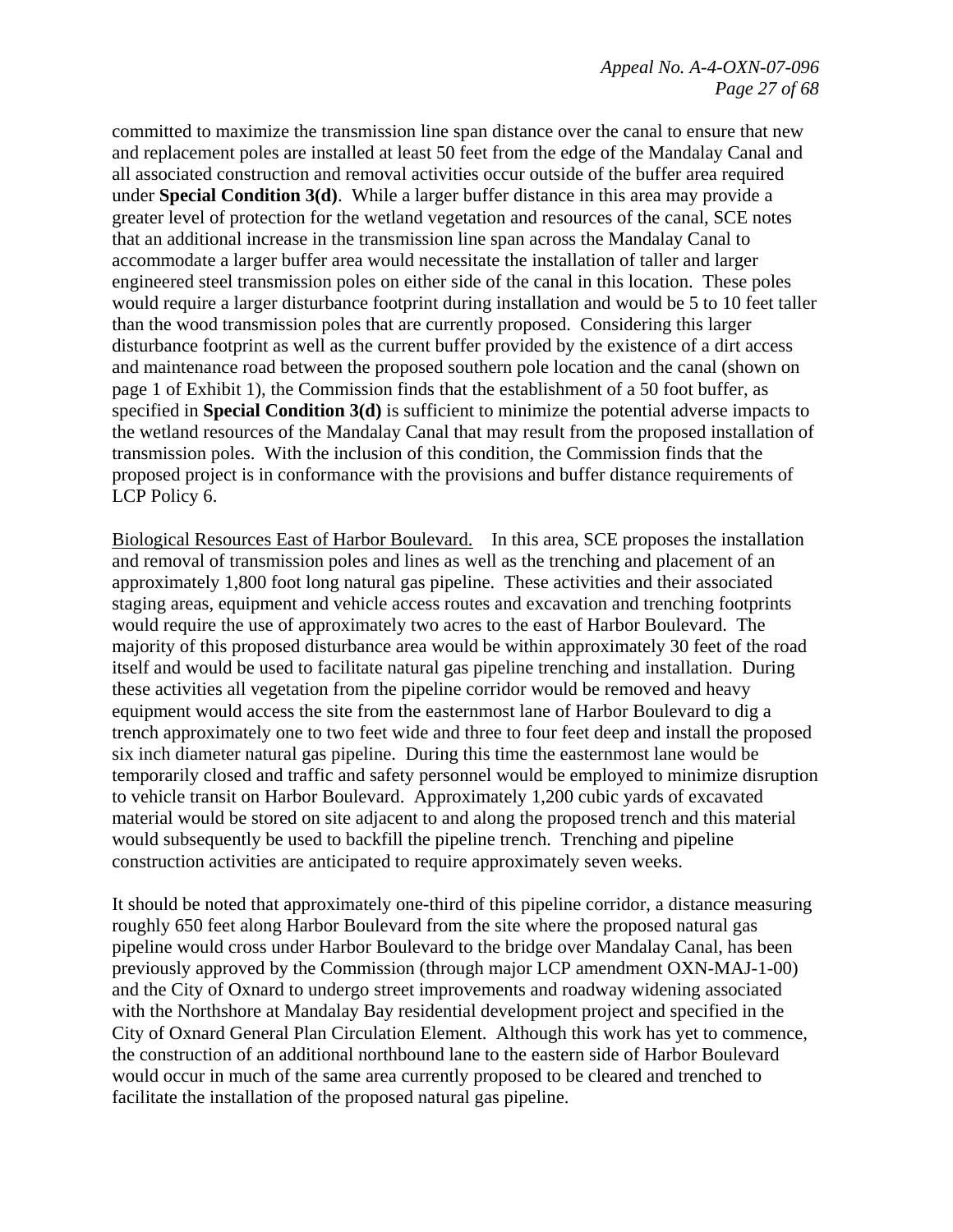In addition to the proposed pipeline installation activities, SCE has also proposed to install ten new 65 to 85 foot tall transmission poles and to remove seven existing 55 to 80 foot tall poles (as shown in Exhibit 1). These activities would occur within an existing transmission line corridor but would nevertheless require the removal and disturbance of vegetation and sandy habitat both within the individual footprint of each individual transmission pole as well as the proposed vehicle access and equipment staging areas. SCE has committed to use Harbor Boulevard and existing dirt access roads on the site as much as possible to bring equipment and materials to the transmission pole locations (these roads are visible near the Mandalay substation and parallel to the Mandalay Canal and Harbor Boulevard on Exhibit 1) but new vehicle, equipment, material and personnel access routes would also be required. Activities associated with transmission pole installation and removal include clearing and excavating holes for the individual pole footings as well as the support cable anchor points. Support footings and anchors would require the excavation of 32 two foot diameter by six to ten foot deep augured holes and one seven foot diameter by 24.5 foot deep concrete foundation. In addition, roughly 23,000 square feet<sup>11</sup> would be cleared and temporarily occupied to allow for access, staging and transmission line stringing activities to occur.

The Commission staff's ecologist and SCE botanical consultants conducted several biological and botanical surveys in this area to determine the presence or absence of sensitive plant species or vegetation communities. These surveys, conducted in September and February of 2007 and May and June of 2008 did not reveal the presence of any rare plant species within the proposed disturbance areas or their immediate vicinity.

Despite the fact that the project site is in a degraded condition and does not currently support rare plant species, it nevertheless supports vegetation representative of the southern dune scrub plant community. The dominant species in this portion of the project area is invasive iceplant, yet a substantial diversity of native dune and scrub species are still present at the site and in surrounding areas and the substrate and physical features of the site are conducive to the continuing presence of native species and habitats. The proposed project activities at this site would be largely concentrated in areas with a substantially higher proportion of invasive species than natives but adverse impacts to native dune and scrub species are anticipated to occur both as a result of direct disturbance and removal as well as a result of increased opportunity for the further establishment and spread of invasive species following ground clearance and disturbance. Like many of the most invasive species, iceplant especially is well know to colonize newly disturbed sandy areas more quickly than native plant species can become established. This situation is exacerbated if iceplant already exists and dominates areas surrounding or in the vicinity of these disturbed areas. Therefore, to preserve, restore and enhance the ecological integrity of the site, **Special Condition 3(b)** requires SCE to develop and implement a comprehensive invasive species eradication program to remove iceplant and other non-native species from throughout SCE's property to the east of Harbor Boulevard and a restoration program, concentrated on the project's disturbance footprint, which includes planting native dune and dune scrub species collected from locally collected

1

 $11$  Because of its location within the peaker plant parcel to the west of Harbor Boulevard, the 2,000 foot stringing/staging area has been subtracted from the ground disturbance estimate included in **Exhibit** 1.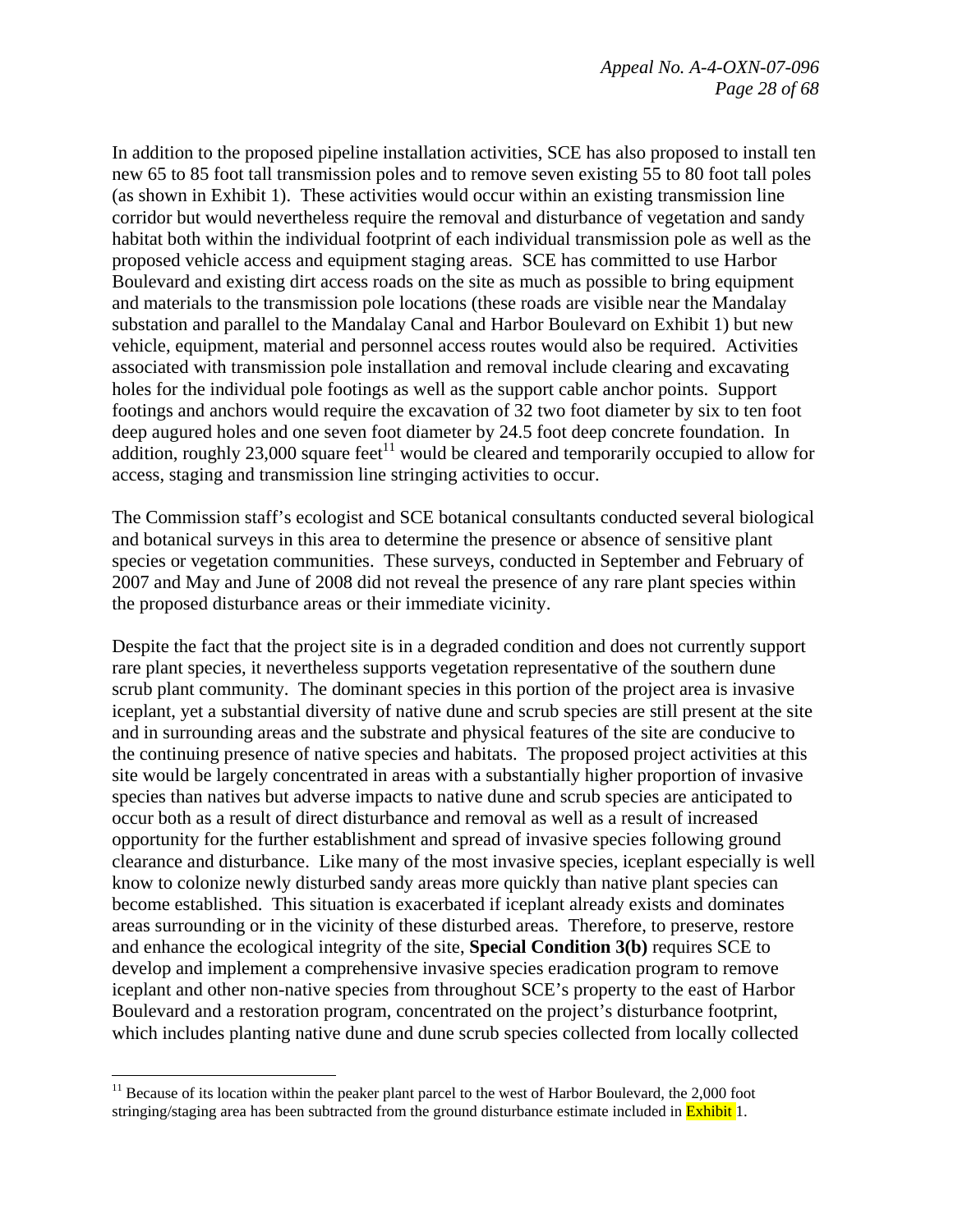seed and annual monitoring to ensure that native species become re-established and invasive plants do not reoccur in these areas.

Restoration of disturbed areas to the east of Harbor Boulevard would ensure that the effect of natural gas pipeline and transmission pole installation and construction activities on native dune scrub vegetation is minimized and mitigated. In addition, removal of invasive plant species shall provide for a decrease in competition among native and invasive species and enhance the restoration and growth of native dune scrub species.

Additional Mitigation Measures. In addition to those measures described above and required through **Special Condition 3**, SCE has committed to implement several additional measures identified in the uncertified Mitigated Negative Declaration to further minimize the project's potential to adversely affect the biological resources and water quality of the project area. These measures are included in Exhibit 8 as biological resource and hazardous materials mitigation measures. SCE will hire a qualified biologist to conduct a pre-construction survey of each construction area to identify occupied nests of native birds prior to grubbing or grading activity. This measure requires a minimum buffer distance of 100 feet to be established between occupied nests and the limits of construction and would prohibit construction activities within this buffer area until a subsequent biological survey revealed the nest(s) to no longer be occupied. If work within the established buffer cannot be avoided, SCE shall consult with CDFG and FWS to determine if there are appropriate measures that may be taken to continue work in these areas. To further protect water quality and sensitive biological resource areas through avoidance of potential hazardous materials spills, the hazardous materials mitigation measure described in Exhibit 8 requires hazardous materials stored on-site to be limited to small quantities of paint, coatings, and adhesive materials, and emergency refueling containers. These materials would be stored in their original containers inside a flammable materials cabinet and shall be transported to the construction site on an asneeded basis by equipment service trucks.

**Conclusion:** With implementation of the Special Conditions, the proposed project is not expected to cause significant adverse impacts to sensitive biological resources. The Commission therefore finds that the project, as conditioned, is consistent with the applicable provisions of LCP Policies 6, 9, 10, 52 and 57.

# **D. Visual Resources**

*Local Coastal Policy 37 states: All new development in the coastal zone shall be designed to minimize impacts on the visual resources of the area. Particular care should be taken in areas of special quality, such as those identified in the LCP.*

The proposed project would be primarily developed within a brownfield site that has previously supported energy related infrastructure and is in close proximity to the existing Mandalay Generating Station, several functioning oil wells and both McGrath and Mandalay State Beaches.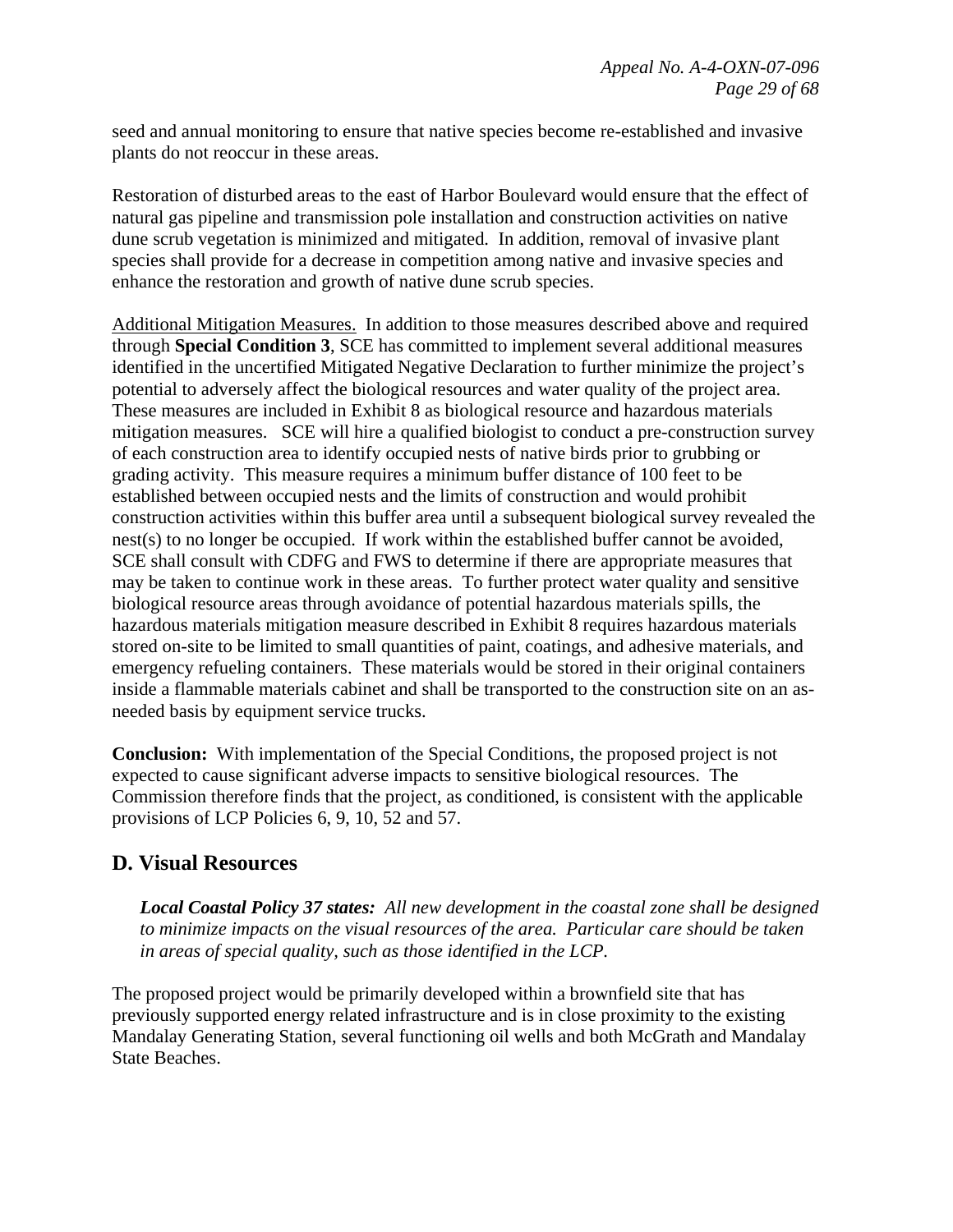As demonstrated by the photographs in Exhibit 3, many of the existing views of and around the project site are industrial and energy related in nature. The project site is bordered on three sides by energy, industrial or transportation infrastructure (specifically, an oil extraction and processing facility, a power plant cooling water supply canal and Harbor Boulevard) and on the fourth side by Mandalay State Beach. However, the portion of the state park that is immediately adjacent to the project site, although recognized as a resource protection area (as shown in Exhibit  $7 - LCP$  exhibit 2.5), does not currently provide public access or recreational opportunities and visitors to the park do not use this area. No significant visual or aesthetic resources are apparent on the proposed project site and currently, the most dominant aspects of the proposed site are the adjacent dunes of the state park, the nearby Mandalay Generating Station and the approximately eight foot high screened chain-link and barbed-wire fence that surrounds the vacant and graded site itself.

Apart from the adjacent state park, the LCP notes that the project area lacks significant or notable visual resources and states that "the ocean is generally not visible from Harbor Boulevard, limiting the visual resources north of Fifth Street." (The project site is located approximately ¾ of a mile north of Fifth Street). The LCP does, however, reference the tall sand dunes south of Fifth Street and south of Wooley Road, the lower dunes in the Mandalay Beach County Park (now referred to as Mandalay State Beach) north of Fifth Street, and the wetlands in the Ormond Beach area. Of these three designated visual resource areas, "the lower dunes" of Mandalay State Beach are the closest to the project site. These dunes extend from south of the project site to the intersection of Harbor Boulevard and Fifth Street.

Some elements of the project – the 80-foot tall exhaust stack, the seven new power poles and seven replacement transmission poles – would be visible from both the resource protection and publicly accessible portions of Mandalay State Beach. However, constructing the peaker plant at this site will add another industrial facility to an area that already supports other industrial development. The Mandalay Power Plant, which is sited directly landward of a stretch of Mandalay State Beach, dominates the visual profile of this stretch of coastline. The peaker plant, however, would be sited further inland and south of the existing power plant. The uncertified project Mitigated Negative Declaration states that:

*Views of the proposed project site from the beach and shoreline would be essentially blocked by the intervening topography and the existing oil processing structures. Recreational users at the Mandalay State Beach Park located approximately 1,000 feet southwest of the proposed project site would be able to view the tallest project structure (i.e. the 80-foot exhaust stack). However, the intervening land between the Mandalay State Beach Park and the proposed project site is dotted with existing oil processing structures, which are approximately 70 feet high, and the stack at the Mandalay Power Generating facility which is 203 feet high. The existing oil derricks would be the main visual element of the view looking north from the Park and would overshadow the more distant, and therefore smaller and less intrusive, view of the proposed project elements.* 

To minimize the adverse visual effects of the project, SCE considered reducing the height of the exhaust stack and poles and using alternate paint colors. However, the proposed color was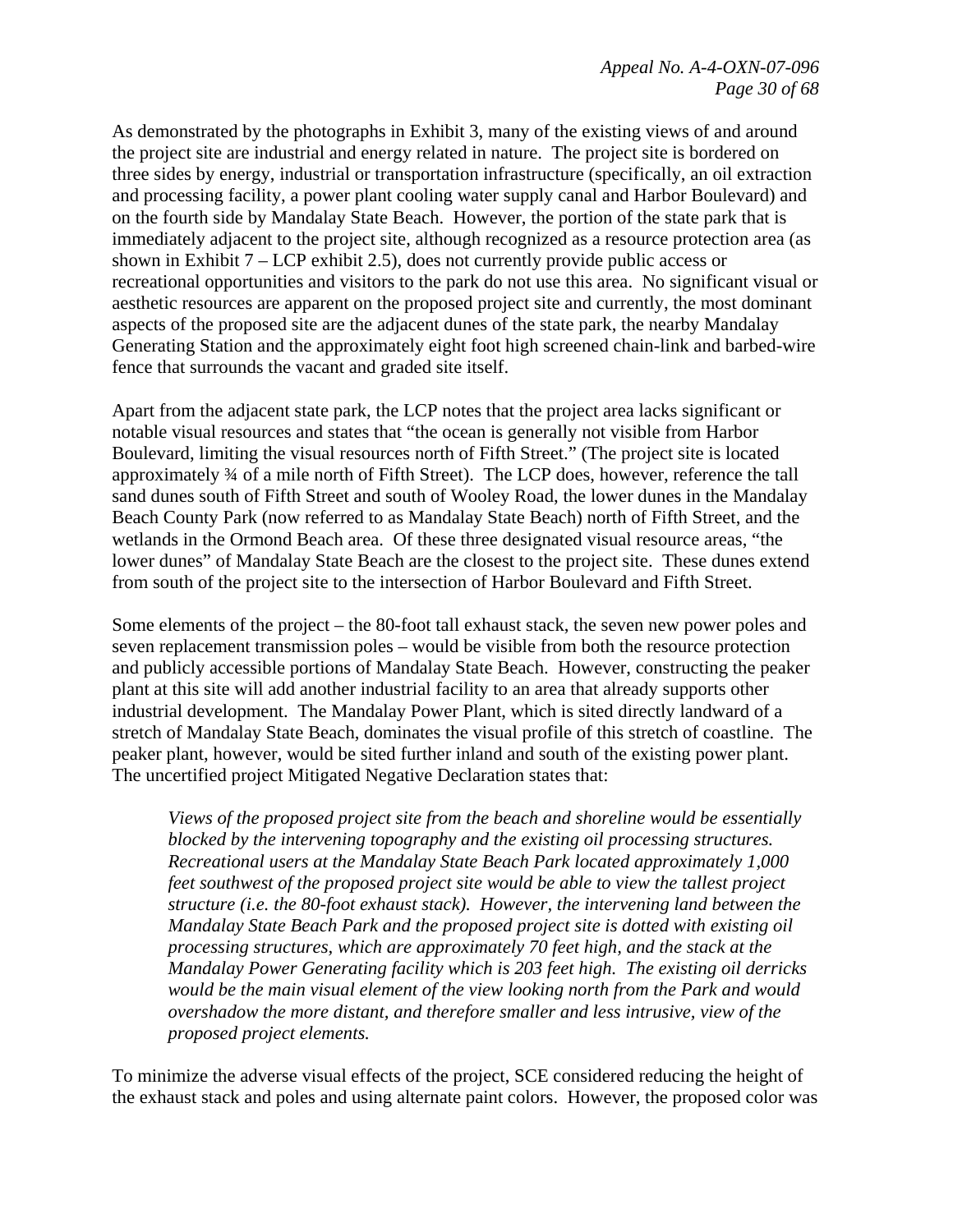considered to have the least visual impact when accounting for all lighting conditions and vantage points and, as noted by SCE, reducing the height of the stack would cause other undesirable results.

*Reducing the height of the stack is not feasible, and could result in additional undesirable impacts such as change in emission characteristics. The height of the stack has already been minimized to the maximum extent feasible and cannot be reduced further.* 

Similarly, a reduction in the height of the proposed transmission poles is not feasible due to the size and weight of the proposed transmission lines and the safety and design requirements placed on transmission infrastructure. The Commission therefore finds that the required height of the proposed peaker plant's exhaust stack and transmission poles preclude efforts to screen these features from all nearby vantage points. As previously noted, however, the vantage points within the project vicinity that would be affected by the proposed project do not include visual resource areas that have been identified in the LCP as sensitive or protected under the LCP's visual resource policy, Policy 37.

Nevertheless, to enhance the proposed project's visual profile, SCE has proposed implementing a landscaping plan to provide visual screening of the project site. The initially proposed landscaping plan included construction of a 1,000 foot long, six foot tall earthen berm within the project site along the west side of Harbor Boulevard and the placement of various indigenous and non-native plant species around and atop this berm to provide additional visual screening. To promote visual continuity, proposed plant species were selected from of those previously approved for use within the Northshore at Mandalay Bay development – native tree and shrub species such as Monterey cypress, Torrey pine, California wax myrtle, California bay, lemonade berry, toyon, qualibush and California brittlebush as well as two faster growing non-native tree species, the New Zealand Christmas Tree and Australian red flowering gum. As described in the Biological Resources section above, due to the potential for the placement of substantial numbers of trees on the project site to significantly degrade the viability of nearby sensitive habitat areas, including snowy plover and least tern nesting sites, SCE has revised its proposed landscape plan to eliminate the proposed tree species. As demonstrated in the revised landscape plan included as Exhibit 4, all tree species have been replaced by native bush, shrub, grass and groundcover species that will provide a maximum level of visual screening while remaining unsuitable as nesting habitat for corvid, owl and raptor species that may prey on local tern and plover populations.

Considering the biological constraints outlined above and to ensure the successful implementation of the maximum possible vegetative screening, SCE's revised landscaping plan includes periodic monitoring, success criteria, contingency plans and maintenance standards. If after five years, the Executive Director determines that SCE has not fully met the success criteria of the approved plan, SCE must submit to the Commission in the form of a permit amendment a revised landscaping plan to address those elements of the original approved plan that did not satisfy the success criteria.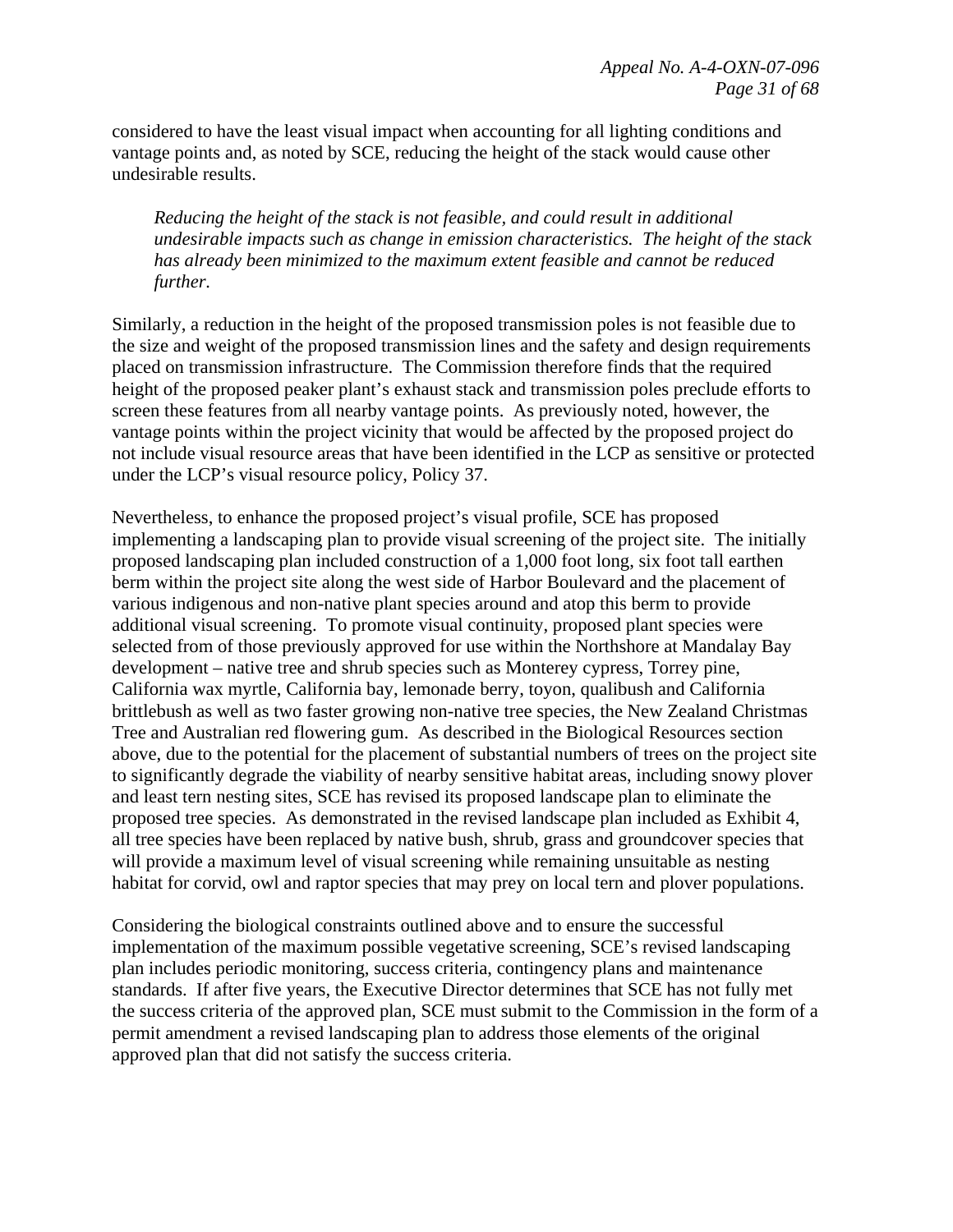With implementation of the landscaping plan, as described within Exhibit 4, the Commission finds that the project's adverse visual effects will be minimized and therefore will be consistent with LCP Policy 37.

### **E. Hazards**

The certified LCP contains policies that provide for the consideration and minimization of potential threats posed by natural hazards. Applicable LCP policies include:

*Local Coastal Policy 39 states: All applications for grading and building permits and subdivisions shall be reviewed for threats from hazards such as seismic activity, liquefaction, tsunami run-up, seiche, beach erosion, flood, storm wave run-up, and expansive soils. Geologic reports may be required in known hazard areas. Appropriate mitigation measures shall be applied to minimize threat from any hazards.* 

*Local Coastal Policy 56 states: No industrial or energy-related development shall be located seaward of the 100-year flood/wave run-up line as designated by the U.S. Department of Housing Insurance Program Insurance Program Administration and the Land Use Map.* 

Regarding potential hazards posed by natural events and geologic features at the site, the project Mitigated Negative Declaration states:

*The proposed project will be constructed in an area of known seismic activity. Approximately 38 active faults are known to exist within a 60-mile radius of the project site. Of primary concern is the Oak Ridge Fault (Blind Thrust Offshore), approximately 3.9 miles southwest of the project site which represents the most significant potential source of strong seismic ground shaking at the project site. The fault trends in an east-west direction and extends from offshore in the Pacific Ocean toward the Ventura-Oxnard coastline. This fault is considered capable of generating a 6.9 magnitude earthquake. Based on the California Geological Survey's Probabilistic Seismic Hazards Mapping Ground Motion Page (2006), there is a 10 percent probability of earthquake ground motion exceeding 0.582 times the acceleration of gravity (g) at the project site over a 50-year period. …* 

*Because the proposed project is located in a seismically active region, there is the potential for damage to the new project structures in the event of an earthquake. According to the latest geotechnical report for the proposed site, (Kleinfelder, 2006), differential seismic settlements at the site could be on the order of ¼ inch. New structures must be designed to comply with the recommendation presented in the geotechnical report (Kleinfelder, 2006), the California Building Code (CBC)(2001 edition) and the Uniform Building Code (UBC) Zone 4 requirements because the project is located in a seismically active area. The CBC and UBC are considered to be standard safeguards against major structural failures and loss of life. The goal of the codes is to provide structures that will: (1) resist minor earthquakes without damage; (2) resist moderate earthquakes without structural damage, but with some non-structural damage; and (3) resist major earthquakes without collapse, but with*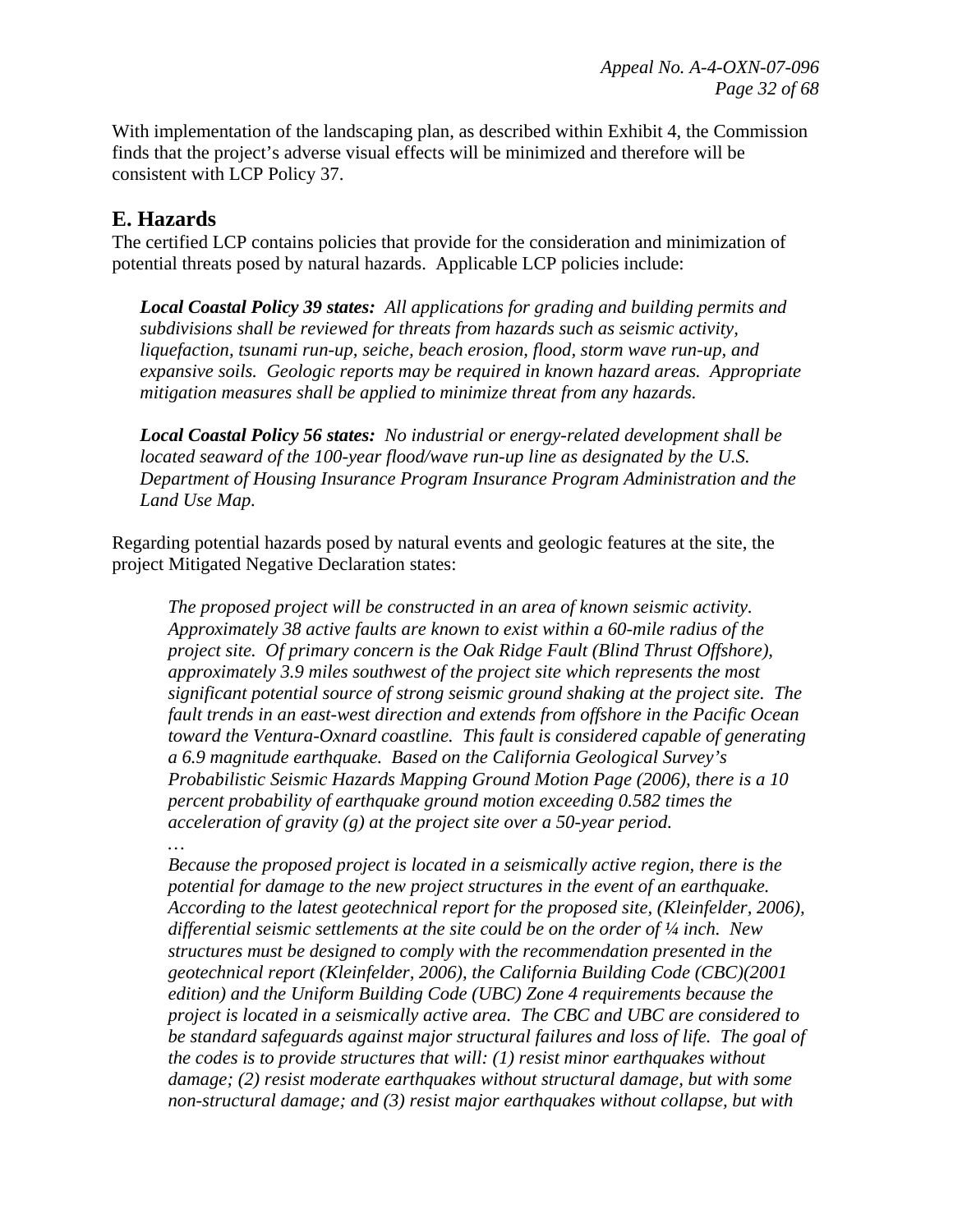*some structural and non-structural damage. The UBC bases seismic design on minimum lateral seismic forces ("ground shaking"). The UBC requirements operate on the principle that providing appropriate foundations, among other aspects, helps to protect buildings from failure during earthquakes. SCE will design all structures to meet the latest UBC codes. With adherence to proper design and construction practices, no significant impacts from seismic ground shaking would be expected. …* 

*There is the potential for liquefaction induced impacts at the project site. The appropriate parameters for liquefaction exist at the project site, including unconsolidated granular soils and a high water table. In addition, Seismic Hazard Zone maps prepared by the State of California (Division of Mines and Geology 2002) indicate that the site is in an area with the potential for liquefaction. In addition, the site has a high potential for liquefaction to occur during seismic event based on subsurface soil conditions observed during the most recent geotechnical study (Kleinfelder, 2006). If liquefaction should occur at the site, there is the potential for up to approximately two to three inches of lateral displacements to occur towards the adjacent channel (Kleinfelder, 2006). The CBC and UBC requirements consider liquefaction potential and establish more stringent requirements for building foundations in areas potentially subject to liquefaction. Therefore, compliance with the CBC and UBC requirements is expected to minimize the potential impacts associated with liquefaction. Thus, liquefaction impacts are expected to be less than significant.* 

*…* 

*The uppermost 10 feet of soil at the project site is generally composed of loose, fine to medium-grained sand with gravel. The USDA Soil Conservation Service (1970) classifies these soils as having a low potential for expansion and are not considered an expansive soil as defined in Table 18-1-B of the UBC (1994), and thus, the proposed project would not be expected to create substantial risks to life or property due to expansive soils.* 

Because SCE proposes to site the peaker plant near the northwestern edge of the project site, within approximately 150 feet of the southern bank of the Mandalay Canal, one of the potential consequences of seismically induced liquefaction at this site is the lateral movement of soil towards this un-reinforced canal. This type of soil movement is referred to as lateral spreading and has a potential to occur up to two to three inches. While this level of lateral spreading has the potential to substantially affect the structural integrity of the proposed facility, it is within the range that can be addressed and mitigated by engineering and design modifications.

SCE prepared a geotechnical report addressing the high potential for seismic activity, liquefaction and lateral spreading at this site. The report recommends a number of design changes to ensure the structural integrity of the facility. If the structural design of the facility cannot tolerate the potential 2 to 3 inches of lateral spreading that may occur at the site due to liquefaction, the report recommends pile foundations, a soil-mixing wall to cut off the lateral spreading and stone columns to mitigate the liquefaction. The report also recommends that the plant be supported on shallow mat foundations underlain by engineered fill and that the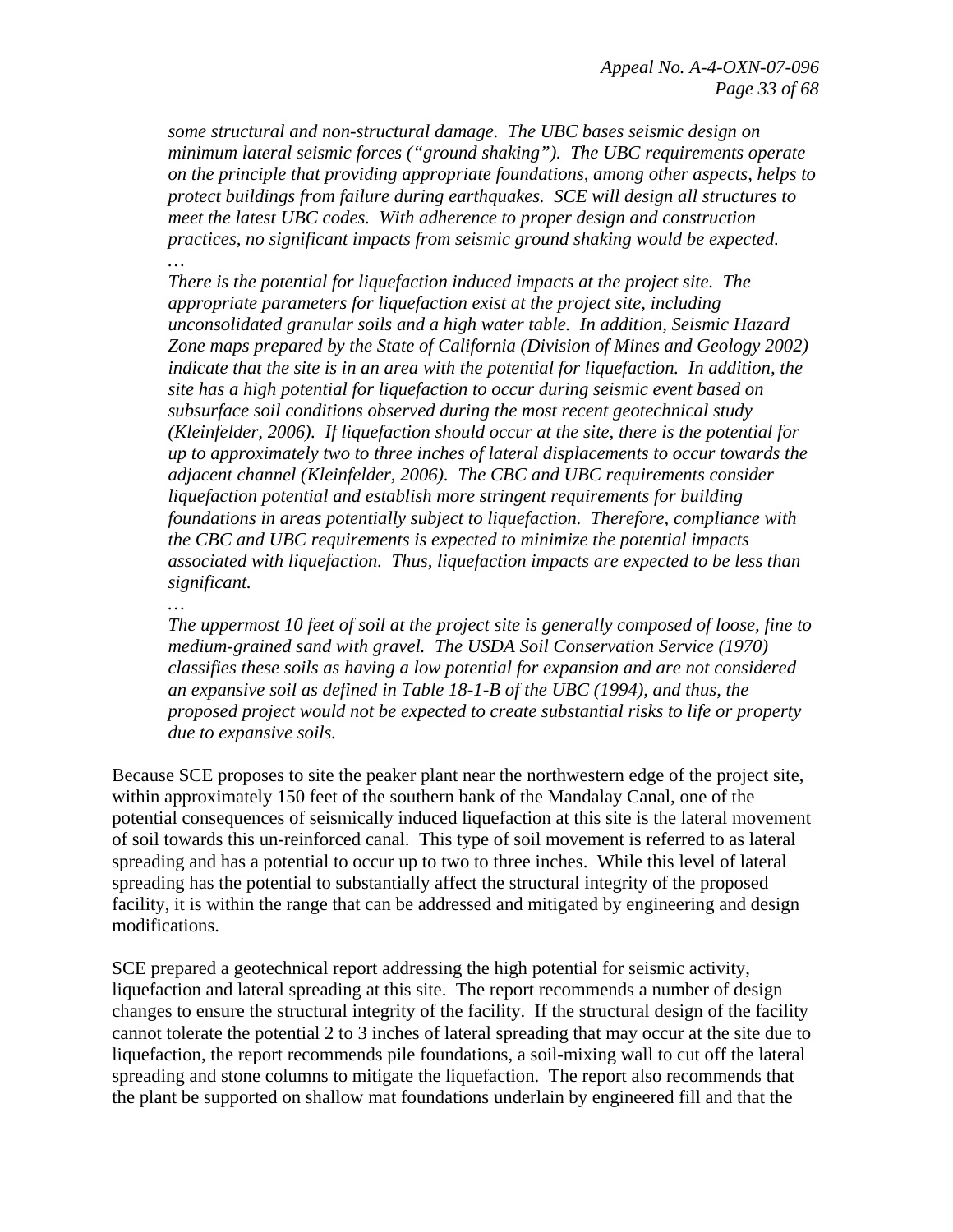upper native soil materials and any existing artificial fill below the foundations be overexcavated and replaced with reinforced engineered fill with three layers of geogrid sheets.

The Commission's staff geologist reviewed the geotechnical report and agrees with the recommendations it contains. **Special Condition 4** requires that SCE implement the recommendations detailed in the project's geotechnical report (Kleinfelder, 2006) as well as the relevant policies of the Uniform Building Code and California Building Code. Although Kleinfelder Inc. has no longer been retained as SCE's geotechnical consultant, because this firm developed the hazard risk minimization recommendations proposed to be used for this project, **Special Condition 4** requires that Kleinfleder Inc. provide review and approval of all final project design and construction plans to ensure that its design criteria have been appropriately incorporated. As conditioned, the Commission finds the proposed project consistent with LCP Policy 39.

With respect to LCP Policy 56, the 100-year wave run-up line designated in the LCP's land use map is located approximately 700 feet to the west of the proposed project site. The proposed project is therefore not located seaward of the 100-year flood/wave run-up line as designated by the U.S. Department of Housing Insurance Program Insurance Program Administration and the LCP land use map and is in conformance with LCP Policy 56.<sup>12</sup>

# **F. Water Conservation and Municipal Services**

The certified LCP contains policies that require water conservation measures to be included in new development and require a consideration of municipal service capacity. Applicable LCP policies include:

*Local Coastal Policy 41 states: All new development in the coastal zone shall employ the most recent water conservation methods, including (but not limited to):* 

*a. low-flow pipes and toilets;* 

1

- *b. flow restrictions on all shower heads;*
- *c. underground drip irrigation systems; and*
- *d. use of low-water use vegetation for landscaping.*

*Local Coastal Policy 42 states: Consideration of all proposed projects in the coastal zone shall include consideration of the remaining water and sewer capacities. This shall include a calculation of the proposed project's use of remaining capacity in percent. Projects shall be approved only when sufficient water and sewer services are available.* 

*Local Coastal Policy 64 states: It shall be a condition of approval that, wherever possible, wastewater from any industrial or energy-related facility be treated as necessary and put to reuse including, but not limited to, the following: the re-injection into the aquifer or groundwater recharge system, recycling for industrial use, agricultural use, or urban services.* 

 $12$  The Commission notes, however, that the 100-year flood/wave run-up line designated by the U.S. Department of Housing Insurance Program Insurance Program Administration does not factor in continued sea level rise.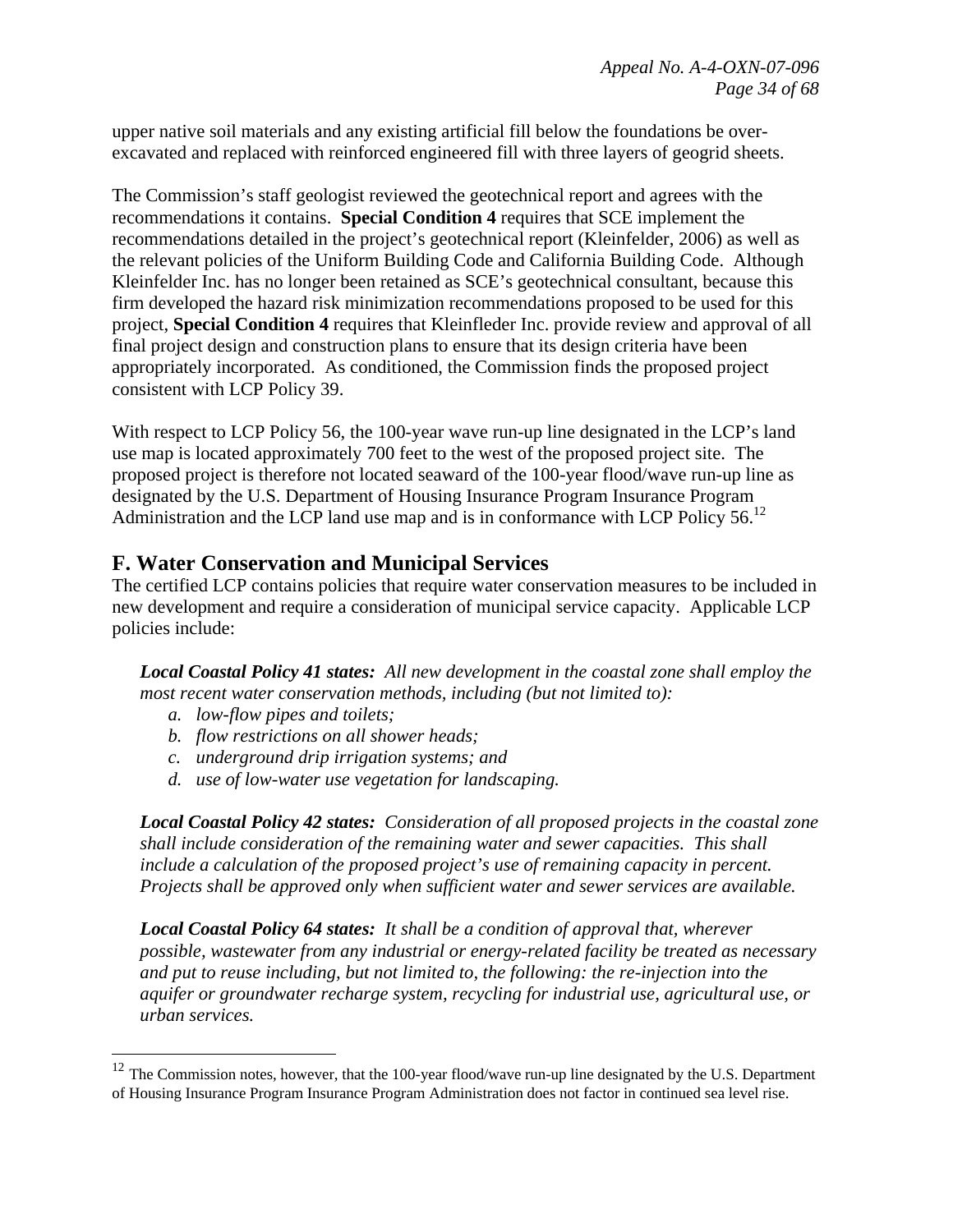The applicable provisions of the LCP's policies directed towards water conservation and municipal services relate to three separate aspects of the proposed project, landscaping water use and low-water use vegetation for landscaping (LCP Policy 41), municipal service supply capacity (LCP Policy 42) and wastewater reuse (LCP Policy 64).

To satisfy the provisions of LCP Policy 41 regarding the use of low-water use vegetation for landscaping, SCE's landscape plan exclusively relies on locally adapted native bush and shrub species. Given the tolerance of most native California species for low water conditions, the use of these species would ensure that the potentially elevated water requirements of nonnative species and trees would be avoided. In addition, SCE's landscape plan also includes the use of an irrigation system that minimizes water use (through the use of evapotranspiration sensors and climate based irrigation scheduling) and is appropriate for native plant species. Although LCP Policy 41 specifies that water conservation methods include underground drip irrigation systems, such systems may not be appropriate for the native shrub, bush and grass species that would be used within the project's landscaping. Some native species do not do well with drip irrigation as too much water may be added to the roots with this type of system to encourage root growth and avoid rot due to over-saturation. In addition, because the project would make use of low-water use vegetation for landscaping, within several years landscaping plants should be sustained with little or no water beyond what is provided through natural precipitation. The installation of a permanent underground irrigation system may therefore not be needed or appropriate in this case. As proposed and described in Exhibit 4, the Commission believes the project's landscaping conforms to the requirements of LCP Policy 41.

With regard to Local Coastal Policy 42, SCE states that,

*There are adequate public services for the proposed use including, but not limited to, fire and police protection, water, sanitation, and public utilities and services to ensure that the proposed use would not be detrimental to public health and safety. The MND concluded that the project will not impact any public services.* 

The proposed project's sewer and municipal water requirements are discussed in detail in the project Mitigated Negative Declaration, which states that:

*For at least the first year of operation, the wastewater will be collected in a tank, and hauled offsite for disposal because there is no sewer system in the site vicinity. SCE expects that a sewer connection will be installed sometime in the future, at which time the wastewater, will be discharged to the City's sewer system and will meet the City's pretreatment standards. There will be no effect on the City's physical or biological treatment processes.* 

*…* 

*The Oxnard Wastewater Treatment Plant (OWTP) has an average dry weather flow (ADWF) design capacity of 31.7 million gallons per day with provisions for an ultimate ADWF design capacity of 39.7 million gallons per day… The wastewater*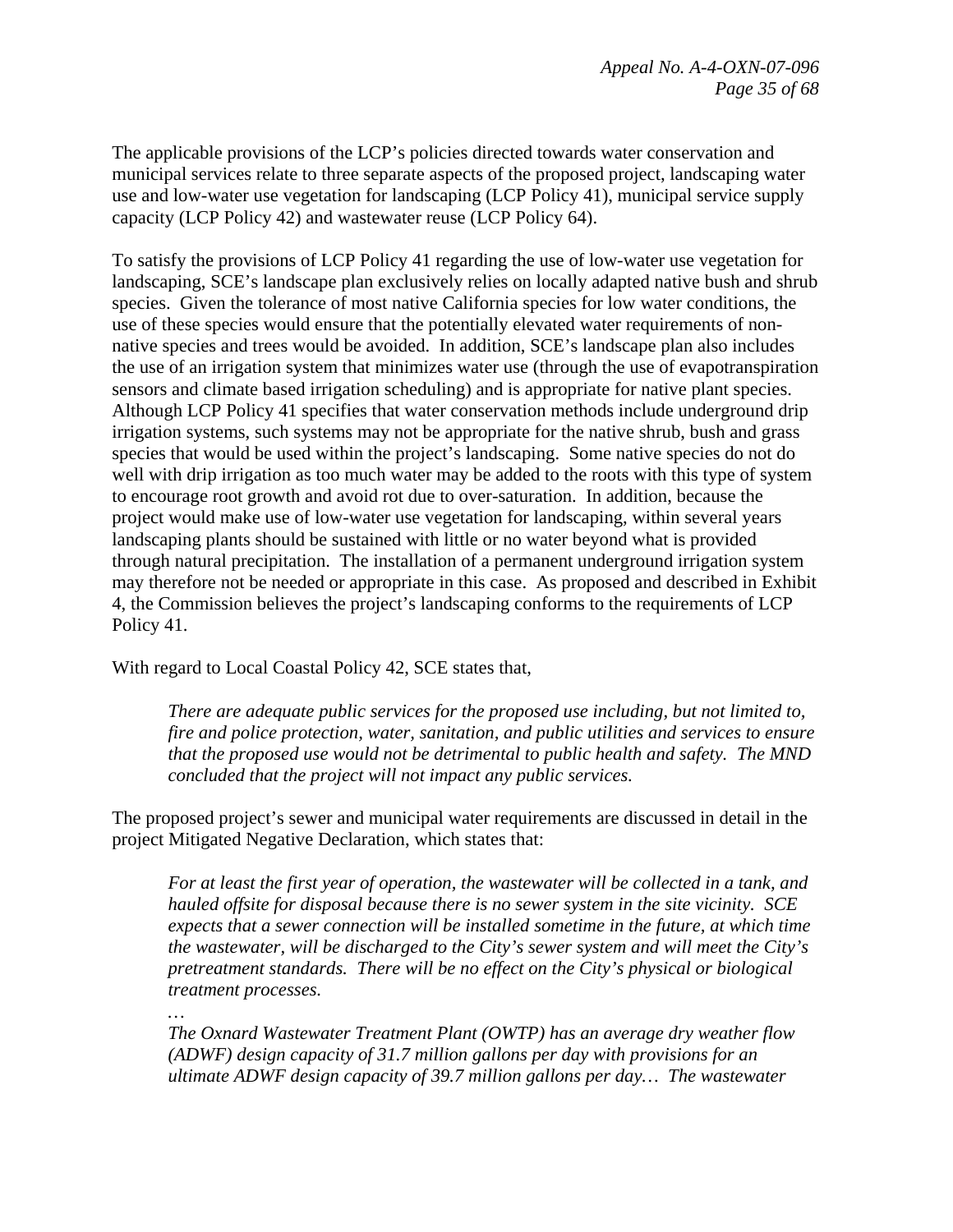*flow from the project of eight gallons per minute is insignificant compared to the capacity of OWTP.* 

*.. Overall, the volume of water required to operate this type of facility [the peaker plant] is very low, the main water uses are for direct injection into the turbine to control NOx emissions (50 gpm) and spraying a mist into the inlet of the combustion turbine to lower air temperature to improve efficiency (12 gpm). Daily water use during the operational phase is estimated to average 62 gpm during unit operation… The City's potable water supply is sufficient to meet the unit's water requirements.* 

*… The project's demand for water during construction and operation is not significant compared to the water supply available in the City of Oxnard.* 

Because a portion of the proposed project's municipal water use shall be directed towards landscaping and a final revised landscaping plan has yet to be developed by SCE and provided to the Commission, it is not possible to include a specific calculation of the proposed project's total water requirements as a percentage of the remaining water supply capacity within the City of Oxnard. As noted above, however, neither the project's sewer nor water requirements are expected to be significant compared to existing supply.

As stated in SCE's appeal to the Commission in regard to Local Coastal Policy 64,

*Wastewater produced by the Project* [during operation] *will be minimal. Eight gallons per minute of wastewater from the evaporative cooler would be produced during the limited hours that the unit will operate. This water will have elevated levels of total dissolved solids but no other added pollutants and will be collected and disposed of at a facility that complies with the above requirement* [Local Coastal Policy 64]*.* 

The limited amount of wastewater generated by the proposed project during operation (just over 1 million gallons per year based on a maximum anticipated use of the peaker plant – 2,121 hours per year) and the discharge proposal outlined above appears to satisfy the requirements of LCP policy 64. With regard to the substantially greater levels of wastewater proposed to be generated during preparation of the peaker plant site, SCE has proposed to discharge approximately 455 million gallons of wastewater associated with these activities into the Mandalay Canal during de-watering. SCE proposes such extensive de-watering to lower the groundwater level at the peaker plant site so that installation of a foundation and support pad for the facility may be achieved. The discharge of this wastewater into the Mandalay Canal also appears to be in conformance with policy 64 because the proposed wastewater discharge site in the Mandalay Canal is directly adjacent to the cooling water intake site for the Mandalay Generating Station. The proximity of these discharge and intake locations would allow the vast majority of wastewater discharged from the proposed dewatering activities would be taken-up by the Mandalay Generating Station for use as cooling water. This would allow de-watering wastewater to be recycled for an industrial type use, as specified under LCP policy 64, while offsetting the amount of coastal water extracted from the Mandalay Canal by the Mandalay Generating Station.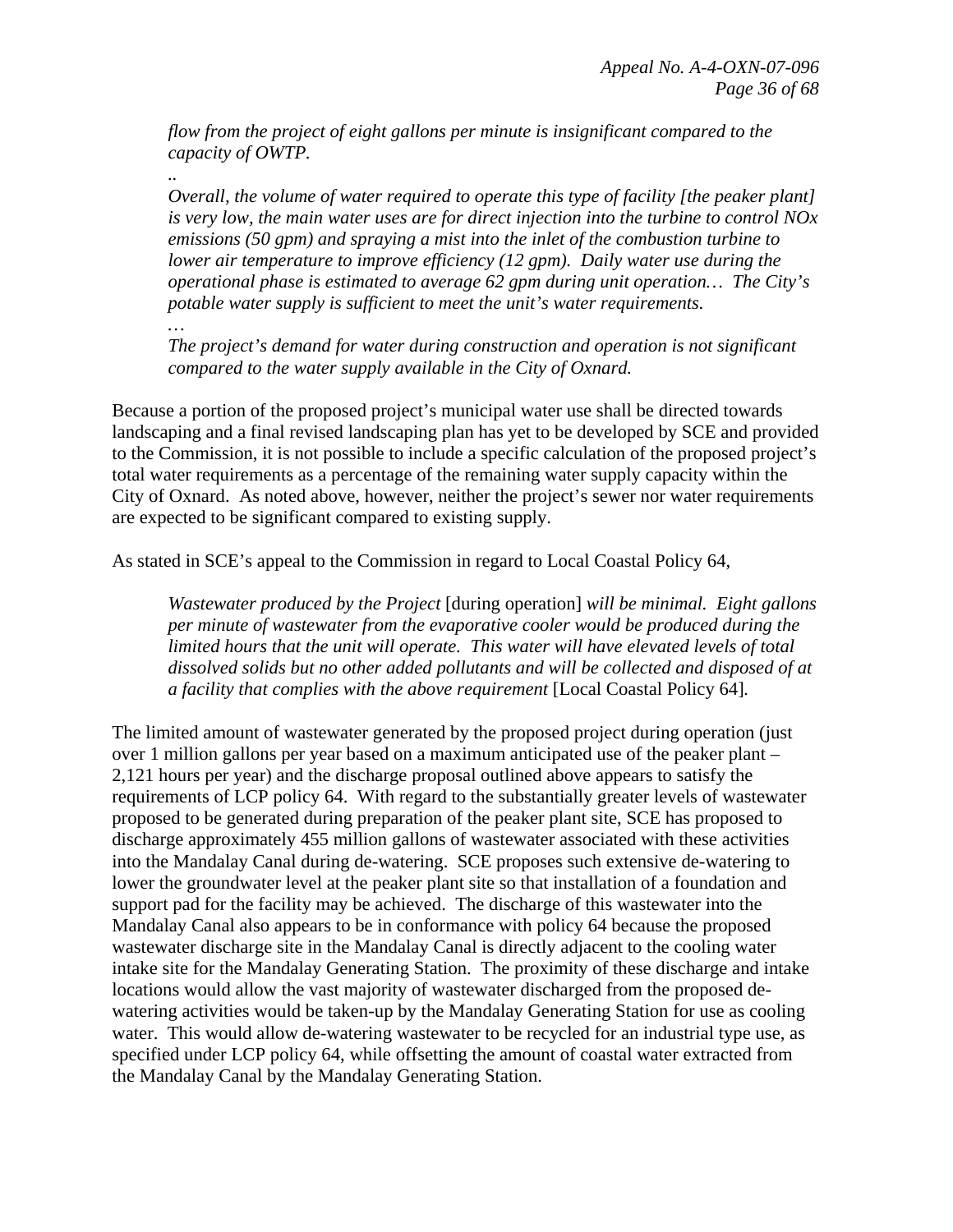The Commission finds that with the inclusion of SCE's revised landscaping plan, the proposed project is consistent with the water conservation and municipal service provisions of LCP Policies 41, 42 and 64.

# **G. Air Quality**

The certified LCP contains policies that provide for the protection and management of local and regional air quality. Applicable LCP policies include:

*Local Coastal Policy 47 states: The Ventura County Air Quality Management Plan (AQMP) is incorporated into the LCP by reference. All new development located within the coastal zone shall occur in a manner consistent with the AQMP.* 

*Local Coastal Policy 51 states: All new industrial and energy-related development shall conform to the air quality regulations set by the Ventura County Air Quality Management Plan and New Source Review Rule 26.* 

The City's LCP requires that the peaker plant project conform to the air quality regulations of the Ventura County Air Quality Management Plan. Specifically, this project must meet the requirements of New Source Review Rule 26. Rule 26 requires an applicant to provide Best Available Control Technology ("BACT") and, if certain emission thresholds are exceeded, provide emission offsets. As part of its review of this project, Coastal Commission staff consulted with staff of the Ventura County Air Pollution Control District (VCAPCD). VCAPCD is requiring an Authority to Construct Permit for the project and has issued a Draft Authority to Construct Permit. The VCAPCD has concluded that the project meets Rule 26's BACT requirements and that no emission offsets are required.

#### *Construction Emissions*

The project will generate construction and operational air emissions. Construction emissions principally consist of equipment exhaust emissions (CO, ROC, NO<sub>x</sub>, sulfur dioxides  $(SO<sub>x</sub>)$ ) and particulate matter with an aerodynamic diameter of 10 microns or less  $(PM_{10})$ , fugitive dust from grading and excavation, and ROC from painting and asphaltic paving. Emissions during construction also include exhaust emissions from worker commute trips and trucks, and emissions associated with natural gas pipeline construction (trenching, welding and paving). VCAPCD recommends a CEQA mitigation threshold of 25 pounds per day for construction-related emissions of ozone precursors NOx and ROC to avoid a significant adverse impact to ozone air quality during project construction. The uncertified Mitigated Negative Declaration (MND) estimates that during construction the project's  $NO<sub>x</sub>$  and ROC emissions will exceed 25 pounds per day. The MND estimates 157.1 pounds per day of NOx and 32.3 pounds per day of ROCs will be emitted during construction. The MND recommends measures to reduce these construction-related emissions. These measures include:

- o Controlling fugitive dust on all graded, excavated and exposed soil areas. Treatment will include periodic watering, application of "environmentally safe" soil stabilization materials and/or roll compaction. Reclaimed water is to be used, if feasible;
- o Minimizing equipment idling time;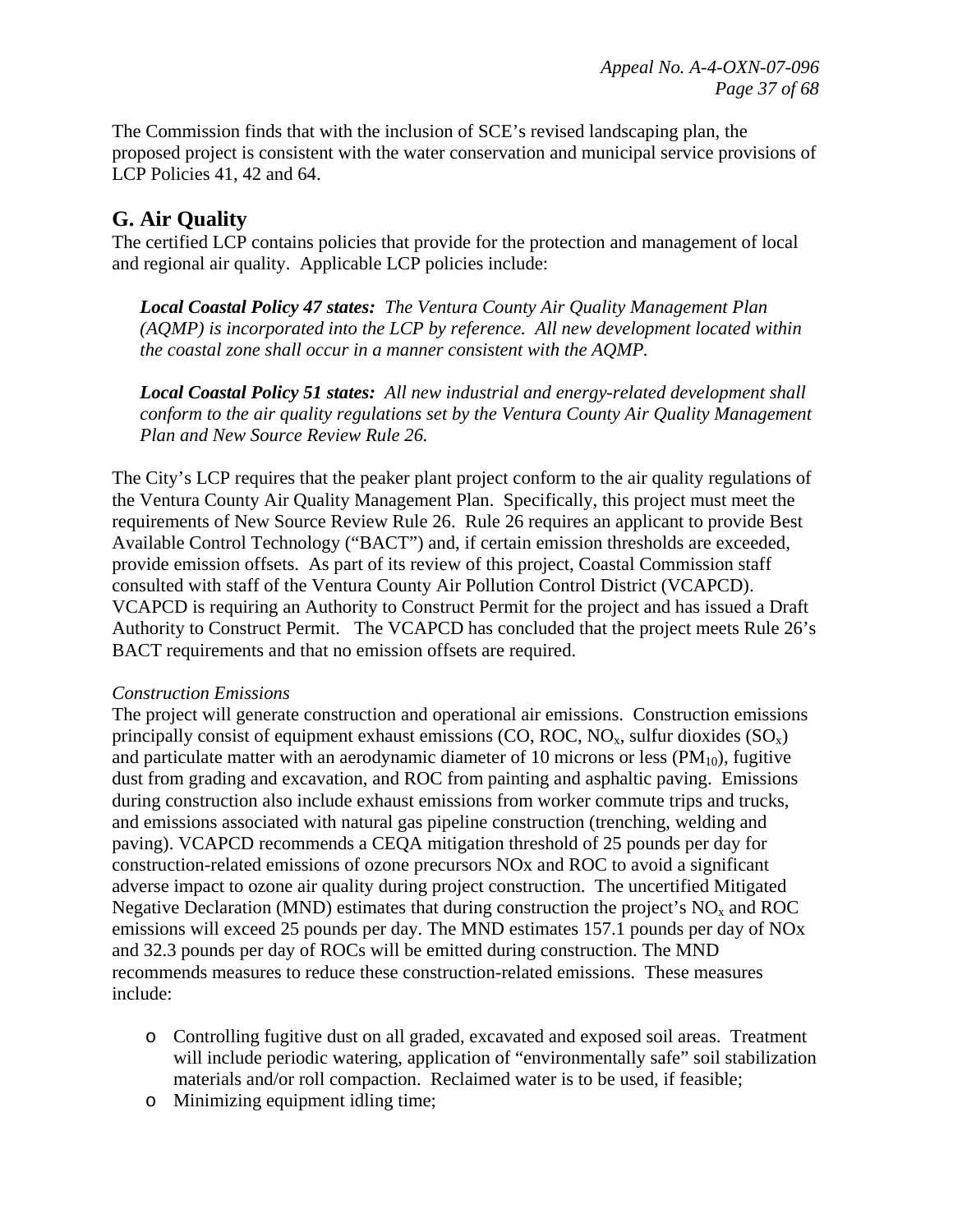- o Limiting on-site traffic to 15 miles per hour or less;
- o Curtailing all grading, clearing, earth-moving and excavation operations during periods of high wind (i.e., wind speed sufficient to cause fugitive dust to impact adjacent properties; and
- o Use of alternative fueled construction equipment, such as compressed natural gas (CNG), liquefied natural gas (LNG), electric, or equipment meeting Tier 2 standards, if feasible.

As part of its project, SCE proposes to implement all these recommended mitigation measures. Implementation of these mitigation measures will reduce these potential adverse air impacts to less than significant levels.

#### *Operational Emissions*

Operation of the peaker plant due to the combustion of natural gas fuel will also result in emissions of  $NO_x$ , CO,  $PM_{10}$ , ROC and SO<sub>2</sub>. Of most concern here is the release of  $NO_x$  and ROC that produces ozone. Ozone is a criteria pollutant that is formed when  $NO<sub>x</sub>$  and  $ROCs$  – both byproducts of combustion – under slow photochemical reactions in the presence of sunlight.

The proposed project's operational emissions were presented in the MND, but there was an error in the methodology and so the calculations are not accurate. In accordance with VCAPCD CEQA guidelines, equipment that receives a VCAPCD air permit is not included in the CEQA significance calculation. For this project, the combustion turbine generator will receive a VCAPCD permit. Mistakenly, the combustion turbine generator was included in the MND's operational emissions significance evaluation. Applying the proper methodology, the project's operations will result in 5.62 lbs/day  $NO<sub>x</sub>$  and 0.66 lbs/day ROCs. The total peak daily emissions for ROC and  $NO<sub>x</sub>$  are therefore much less than VCAPCD's significance threshold of 25 lbs/day. VCAPCD's CEQA guidelines do not require mitigation or offsets in cases where project emissions fall below significance thresholds.

As stated above, SCE must obtain from VCAPCD an air permit for the combustion turbine generator and satisfy the district's Rule 26 requirements. Rule 26 requires an applicant to provide emission offsets only if a project emits 5.0 tons per year or more of  $NO<sub>x</sub>$  and ROC. Because this facility will operate only a limited number of hours per year (up to 2,000 hours), the annual potential to emit from permitted equipment (the combustion turbine generator) is less than 5.0 tons per year of  $NO<sub>x</sub>$  (4.9 tons per year) and less than 5.0 tons per year of ROC (1.3 tons per year). Therefore, the VCAPCD will not require emission offsets for  $NO<sub>x</sub>$  and ROC emissions from the combustion turbine generator.

As described above, through issuance of an Authority to Construction Permit, the VCAPCD will require that the project be carried out consistent with VCAPCD's air quality regulations. The Commission thus finds the project consistent with LCP Policies 47 and 51.

### **H. Public Access and Recreation**

The certified LCP contains policies that provide for the protection of public access to the beach. Applicable LCP policies include: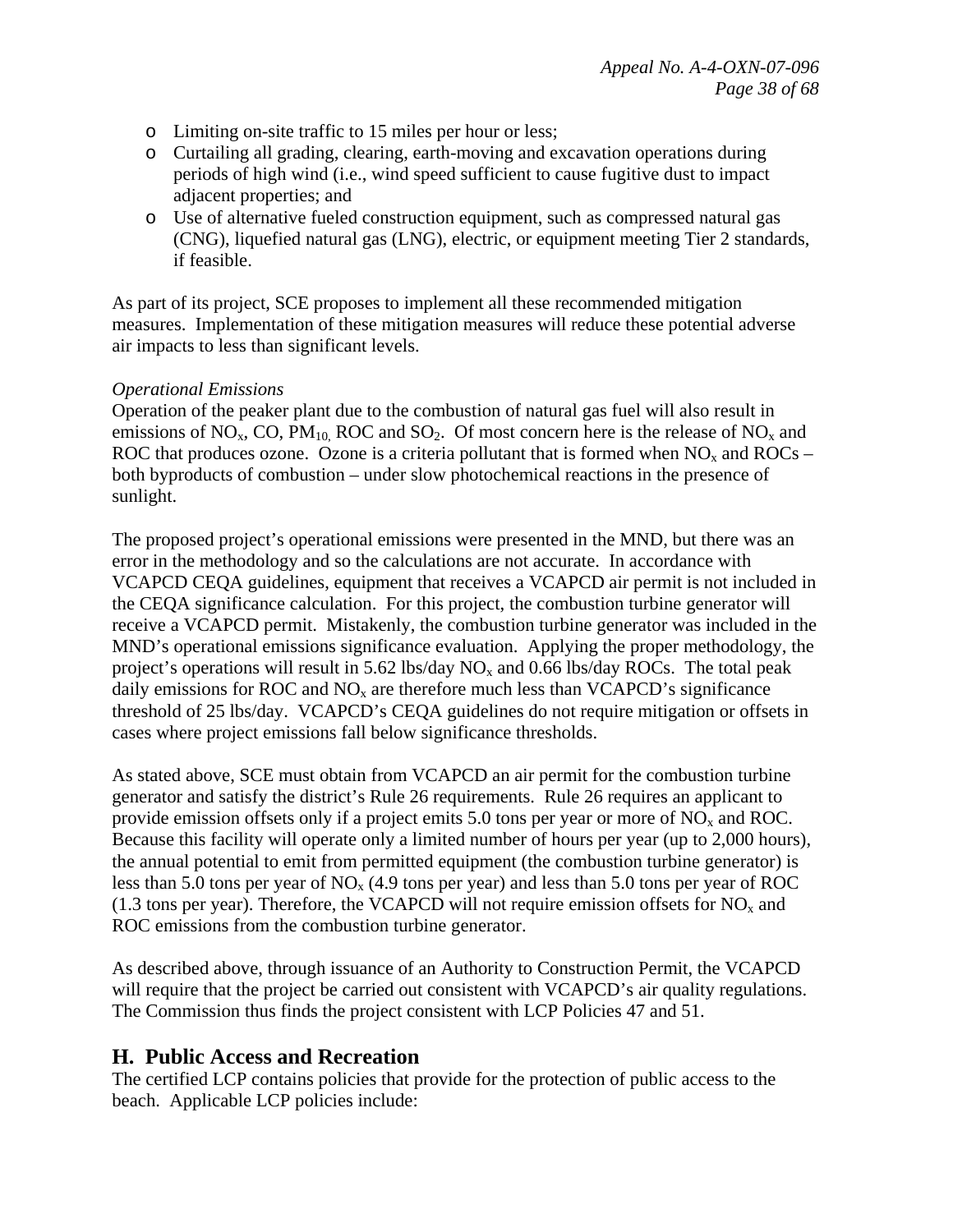*Local Coastal Policy 54 states: All new industrial and energy-related development shall be located and designed to minimize adverse effects upon public access to the beach. Where appropriate, an access dedication shall be a condition of approval.* 

*Local Coastal Policy 72 states: Public access to and along the shoreline and the Inland Waterway shall be required as a condition of permit approval for all new developments between the shoreline and the first public roadway inland from the shore, except as provided below:* 

*1. Exceptions may be made when access would be inconsistent with public safety, military security, the protection of fragile coastal resources, or when agriculture would be adversely affected.* 

*…* 

In addition, due to the proposed project location between the first public road and the sea, pursuant to Section 30604(c) of the Coastal Act, the proposed project must also be reviewed for consistency with the Chapter 3 policies of the Coastal Act regarding public access and public recreation. Relevant Coastal Act public access and public recreation policies include:

#### *Coastal Act Section 30210 states that:*

*In carrying out the requirement of Section 4 of Article X of the California Constitution, maximum access, which shall be conspicuously posted, and recreational opportunities shall be provided for all the people consistent with public safety needs and the need to protect public rights, rights of private property owners, and natural resource areas from overuse.* 

#### *Coastal Act Section 30211 states:*

*Development shall not interfere with the public's right of access to the sea where acquired through use or legislative authorization, including, but not limited to, the use of dry sand and rocky coastal beaches to the first line of terrestrial vegetation.* 

*Coastal Act Section 30212(a) provides that in new shoreline development projects, access to the shoreline and along the coast shall be provided except in specified circumstances, where:* 

*(1) it is inconsistent with public safety, military security needs, or the protection of fragile coastal resources.* 

*(2) adequate access exists nearby, or,* 

*(3) agriculture would be adversely affected. Dedicated access shall not be required to be opened to public use until a public agency or private association agrees to accept responsibility for maintenance and liability of the accessway.*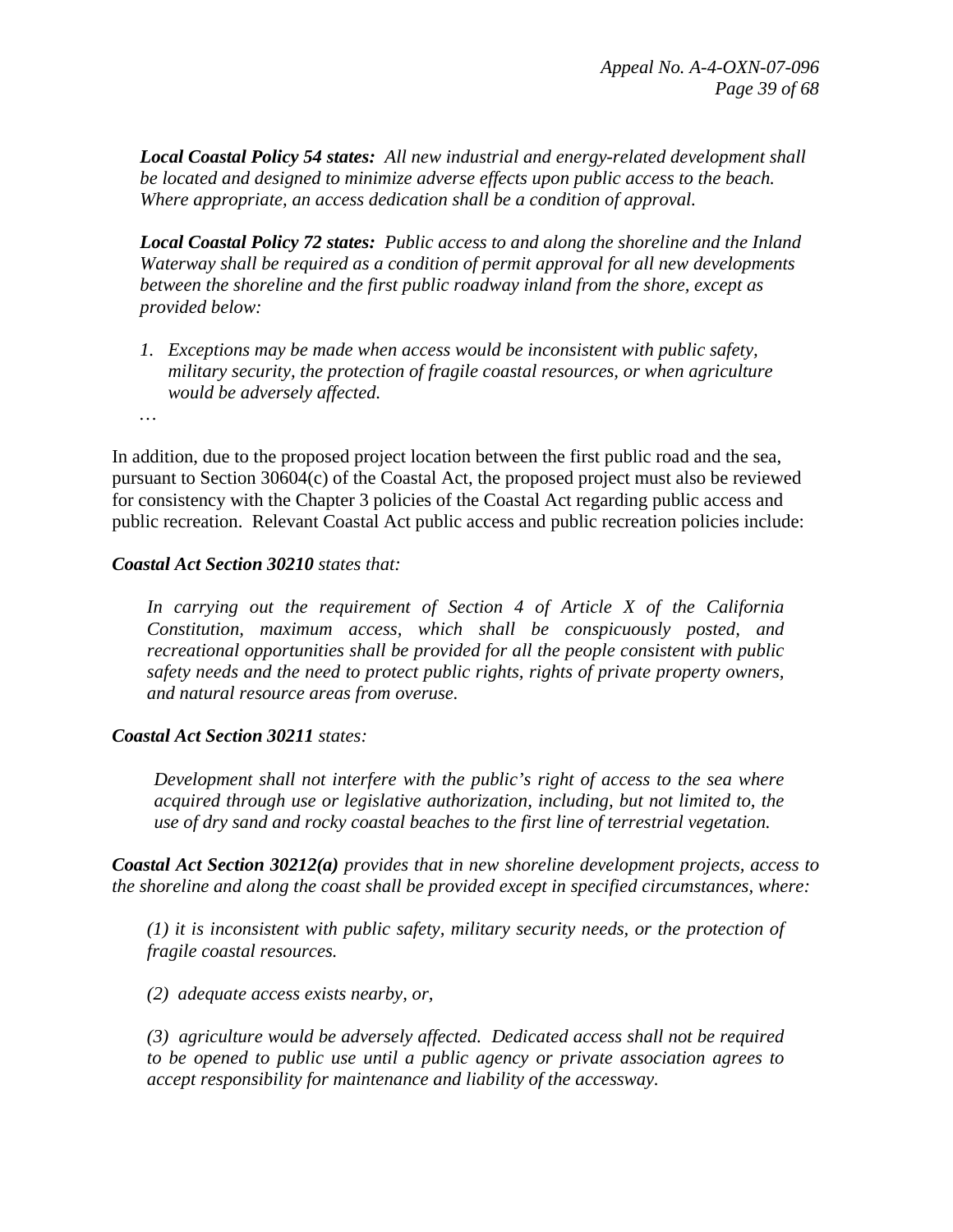#### *Coastal Act Section 30220 states that:*

*Coastal areas suited for water-oriented recreational activities that cannot readily be provided at inland water areas shall be protected for such use.* 

The project site is not located adjacent to the shoreline and is separated from the beach by an existing oil extraction and treatment facility which abuts the project site on the west side. Currently, no public beach access exists within the immediate vicinity of the project site. The closest recreational facility and beach access point is located near the entrance to Mandalay Beach State Park, at the intersection of Harbor Boulevard and Fifth Street, approximately one mile south of the project site. An additional coastal access point is located several miles to the north of the project site, at the entrance to McGrath State Beach. Lateral access from McGrath State Beach to Mandalay State Beach west of the project site is currently restricted due to the presence of the cooling water discharge canal for the Mandalay Generating Station which transects the beach and restricts passage.

During project construction, all workers shall park on-site and impacts to existing beach access parking lots (at the entrances to Mandalay and McGrath State Beaches) are not anticipated to occur. Construction of the proposed natural gas pipeline would occur within the public right-of-way on the east side of Harbor Boulevard for a distance of approximately 1,800 feet and is may necessitate the periodic closure of the northbound lane. Pipeline installation and trenching is anticipated to require approximately seven weeks to complete. Harbor Boulevard in this area does not have bicycle lanes, pedestrian walkways or on-road parking that would be affected by these land closures. Potential impacts to traffic flows along the pipeline route would be minimized by limiting the construction period to those periods specified by the City in the approved encroachment permit and through implementation of the mitigation measures identified in the uncertified Mitigated Negative Declaration (MND). The MND requires that a registered traffic control engineer prepare a Traffic Control Plan for City approval, follow the standards set forth by Caltrans, designate required traffic patterns or temporary road closures for construction, provide construction work road signs and provide safety measures to separate motorists from the construction workers and the work zone. SCE has committed to implement these measures.

The Commission therefore finds that the proposed project will not interfere with the public's access to and recreational use of the beach along this stretch of coast and therefore is consistent with the public access policies of the LCP and Coastal Act.

# **I. Climate Change**

The City of Oxnard Coastal Land Use Plan specifically protects many of the resources that would be directly affected by global climate change resulting from increases in greenhouse gases. LUP sections and policies specific to these resources include section 3.2.2 (Habitat Areas) which contains Local Coastal Policy 6 (protection of sensitive habitat, wetlands and resources) and Local Coastal Policy 10 (protection and restoration of coastal waters); section 3.2.3 (shoreline structures, diking and dredging) which contains Local Coastal Policy 13 (prohibition on shoreline protective devices and protection of existing beaches); section 3.3 (Hazards) which includes Local Coastal Policy 39 (minimization of threat from storm wave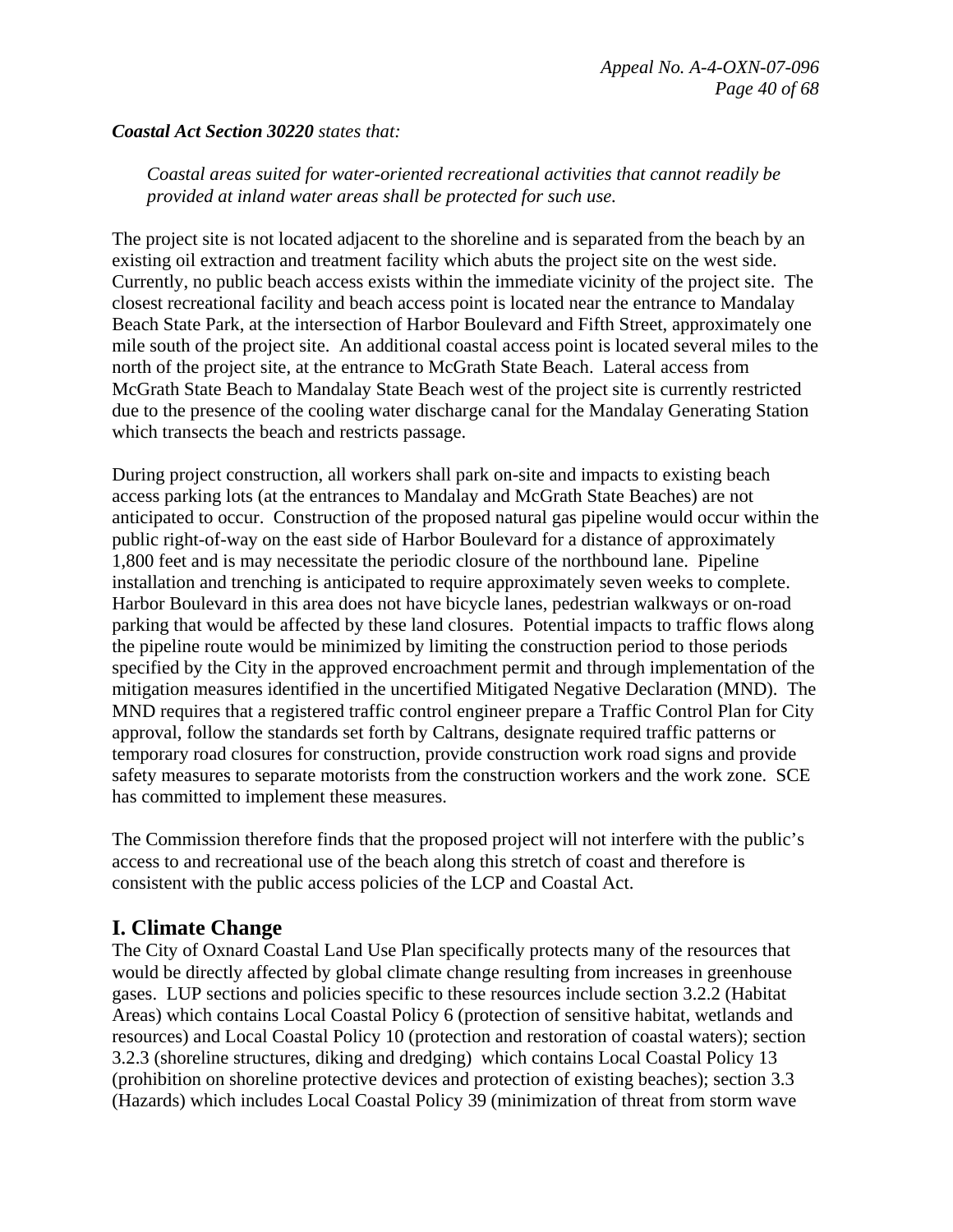runup) and Local Coastal Policy 40 (development within flood and wave runup zones); section 3.6 (industrial and energy development) which contains Local Coastal Policy 52 (minimization of impacts from energy development); and section 3.8 (acquisitions), which contains Local Coastal Policy 91 (continuous protection of coastal resources).

**Climate Change and the Coastal Zone:** In July 2006, the California Climate Change Center released a series of reports describing ongoing and future effects of global warming on the California environment (Baldocchi and Wong, 2006; Battles et al., 2006; Cavagnaro et al., 2006; Cayan et al., 2006a; Cayan et al., 2006b; Cayan et al., 2006c; Drechsler et al., 2006; Franco and Sanstad, 2006; Fried et al., 2006; Gutierrez et al., 2006; Joyce et al., 2006; Lenihan et al., 2006; Luers et al., 2006; Luers and Moser, 2006; Medellin et al., 2006; Miller and Schlegel, 2006; Moritz and Stephens, 2006; Vicuña, 2006; Vicuña et al., 2006; Westerling and Bryant, 2006). Drawing on three projected warming scenarios (low, medium, and high), the reports projected severe impacts by the end of the century in the areas of public health, water resources, agriculture, forests and landscapes, and sea level. Many of these effects will impact the coastal zone, including impacts to air quality, species distribution and diversity, agriculture, expansion of invasive species, increase in plant pathogens, wildfires, rising sea level, coastal flooding, and coastal erosion and will affect resources specifically protected by the Coastal Act and the City's LCP. In addition, absorption of carbon dioxide by the ocean leads to a reduction in ocean pH with concomitant consumption of dissolved carbonate ions, which adversely impacts calcite-secreting marine organisms.

As identified in the 2006 Climate Change Center reports, the median emission scenario will lead to 75-85% more days in the Los Angeles area conducive to smog generation. Air quality will also be compromised by soot from wildfires, which the report predicts will increase. Coastal agriculture, already threatened by land development and habitat fragmentation, will be subject to further impacts from climate change. Impacts to coastal agricultural will include impacts to wine grapes, which will be subject to premature ripening and decreased fruit quality; impacts to fruit and nut trees, many of which require a certain number of "chill hours" per day for proper ripening; and impacts to milk production. Other threats to coastal agriculture identified by the Climate Change Center reports include the expansion of the ranges of agricultural weeds and an increase in plant pests and pathogens. Coastal forests and scrublands will be increasingly susceptible to wildfires due to longer and warmer periods of summer drying. This, together with the warmer climate itself, will lead to shifts in vegetation type, probably resulting in the loss of coastal scrub as it is converted to grasslands. Inasmuch as suitable habitat exists, species requiring cooler climates can migrate northward or to higher elevations. Their ability to do this, however, will be limited by the speed with which they are able to disperse, the suitability and interconnectivity of available habitat, and their ability to compete with non-native invasive species which, by definition, are able to disperse and exploit habitat efficiently. All of these effects will lead to a decline in forest productivity, with a concomitant loss in habitat.

The most direct impacts of global warming focused on the coastal zone are sea level rise and its associated impacts, ocean warming, and ocean acidification.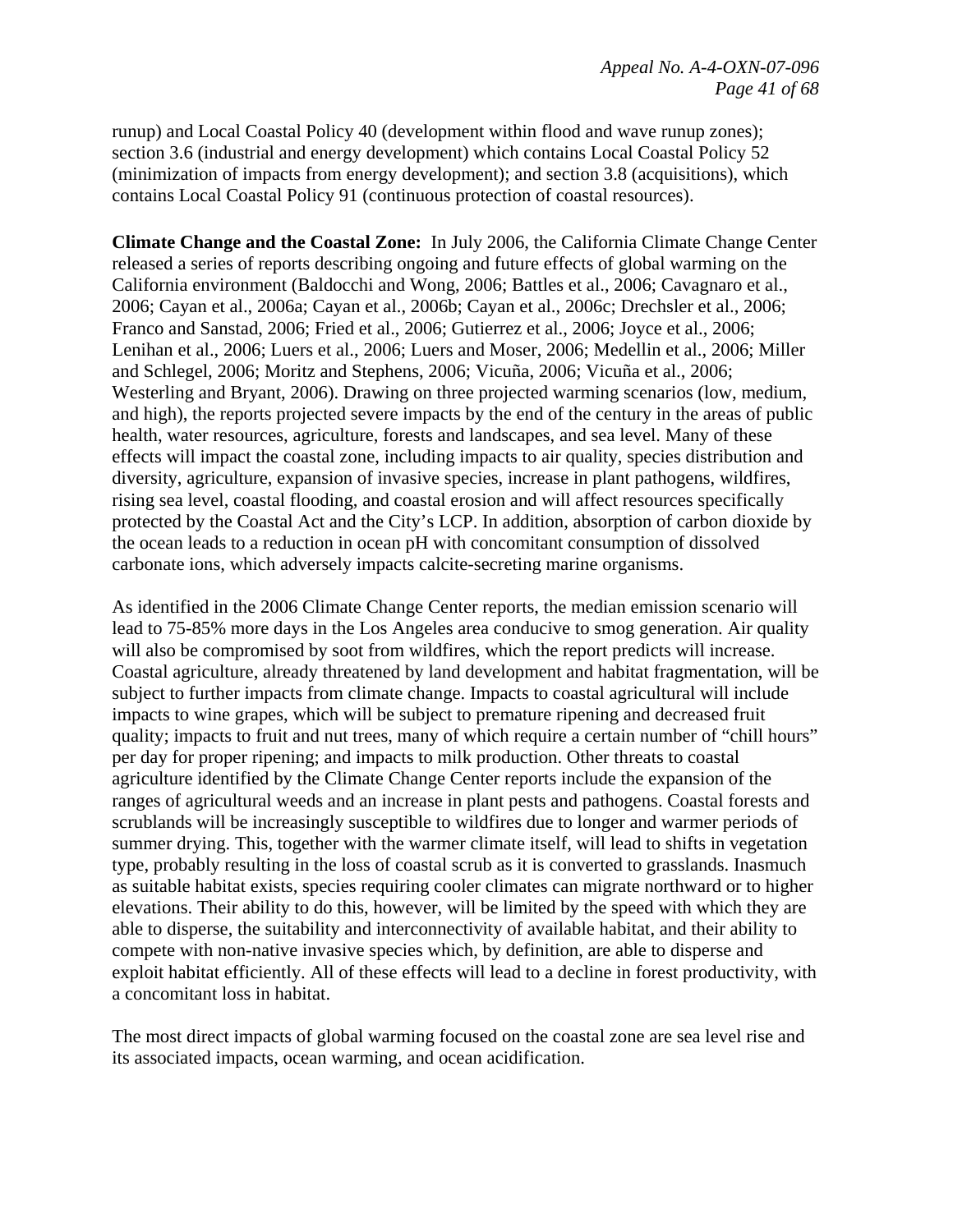**Sea Level Rise:** According to tide gage data, global mean sea level has been rising at the rate of approximately 1.8 mm/yr for the past century (IPCC, 2001). Although no acceleration of this rate is apparent from the tide gage data (IPCC, 2001), satellite measurements starting in the early 1990s indicate an annual rate of approximately 2.8 mm/yr (Church and White, 2006). Sea level is clearly rising, and the rate of increase may in fact be accelerating. Since land can also change elevation due to either uplift or subsidence, global sea level change affects various coastal areas differently. Much of the California coast is rising; however the rate of uplift is, everywhere except northernmost California, lower than the rate of sea level rise. The *relative* historic rate of sea level rise (relative sea level rise is global sea level minus local land uplift or plus local land subsidence) has been calculated by Commission staff to range from a high of  $2.16 \pm 0.11$  mm/yr in San Diego to a low of  $0.92 \pm 0.17$  mm/yr in Los Angeles. Relative sea level is actually falling at Crescent City due to the high rates of tectonic uplift at that locality. (California Coastal Commission, 2001).

Even the 0.18 to 0.59 meter rise in sea level by 2100 predicted by the IPCC will have a large impact on the California coast. The effects of a much larger increase in sea level due to large contributions from the Greenland and/or Antarctic ice sheet would be truly catastrophic. The 2001 Coastal Commission report concluded:

*The most obvious consequence of a large rise in sea level will be changes in areas that are submerged. Lands that now are only wet at high tide could be wet most of the day. Structures that are built above the water, like docks and piers, will be closer to the water, or eventually submerged. A second consequence will be an increase in wave energy. Wave energy is a factor of wave height. Waves heights along the California coast are influenced greatly by bottom depths and for most locations along the coast, the heights of nearshore waves are "depth limited". When the water depth increases, the wave height can be higher. Thus, higher waves impact the coast during high tide than during low tide. Wave energy increases with the square of the wave height. Thus, a 2-foot (0.6-meter) wave would have 4 times the energy of a 1 foot (0.3-meter) wave. Small changes in water level can cause significant changes in wave energy and the potential for shoreline damage from wave forces. A 1-foot to 3-foot (0.3 to 0.9 meter) rise in sea level, such as projected to occur over the next 100 years, would cause enormous changes in nearshore wave energy. The consequences of a 1-foot to 3-foot (0.3 to 0.9 meter) rise in sea level are far reaching. Along the California coast, the best analogy for sea level rise is thought to be El Niño, where a significant rise in sea level will be*  like El Niño on steroids. One of the factors that contributed to the amount of *damage caused by the 1982/83 El Niño was that several storms coincided with high tide events and the elevated water levels (from tides and low pressure system combined) brought waves further inland than would have occurred otherwise…*

*Beaches and Coastal Bluffs: Open coastal landforms like beaches and bluffs*  will be exposed to greater and more frequent wave attack. There will more *potential for erosion and shoreline retreat. For gently sloping beaches, the*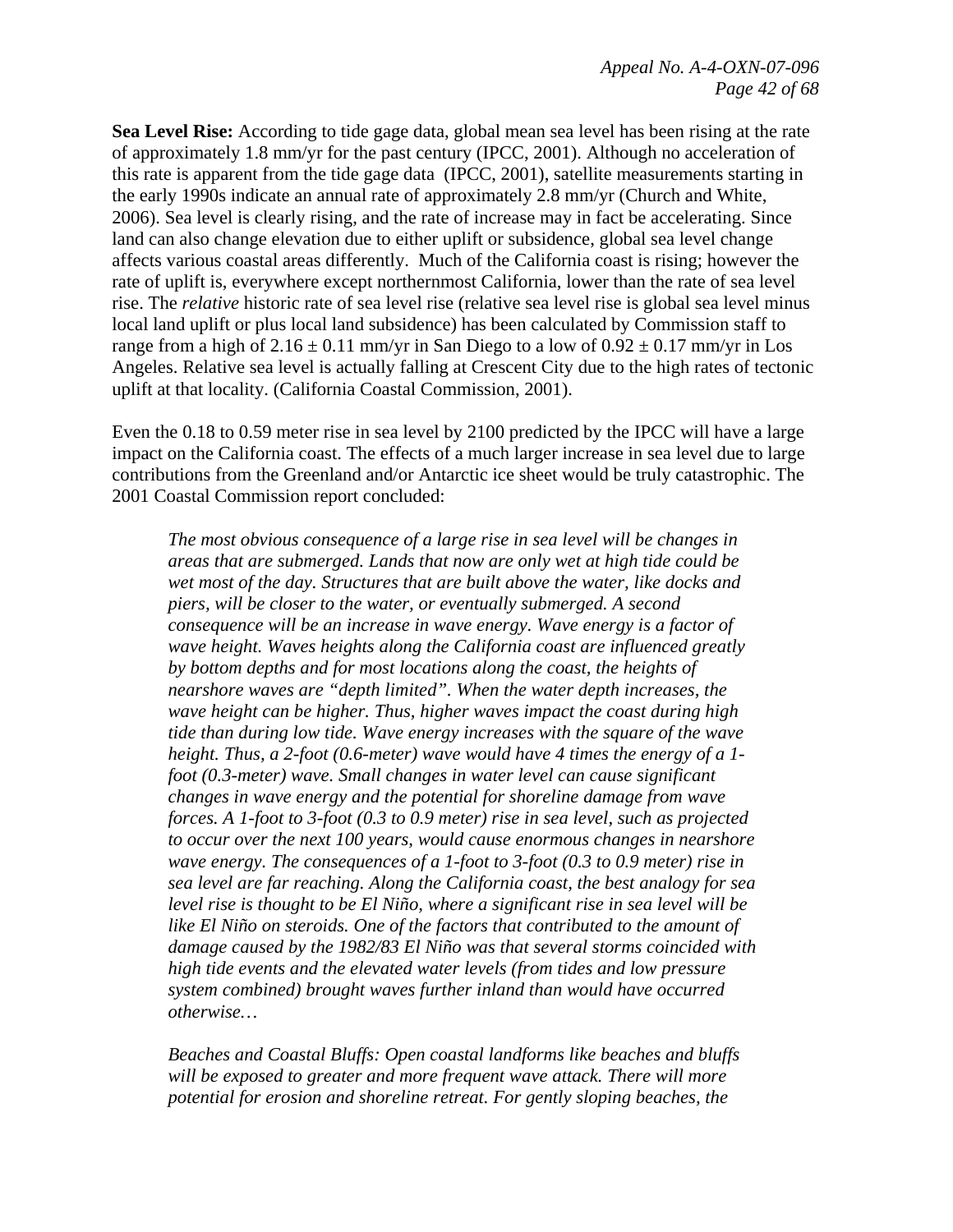*general rule of thumb is that 50 to 100 feet of beach width will be lost from use for every foot of sea level rise… Some global circulation models predict significant increases in run-off from coastal watersheds in California (Wolock and McCabe, 1999) …*

In general, erosion of the landward edge of a beach, dune, or coastal bluff creates additional beach area, and so even in a period of sea level rise such as the present, in which the seaward extent of the beach is reduced by flooding and erosion, new beach creation can result in a relatively constant beach width. However, when threats to existing development from erosion lead to the construction of shoreline protective devices that halt the landward migration of the back beach, continued flooding of the seaward beach results in a reduction in beach width. Thus, on beaches experiencing erosion due to rising sea level, the protection of threatened structures will result in the loss of beaches wherever property owners choose to harden the coast to prevent coastal erosion. This loss of beach has immense negative impacts, including loss of recreational value, tourism, marine mammal haul-out area, sandy beach habitat, and buffering capacity against future bluff erosion.

Other potential impacts of sea level rise on the California coast include inundation and conversion of coastal wetlands to intertidal and subtidal habitats and the need to enlarge breakwaters and jetties to keep up with rising sea level. Additionally, seawalls and other engineered shoreline protection would be exposed to greater scour and the main structure would be exposed to greater and more frequent wave forces. As with breakwaters and jetties, these structures would need to be reinforced to withstand these greater forces, or a lower level of protection will have to be accepted for the backshore property.

**Ocean Warming:** In December 2006 the Commission held the first in a series of workshops on global warming. One of the well-recognized connections between the atmosphere and the ocean is heat exchange. Global warming of the atmosphere is expected to cause an increase in ocean warming as the ocean absorbs greater amounts of thermal energy from the atmosphere. At the workshop, Dr. James Berry (Associate Scientist, Monterey Bay Aquarium Research Institute) presented a summary of observed and predicted effects of ocean warming on California coastal ecosystems. Dr. Barry inventoried intertidal animals along the Monterey coast, and compared his results to a 1932 baseline inventory. He found that species that increased in abundance in southern California had increased markedly since the baseline study. Over the same time, there was a dramatic decline in species more associated with northern California. This demonstrates that the observed warming of the ocean over the past 60 years has resulted in a shift in the geographic ranges of species. With continued warming, species can be expected to continue to migrate northward as long as suitable habitat is available.

Some instances of remarkable biodiversity are due to the fortuitous combination of suitable ocean temperature and suitable geomorphic conditions. For example, one of the most diverse shallow water habitats in California is found in the rocky-bottom waters around the northern Channel Islands. This is a zone of mixing of species characteristic of a "southern California realm" and a "northern California realm." The abundant rocky bottom habitat in the shallow waters ringing the islands provides a niche in which this diversity is expressed. If, because of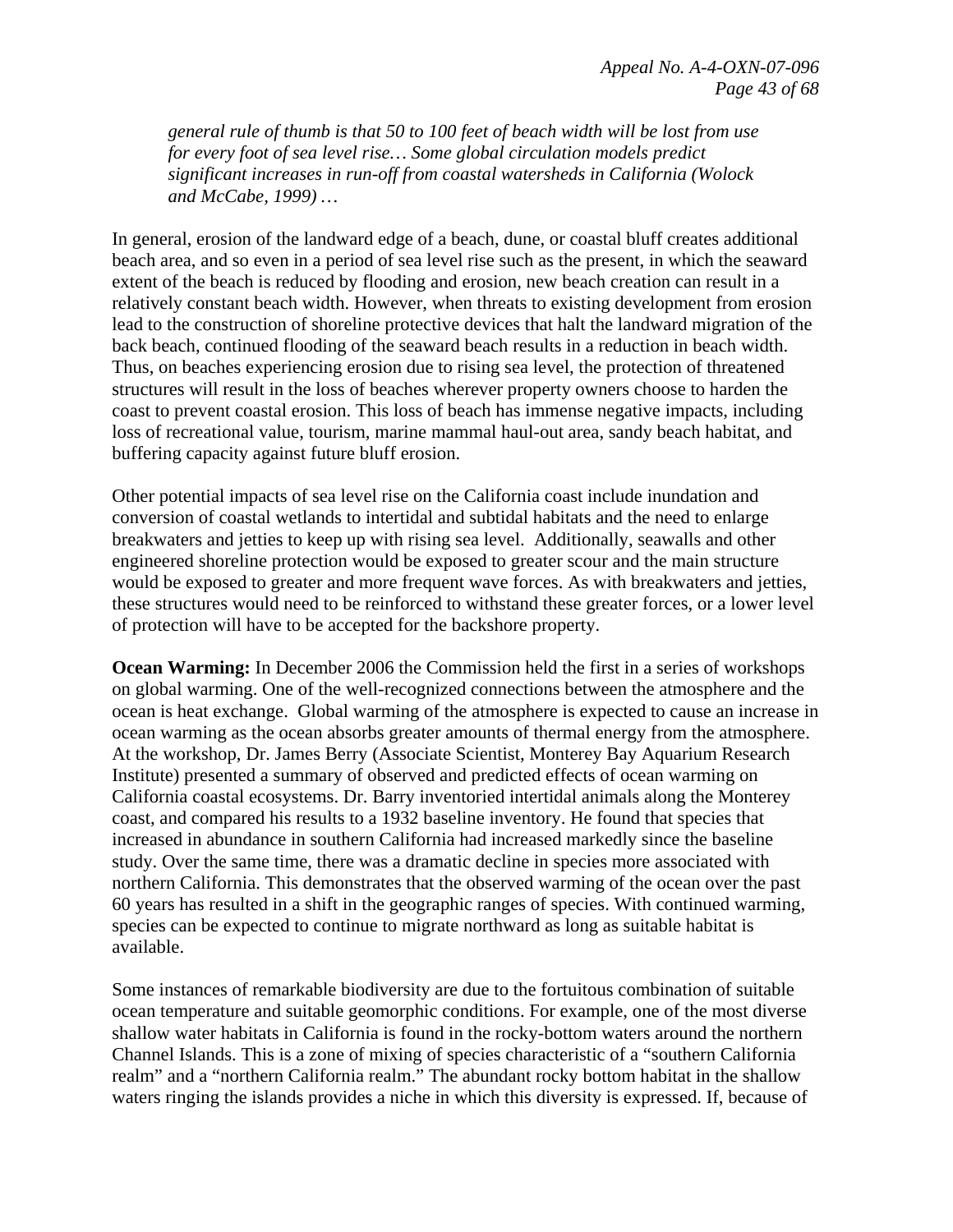global warming, the suitable temperature zone migrates northward, it will be moved off of the abundant rocky bottom habitat and the diversity and ocean productivity might decrease significantly.

Declines in ocean productivity due to habitat shifts are an indirect consequence of ocean warming. Ocean warming can cause a direct loss of primary productivity as well. Warming of the surface of the ocean results in increased ocean stratification, limiting the upwelling of deep, nutrient-rich waters that are responsible for California's rich coastal productivity.

Ocean warming could also create a disconnect between historic feeding and breeding grounds for many species. Sockeye salmon, which spend 2-3 years in waters of the northern Pacific, migrate northwards to areas of high productivity, such as the Bering Sea, in the summer. Productivity decreases with temperature increase, however, and as the Bering Sea warms, migration routes would have to be longer. Eventually, the metabolic cost of migrating further northwards to feeding grounds could make the migration infeasible. When summer feeding grounds are disconnected from winter breeding grounds, a population crash may be anticipated. A population crash in such species would not only impact commercial fishing in California, but would ripple up through the food chain, impacting protected coastal resources such as marine mammals and birds. At the December 2006 workshop, Dr. Barry concluded that although ocean warming will be a direct consequence of global warming, and ocean warming will cause ocean communities to change, perhaps drastically, the nature of future ocean ecosystems remains unclear.

**Ocean Acidification:** Just as there is an exchange of thermal energy between the atmosphere and the oceans, there is an ongoing exchange of gases between the atmosphere and the ocean. Each year some 92 billion metric tonnes of  $CO<sub>2</sub>$  annually are directly absorbed by the ocean from the atmosphere. At the same time, approximately 90 billion metric tonnes are released back to the atmosphere (Schlesinger, 1997). The net increase in dissolved  $CO_2$  in the ocean is a direct result of increases in the atmosphere related to changes humans are making to the carbon cycle—most notably fossil fuel burning and land use changes (deforestation, mostly in the tropics). The ocean is an enormous reservoir that can absorb a vast amount of  $CO<sub>2</sub>$ , although the rate of ocean mixing is too slow to prevent the current buildup in the atmosphere. Without this net absorption of  $CO<sub>2</sub>$  by the oceans, the atmospheric buildup—and global warming—would be far greater than it is now.

Over the past 200 years, the oceans have taken up approximately half of the industrial age  $CO<sub>2</sub>$  emissions, substantially reducing the net atmospheric concentrations of  $CO<sub>2</sub>$ . This effect does not come without a cost, however. When  $CO<sub>2</sub>$  is absorbed by the ocean, some of it combines with water to form carbonic acid  $(H_2CO_3)$ . This results in only a modest decrease in ocean pH, however, because most of the carbonic acid recombines to form bicarbonate ions  $(HCO<sub>3</sub>)$ . However, in the process, carbonate ions  $(CO<sub>3</sub><sup>-2</sup>)$  are consumed. The net result is that absorption of  $CO<sub>2</sub>$  by the ocean consumes carbonate ions and reduces the pH of the ocean. The decrease in pH is minor because of the "buffering capacity" of these carbonate reactions, but appears to have decreased mean average surface water pH by 0.1 pH units over the past 200 years (Caldeira and Wickett, 2003). Because the pH scale is logarithmic, this decrease in ocean pH (commonly called "ocean acidification," but more properly referred to as a decrease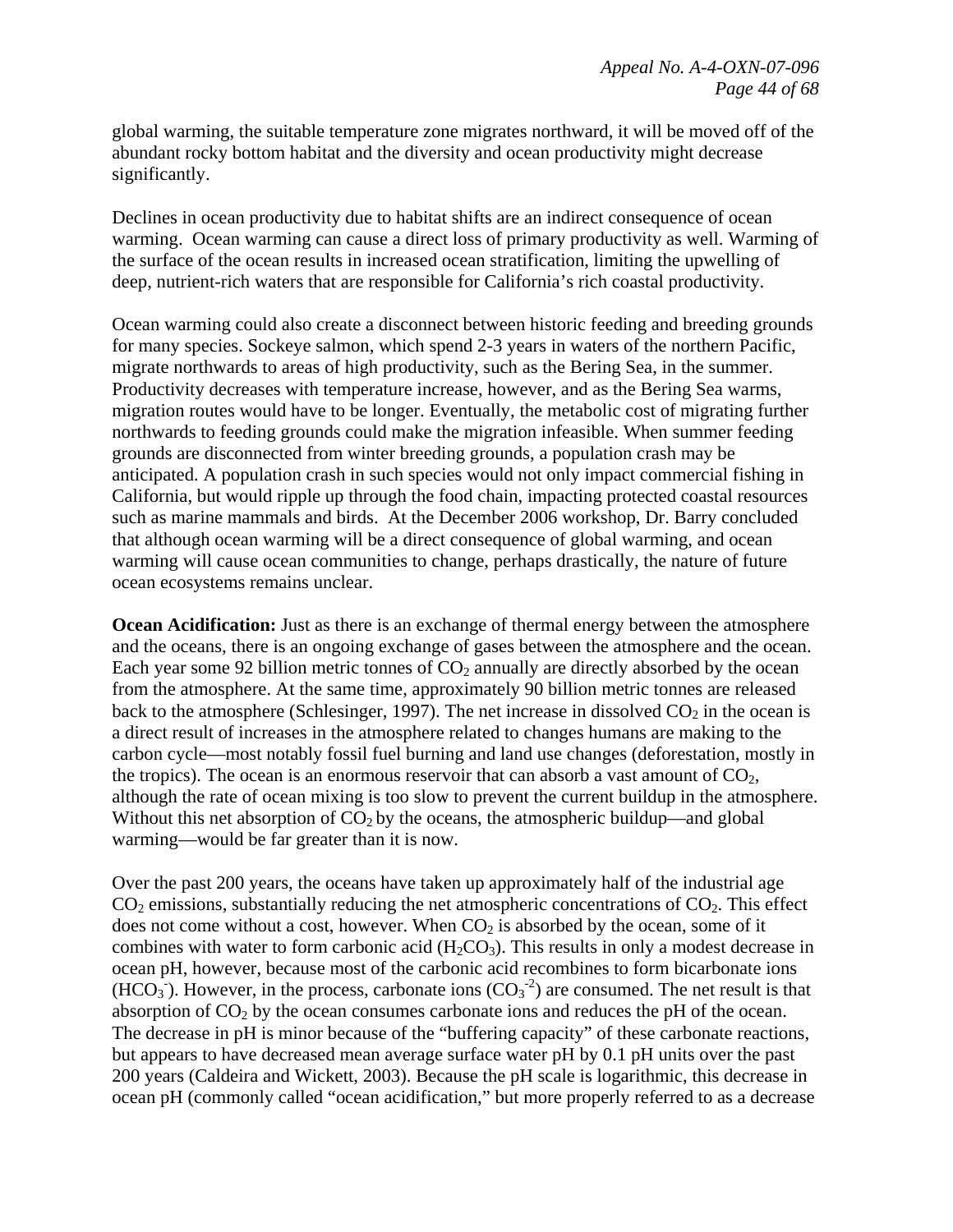in alkalinity) means that hydrogen ion activity (which defines acidity) has increased by some 30% in this time frame (The Royal Society, 2005).

The effects of decreasing ocean alkalinity and carbonate ion concentration are twofold. First, many species are directly affected by the reduction in pH. In his presentation before the Commission in December 2006, Dr. Barry identified several physiologic stresses to which some species are susceptible. These stresses include respiratory stress (reduced pH limits oxygen binding and transport by respiratory proteins, such as hemoglobin, leading to reduced aerobic capacity), acidosis (disruption of acid/base balance which impairs function and requires energy to restore or maintain optimal pH balance), and metabolic depression (reduced  $pH$  associated with increased environmental  $CO<sub>2</sub>$  can cause some animals to enter a state of torpor or semi-hibernation). In addition to these physiologic effects, calcite-secreting organisms (including many phytoplankton, zooplankton, clams, snails, sea stars, sea urchins, crabs, shrimp, and many others) have more difficulty secreting their shells or tests under reduced carbonate ion concentrations. Deep-sea species will be particularly affected because increasing  $CO<sub>2</sub>$  levels in seawater decreases the saturation state of seawater with respect to calcium carbonate  $(CaCO<sub>3</sub>)$  and raises the saturation horizon closer to the surface. The  $CaCO<sub>3</sub>$ saturation horizon is a depth in the ocean above which  $CaCO<sub>3</sub>$  can form, but below which  $CaCO<sub>3</sub>$  dissolves. Increasing surface  $CO<sub>2</sub>$  levels could have serious consequences for organisms that make external  $CaCO<sub>3</sub>$  shells and plates (The Royal Society, 2005).

The consequences of reduced calcification are not fully known, but are likely to include changes to plankton communities, higher metabolic costs for water-breathing species, resulting in lower growth, survival and reproduction, and higher metabolic costs for calcite secreting organisms. The effect on food webs is unclear, but it is very likely that these effects will result in a loss of biodiversity and complexity in California's coastal marine ecosystems.

**Reducing Greenhouse Gas Emissions from Electrical Generation:** The State of California and the California Public Utility Commission (CPUC) have adopted numerous greenhouse gas laws, regulations and policies in order to address greenhouse gas emissions from electricity generation sources. One of the key requirements is AB32 – The California Global Warming Solutions Act of 2006 – that requires the California Air Resources Board (CARB) to promulgate regulations to reach the 2020 goal of reducing greenhouse gas emissions to 1990 levels. The regulations are to go into effect in 2012. In order to achieve AB32's stated goal of reducing greenhouse emissions to 1990 levels by 2020, CARB is in the process of developing regulations for all major contributing source categories, including the electricity industry. CARB will determine the quantity of emission reductions that will be allocated to each contributing emission segment (transportation, electricity, manufacturing, etc.) and individual emission company or source, as well as setting forth the regulatory mechanisms by which these reductions will be implemented. For the electricity sector, CARB is developing a program that will reduce  $CO_2$  emissions on a systemwide basis in order to ensure that all emissions created to serve California's load are captured and that all generating sources, regardless of ownership or location, are being treated uniformly and equitably. CARB is currently developing a Scoping Plan that will provide a blueprint on how AB32 will be implemented (i.e., command and control measures and market-based programs). In a recent decision (D.08-03-018), the CPUC recommended to CARB that a cap-and-trade system be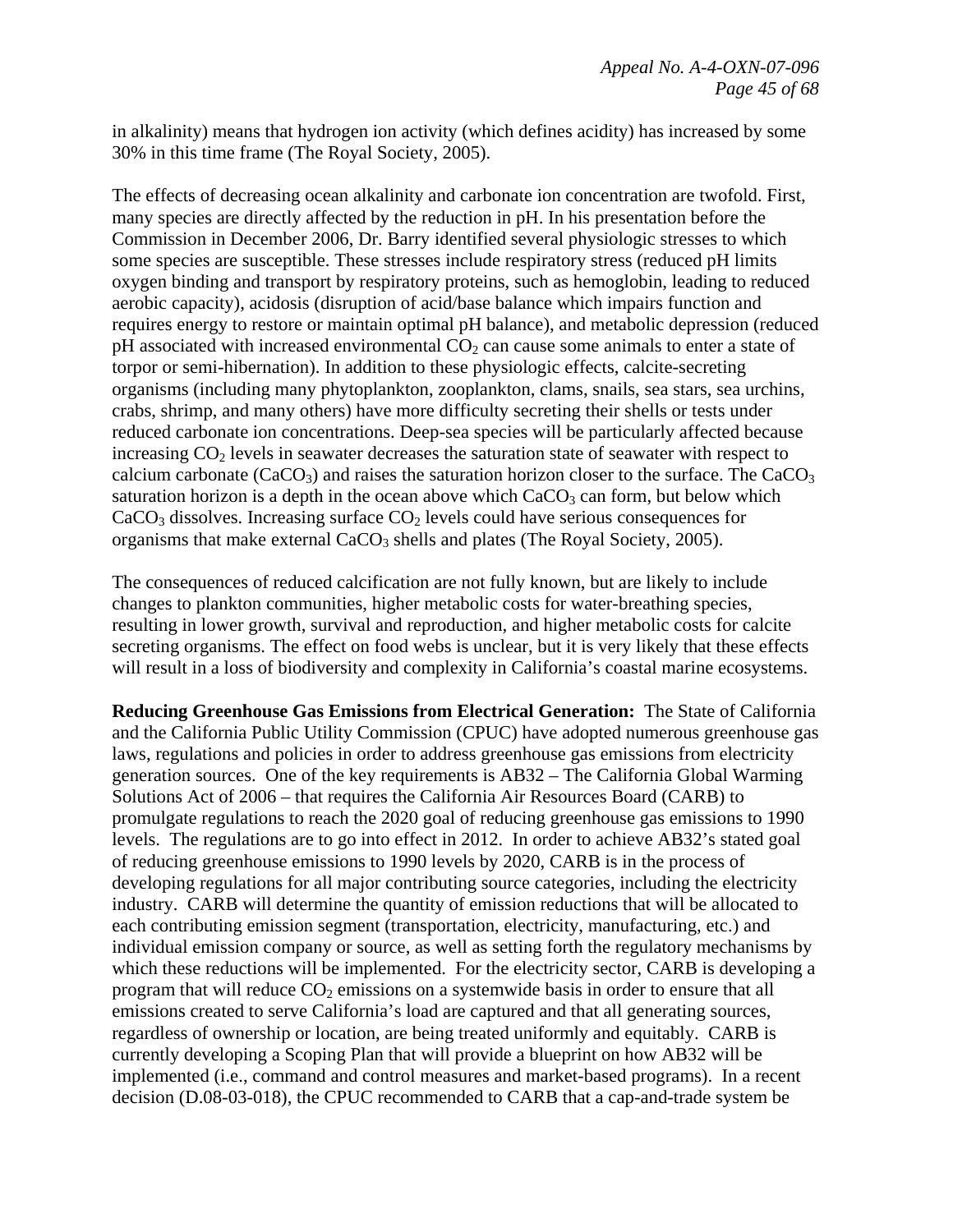used to reduce greenhouse gas emissions from the electricity sector, with sources being required to purchase at least a certain portion of the credits. The net effect is that greenhouse gas emissions from SCE's generation portfolio would be capped and would be required to be reduced as directed by CARB to meet the State's greenhouse gas reduction goals.

**Peaker Plant Emissions:** As part of its review of this project, Commission staff requested SCE submit the annual quantity and sources of all greenhouse gases and that would be emitted as a result of the project. On April 9, 2008, SCE submitted to the Coastal Commission its estimate of peak annual emissions of greenhouse gases from the proposed peaker plant (included as Exhibit 10). The peaker plant will emit greenhouse gases from the combustion of natural gases in its turbine and emergency generator. The principal greenhouse gases emitted from fossil fuel combustion are carbon dioxide  $(CO_2)$ , methane  $(CH_4)$ , and nitrous oxide (NO). According to SCE, the Ventura County Air Pollution Control District (VCAPCD) will limit combustion turbine operation to 2,121 hours per year (1,881 operating hours plus 240 hours of start up and shut down periods). The emergency generator will only operate during routine testing and maintenance activities and if there is a system blackout on the local electric grid. Reliability testing is a maximum of 50 operating hours per year. Based on these limits, SCE estimates the maximum potential to emit from the proposed peaker plant is 51,032.7 Metric Tonnes CO<sub>2</sub>E per year. If a 30-year life is assumed, then the maximum potential to emit over the life of the project is  $1,530,981$  Metric Tonnes  $CO<sub>2</sub>E$ . Under the economic dispatch scenario, the scenario which most closely estimates the anticipated operation of the unit by assuming that the peaker would only be operated when it would be most cost effective, the peaker plant would operate for an average of approximately 93 hours per year. Under this scenario potential emissions from the proposed project are 2,496 Metric Tonnes  $CO<sub>2</sub>E<sup>13</sup>$  per year, or 74,881 Metric Tonnes  $CO<sub>2</sub>E$  over a 30-year operating period.

Construction of the peaker plant will also generate greenhouse gases. Greenhouse gas emissions from construction activities are primarily due to  $CO<sub>2</sub>$  emissions from on-site construction equipment and motor vehicle trips to and from the site. SCE estimates emissions from construction activities to be  $618.00$  Metric Tonnes CO<sub>2</sub>E.

Preparation of the local distribution system in anticipation of the peaker plant's operation would also result in greenhouse gas emissions. These emissions would come from the installation of a new  $SF_6$ -insulated circuit breaker, which contains 52 pounds of sulfur hexafluoride ( $SF<sub>6</sub>$ ).  $SF<sub>6</sub>$  has a relatively high global warming potential (approximately 23,900 times that of  $CO<sub>2</sub>$ ), so even small emissions of  $SF<sub>6</sub>$  can contribute to climate change. The leak rate for this equipment is guaranteed by the manufacturer to not to exceed one percent per year. Therefore, the maximum potential to emit of this circuit breaker will be 0.52 pounds of  $SF<sub>6</sub>$  per year, which is equivalent to 5.6 Metric Tonnes  $CO<sub>2</sub>E$  per year. Assuming an

1

<sup>&</sup>lt;sup>13</sup> When quantifying GHG emissions, the different global warming potentials (GWP) of the various greenhouse gases are usually taken into account by normalizing their rates into an equivalent CO<sub>2</sub> emission rate. Carbon dioxide equivalent emissions (CO2 Eq, CO<sub>2</sub>E or CO<sub>2</sub>e) represents the amount of CO<sub>2</sub> emissions that it would take to create a climate impact equivalent to the emissions of the specific gas or source of interest. This standardization is useful for comparison purposes, since the emissions impact of different source types and gases can then be directly compared.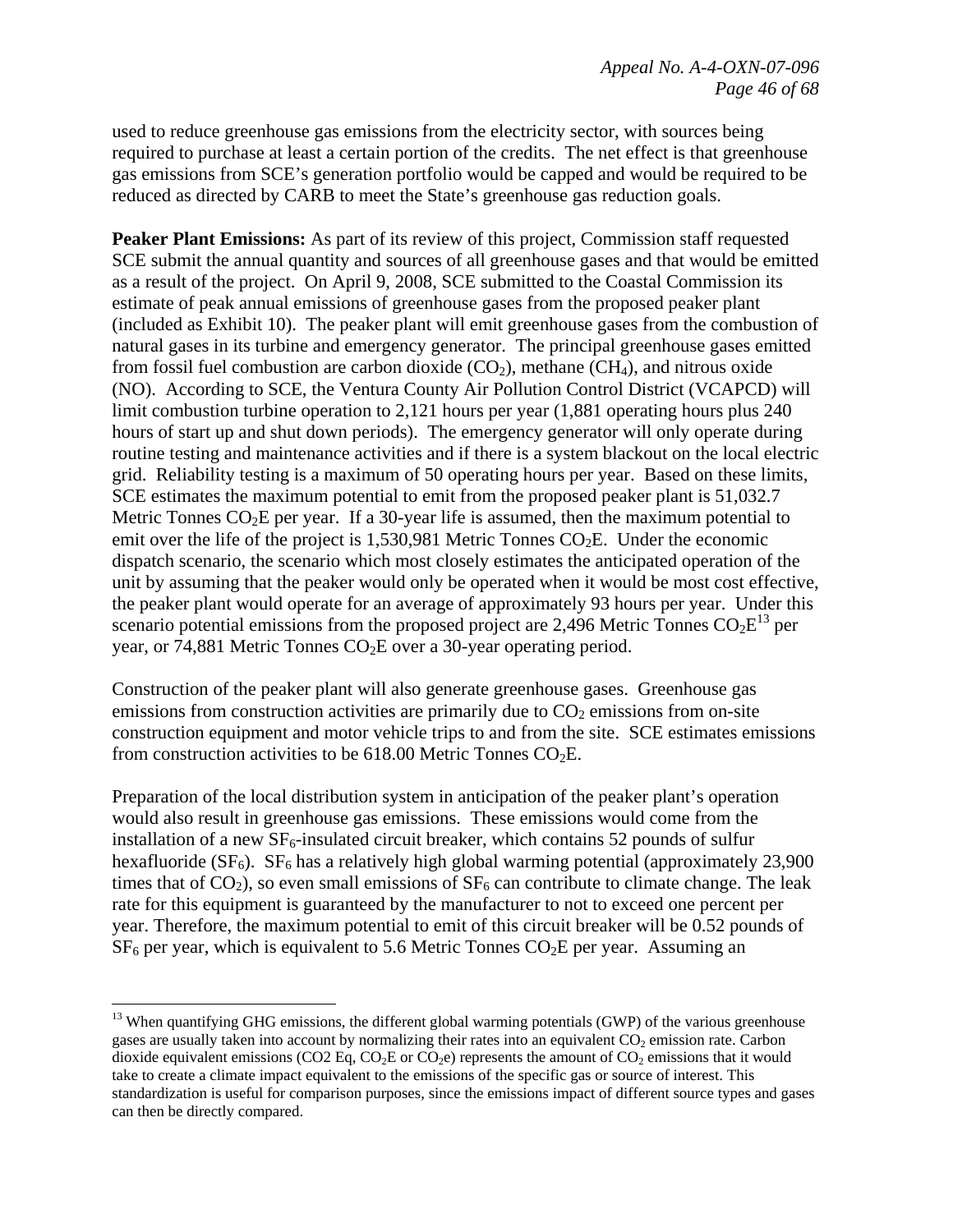operational life of 30 years, the maximum potential to emit over the life of the project is 168 Metric Tonnes  $CO<sub>2</sub>E$ .

In addition to emission calculations, SCE submitted an emission analysis which concludes that operation of the peaker plant will be nearly neutral and will result in only a slight increase (approximately 726 Metric Tonnes  $CO<sub>2</sub>E$ ) in  $CO<sub>2</sub>E$  emissions across SCE's generation portfolio. This conclusion is based on SCE's use of the Ventyx Market Analytics and the Ventyx Planning and Risk models to simulate the operation of its electric system and the net change in  $CO<sub>2</sub>$  emissions that would occur both with and without the proposed peaker unit. These models calculate the  $CO<sub>2</sub>$  emissions from SCE's system as a whole based on its projected annual load profile and are currently used to comply with CPUC directives to evaluate the net  $CO<sub>2</sub>$  emissions from new energy projects and other reporting requirements. The use of this modeling approach allowed SCE to incorporate factors such as power plant loading order<sup>14</sup> and generating efficiency into its analysis. As SCE states in its analysis,

*Because the marginal cost of natural gas fired peakers is high compared to other resources, they dispatch last in the loading order after all other available resources have been brought on line. Therefore, when the proposed peaker project is dispatched, it will almost always replace a higher emitting natural gas fired unit. Because all natural gas fired peakers are reasonably efficient, the relative difference*  in CO<sub>2</sub> emissions between the proposed peaker and the less efficient units would be *expected to be small. This means that the net decrease in annual CO<sub>2</sub> emissions would also expected to be small.* 

In other words, during operation, SCE anticipates that direct emission increases from the peaker (which would be approximately 2,496 Metric Tonnes of  $CO<sub>2</sub>E$  per year for 93 hours of operation) would be completely offset by emission decreases at other power plants on the system, resulting in a slight net emissions decrease.

SCE's analysis also suggests that further emission reductions would be achieved through increases in transmission efficiency and decreases in line loss resulting from the peaker plant's ability to tie in directly to the local 66 kv transmission system that provides the local Oxnard area with electricity. Whereas power currently generated at the Mandalay and Ormond Beach Generating Stations must first travel to the Santa Clara substation on 230 kv transmission lines before it can return to Oxnard over the 66 kv system (a situation that results in the loss of power during travel in both directions), the placement of a peaker plant in Oxnard would allow locally produced power to be transmitted directly to the local 66 kv system first without traveling to Santa Clara. This would reduce the amount of electricity lost during transit over the transmission lines which would decrease the amount of energy that needs to be produced and therefore reduce production related emissions.

SCE agreed to provide funding for the Commission to hire an independent consultant to review its emission calculations and analysis. The independent review of SCE's analysis

 $\overline{a}$ 

 $14$  Loading order is determined through an evaluation of the marginal cost of the generation resource – generating stations with the lowest marginal cost are dispatched first and those with the highest cost are dispatched last.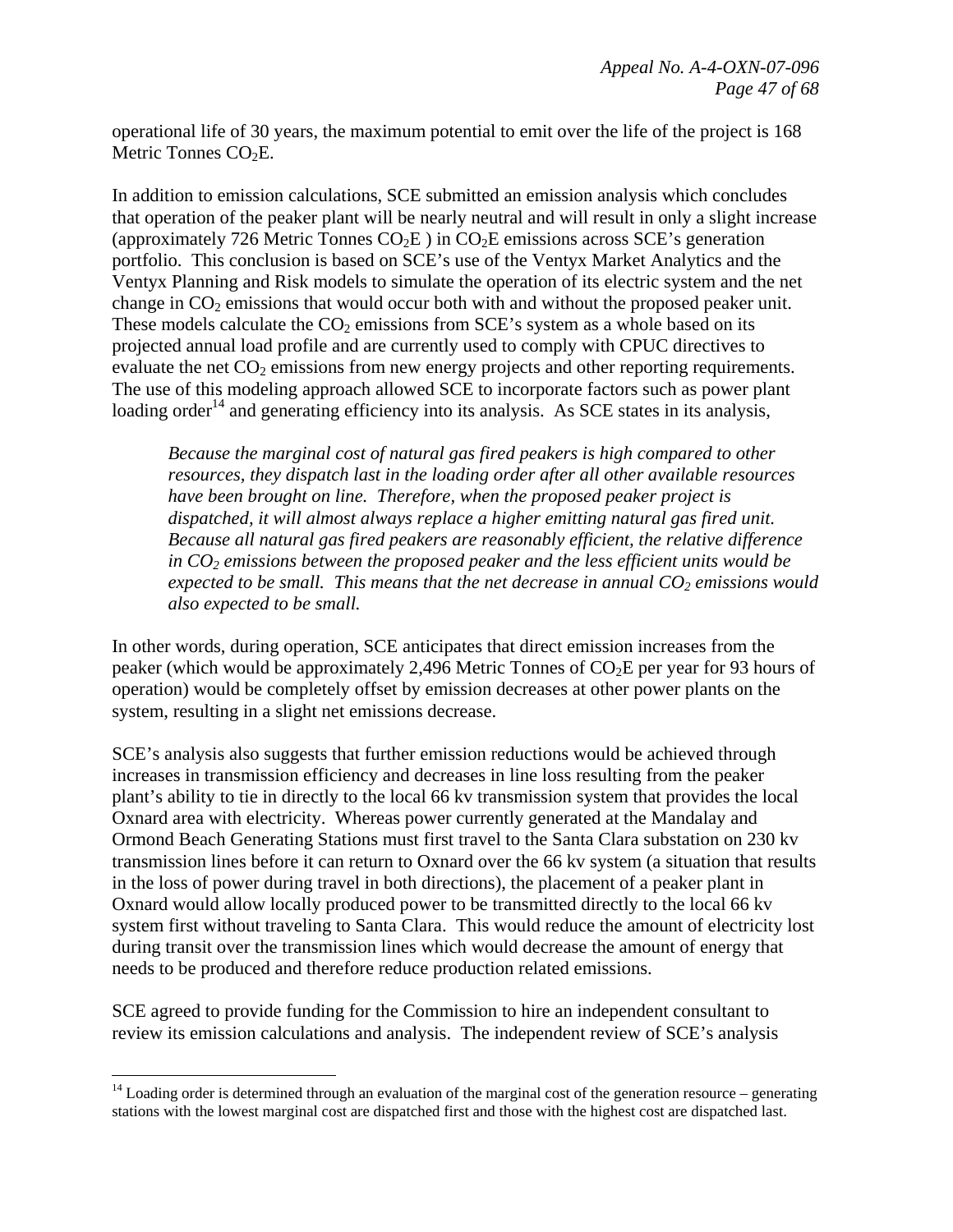performed by Marine Research Specialists substantiates SCE's analysis and also indicates that only a slight increase in CO2E emissions across SCE's generation portfolio would result from the proposed project. Specifically, Marine Research Specialists found that  $CO<sub>2</sub>E$  emissions would increase by approximately 726 Metric Tonnes of  $CO<sub>2</sub>E$  over the anticipated 30 year project life (as demonstrated in Exhibit 12). This figure matches the conclusion reached by SCE considering the economic dispatch scenario. Over a 30 year project life, this is a relatively small number. To provide perspective on this level of  $CO<sub>2</sub>E$  emissions, the U.S. Environmental Protection Agency has estimated that eight Toyota Prius cars operated for 15,000 miles (45% highway driving and 55% city driving) per year would produce 744 Metric Tonnes of CO<sub>2</sub>E over 30 years.

Based on these relatively low levels of greenhouse gas emissions over the life of the project, the Commission agrees with SCE that no mitigation or offset is required.

# **J. Alternatives**

**Overview:** CEQA Guidelines Section 15126.6 provides direction for the discussion of alternatives to the proposed project. This section requires:

(1) a description of "…a range of reasonable alternatives to the project, or to the location of a project, which would feasibly attain most of the basic objectives of the project but would avoid or substantially lessen any of the significant effects of the project, and evaluate the comparative merits of the alternatives." [15126.6(a)]

(2) a setting forth of alternatives that "…shall be limited to ones that would avoid or substantially lessen any of the significant effects of the project. Of those alternatives, the [CEQA document] need examine in detail only the ones that the lead agency determined could feasibly attain most of the basic objectives of the project." [15126.6(f)] (3) a discussion of the "no project" alternative, and "…if the environmentally superior alternative is the "no project" alternative, the [CEQA document] shall also identify an environmentally superior alternative among the other alternatives."  $[15126.6(e)(2)]$ (4) a discussion and analysis of alternative locations "…that would substantially lessen any of the significant effects of the project need to be considered in the [CEQA document]."[15126.6(f)(2)(A)]

In defining feasibility, the Coastal Act, Section 30108, states that:

*"Feasible" means capable of being accomplished in a successful manner within a reasonable period of time, taking into account economic, environmental, social, and technological factors.* 

In addition, the CEQA Guidelines, Section 15126.6 also defines the feasibility of alternatives and states:

*Among the factors that may be taken into account when addressing the feasibility of alternatives are site suitability, economic viability, availability of infrastructure, general plan consistency, other plans or regulatory limitations, jurisdictional boundaries (projects with a regionally significant impact should consider the regional context), and*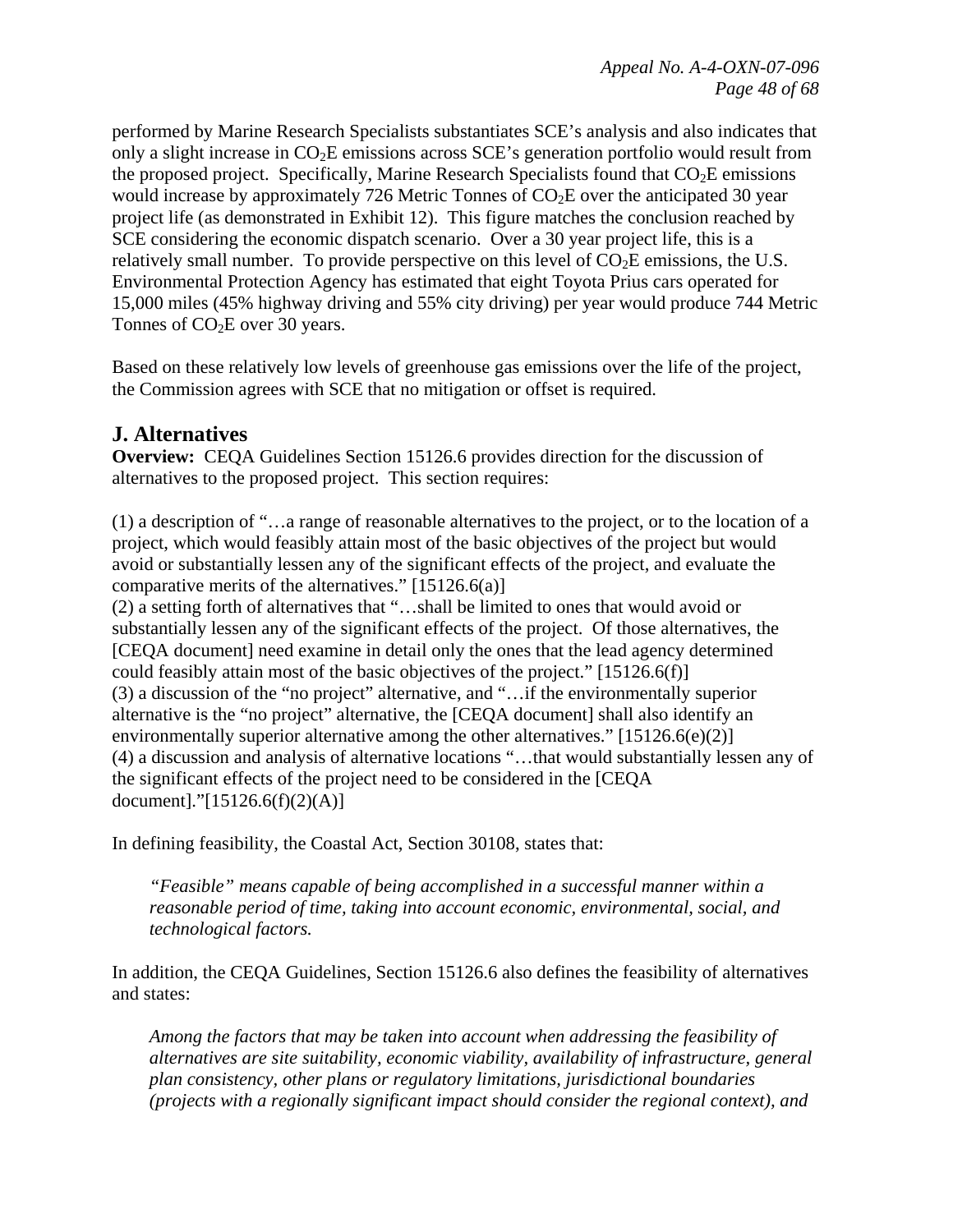*whether the proponent can reasonably acquire, control or otherwise have access to the alternative site.* 

**Project Purpose:** California Public Utilities Commission Rulemaking #06-02-013 requires SCE to pursue development of additional generation units capable of producing up to 250 megawatts in its service territory and specifies the criteria that these new generation units must satisfy to comply with the rulemaking. As stated by the CPUC, "…SCE should pursue development of not more than five [SCE owned] generation units. Such units should be black-start capable and dispatchable, and should bring collateral benefits to SCE's transmission and distribution system as well as the [California Independent System Operator Corporation] grid." Based on this CPUC requirement, SCE must therefore develop: (1) up to five generation units; (2) that are black start capable (i.e. able to come online without reliance on an outside source of power); (3) that are dispatchable (i.e. able to be turned on when needed rather than running continuously); (4) that are able to benefit SCE's transmission and distribution system; and (5) that are able to benefit the California Independent System Operator Corporation (CAISO) electricity grid.

SCE determined that five 45 megawatt natural gas fired peaker generating facilities with attached natural gas fired black start generators located throughout southern California would meet these CPUC criteria. SCE therefore pursued the development of peaker units within the cities of Norwalk, Stanton, Ontario and Rancho Cucamonga as well as the Ventura/Santa Barbara county area. Based on information provided in SCE's *Supplemental Analyses for the Southern California Edison Mandalay Peaker Project* (the relevant section of which has been included as Exhibit 13), the Ventura/Santa Barbara county area was selected specifically because SCE has identified two local reliability projects, (1) providing black start service for the Mandalay Generating Station and (2) providing additional emergency generation to the Goleta subsystem, that may be required in the future but would possibly no longer be needed if a peaker plant were constructed in this area. In other words, an additional goal was established for the proposed project in that the construction of a peaker plant in this area could simultaneously eliminate the need for several future SCE projects.

**Alternative Substation Sites:** Once the Ventura/Santa Barbara region was selected, SCE established additional screening criteria to facilitate the selection and comparison of potential project sites within this region. The three criteria that were developed are based primarily on financial and regulatory considerations associated with construction and include: (1) SCE ownership of the property; (2) the presence of 2-3 acres of available land within or adjacent to a 66 or 115kV substation; and (3) the absence of a school or hospital within 1,000 feet of the project site.

Using the three criteria described above, SCE reviewed 56 SCE and customer owned substation sites and SCE properties other than the proposed project site within the cities of Camarillo, Goleta, Carpinteria, Ventura, Oxnard, Isla Vista, Calabasas, Santa Barbara, Fillmore, Gaviota, Malibu, Port Hueneme, Agoura Hills, Moorpark, Thousand Oaks, Ojai, Summerland, Newbury Park, Simi Valley, Saticoy, Somis and Santa Paula. Of these sites, thirty-nine were rejected as infeasible due to a lack of sufficient space, one was rejected as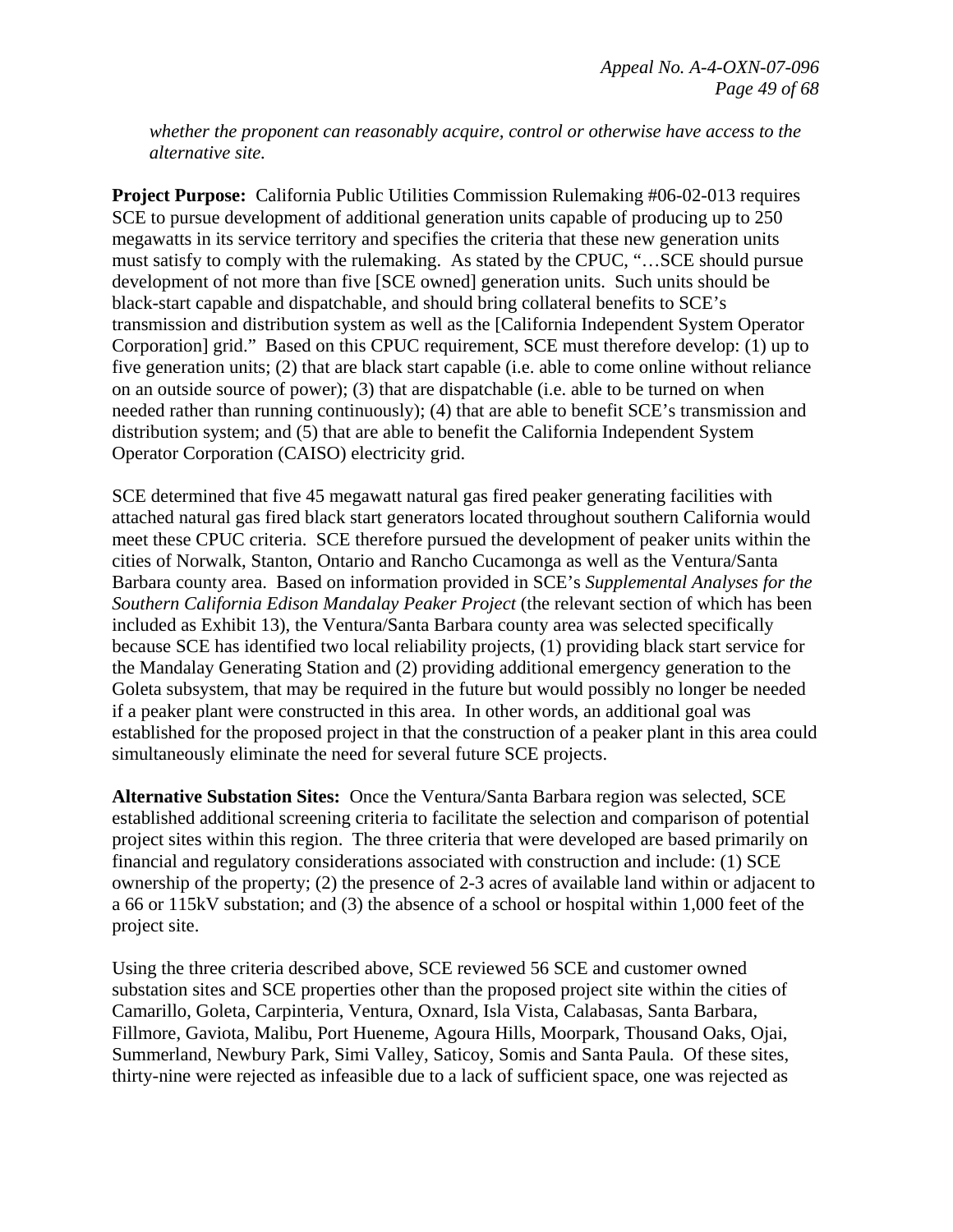infeasible due to its proximity to an elementary school, and thirteen were rejected as infeasible because SCE did not own the property.

However, three sites were determined to satisfy the criteria and qualify for further review. These sites are the Goleta substation in Santa Barbara County, the Moorpark substation in Moorpark and the Santa Clara substation in Ventura.

**Goleta Substation:** The Goleta substation site, located at 1425 Glenn Annie Road in Santa Barbara County, was initially determined to provide adequate space for the development of the peaker plant. However, upon closer review the Goleta substation site was rejected as infeasible due to a combination of factors detailed in SCE's June 17, 2008, *Supplemental Analyses for the Southern California Edison Mandalay Peaker Project* (Exhibit 13) and its June 24, 2008, letter to Commission staff. Many of these factors concerned the need for extensive site preparation activities including grading, vegetation clearance, substation upgrades, several miles of trenching for natural gas supply lines and the redesign of access roads that would have required considerable time and financial commitments. In addition, initial review by SCE's biological staff indicated the potential occurrence of state and/or federally listed plant and animal species within the project footprint. Considering the amount of vegetation clearance, grading, trenching and land disruption required to develop this site, it was also rejected based on the fact that its development was unlikely to result in fewer environmental impacts when compared to the proposed project site. Furthermore, the Goleta substation site would not meet the project purpose and goals specified above as essential to the proposed project. Specifically, although the installation of a peaker plant at this site would meet the CPUC criteria and provide the Goleta area with emergency generation capacity, black start support for the Mandalay Generating Station could not be provided at this site. The Goleta substation site was therefore rejected as a feasible, less environmentally damaging alternative.

**Moorpark Substation:** SCE's documents of June 17 and 24 also detail the factors supporting its rejection of the Moorpark substation. Although this site clearly met the CPUC criteria described above, provided sufficient space for development of the peaker plant and would likely have presented fewer potential environmental impacts when compared to the proposed project site (due to its location in a suburban area with no known sensitive species, habitats or resource protection areas within the immediate vicinity), after additional review SCE determined that this site did not meet the project purpose. Specifically, the construction of a peaker plant at the Moorpark substation site would not provide the same local reliability as the proposed project site (i.e. both black start support of Mandalay Generating Station and emergency generation for the Goleta subsystem would not be possible from this location). This alternative site was therefore rejected as a feasible alternative.

**Santa Clara Substation:** The Santa Clara substation site was also rejected by SCE based on additional site specific review. As noted by SCE in its June 17, 2008, *Supplemental Analyses for the Southern California Edison Mandalay Peaker Project* (Exhibit 13),

*This site possesses significant engineering challenges that may make it nonconstructible. This site was rejected in 2007 because it could not be constructed on the*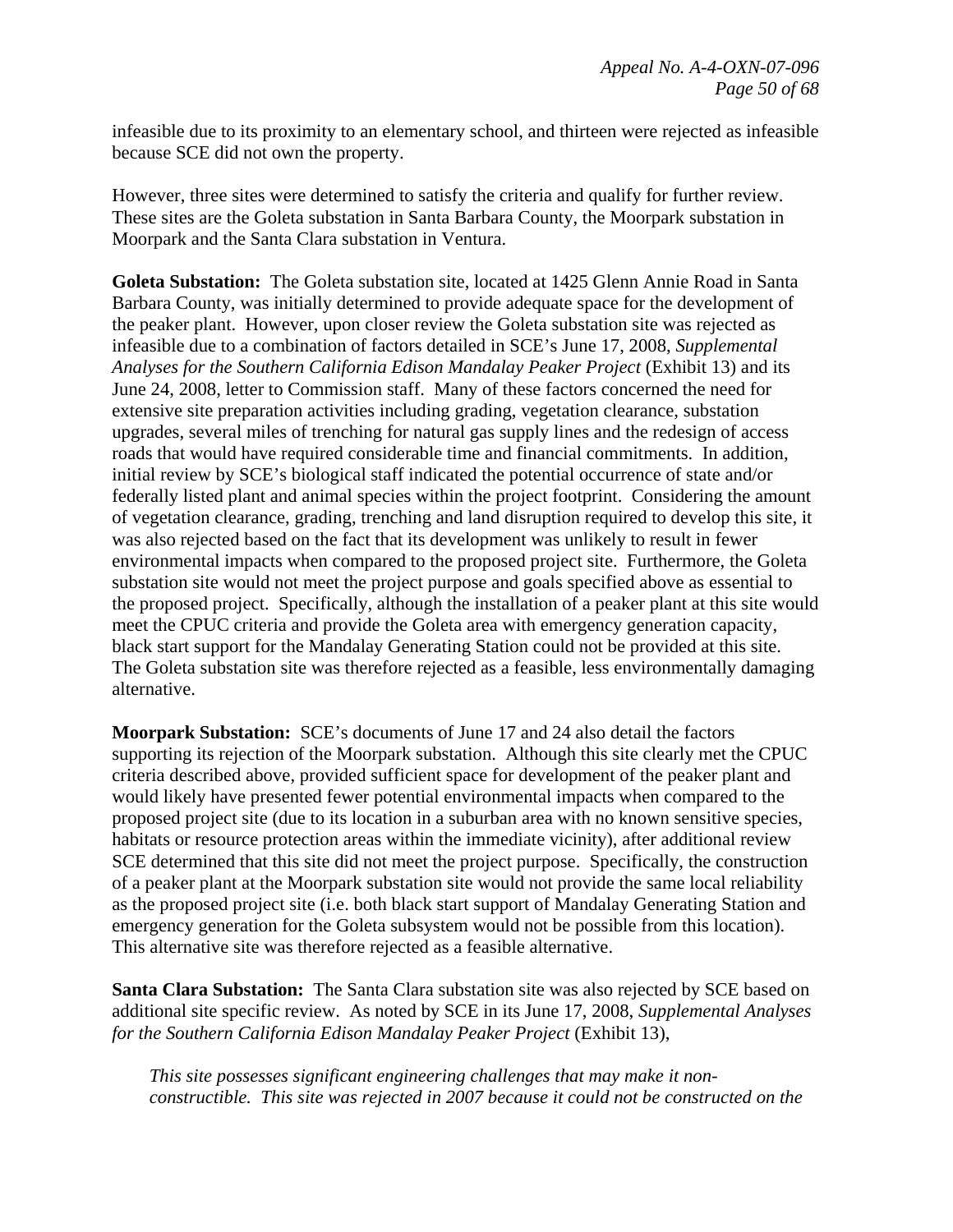*required schedule and more favorable sites existed. Greater environmental impacts and fewer reliability benefits, coupled with identified construction issues continue to weigh against this site.* 

The Santa Clara substation site presented a number of engineering and construction challenges due to the topography of the site and its location within hilly terrain. As noted by **SCE** 

*The property is located in fairly steep terrain and is basically a small canyon which was graded to allow for the installation of the* [existing] *Santa Clara substation. The west side of the property located outside of the fenced area of the existing substation is on a steep slope covered primarily by native vegetation. The excess property in this location is also crisscrossed by the many existing 66 kv and 230 kv transmission lines making this area unavailable for development. Another area exists on the southeast corner of the property which appeared initially to be large enough for a peaker installation. However, this area would require extensive grading due to the steep slope, encroach on the existing substation and access road and require large retaining walls to be installed in order to try and squeeze the peaker onto the site.* 

SCE has estimated that approximately 75,000 cubic yards of material would need to be imported to the site to facilitate construction.

Due to the extensive engineering and construction challenges that it presents, the Santa Clara substation site does not provide a feasible alternative site for the proposed project.

**Ormond Beach and Tayshell Substations:** Based on Commission staff's review of the information submitted by SCE regarding its site selection process, namely the June 17, 2008, *Supplemental Analyses for the Southern California Edison Mandalay Peaker Project* and SCE's June 24, 2008, letter to Commission staff, two sites in addition to Moorpark, Goleta and Santa Clara also appear to satisfy the selection criteria and project purpose detailed above. These sites include the Ormond Beach substation in Oxnard, and the Tayshell substation in Ventura. SCE's rejection of these sites appears to have been based on the assumption that 2-3 acres of available land is not available at either site. However, Commission staff's review of the aerial photographs that were used to formulate this conclusion suggests that two to three acres of undeveloped land may indeed exist in these locations. In response to Commission staff's request for additional information regarding the rejection of these sites, SCE has suggested that much of its property at the Ormond Beach site is comprised of transmission line right-of-ways and that the presence of existing transmission lines that are not readily visible from aerial photographs would preclude the construction of the peaker facility here. Regarding the Tayshell site, SCE has provided subsequent information to Commission staff which suggests that SCE's property at this site comprises less than the 2-3 requisite acres needed for peaker plant construction.

**Customer Substations:** Although SCE has specified that only property it currently owns would be acceptable as a site for the proposed project, its June 17, 2008, *Supplemental Analyses for the Southern California Edison Mandalay Peaker Project*, nevertheless includes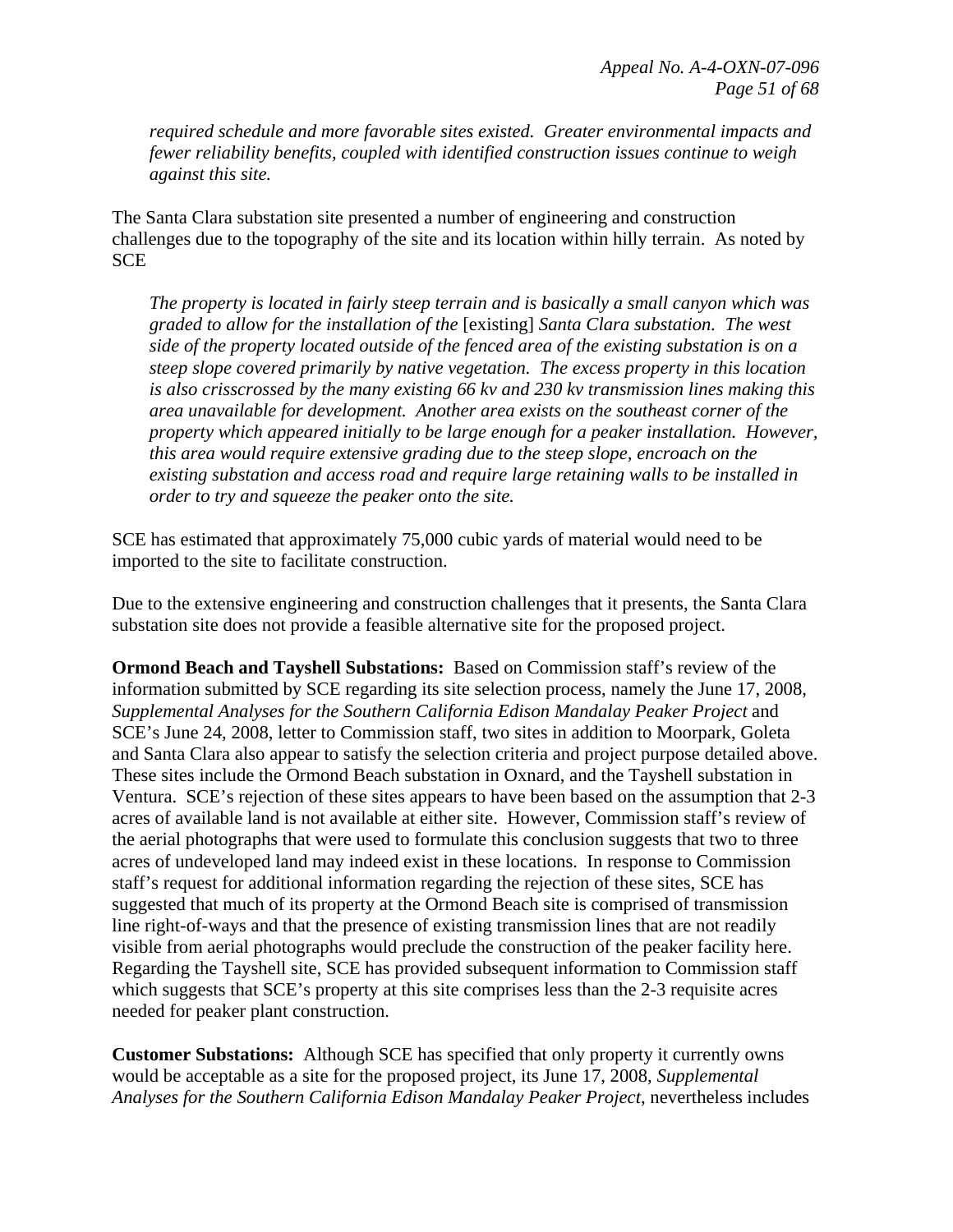an assessment of 20 customer owned substations. Initial review by SCE and Commission staff has suggested that 13 of these sites would potentially provide enough open land in close proximity to a 66 or 115kV substation and sufficiently far from a school or hospital to serve as acceptable location for a peaker unit. However, as described in the June 17, 2008, *Supplemental Analyses for the Southern California Edison Mandalay Peaker Project*, SCE rejected five of these sites because they are not located within the Santa Clara transmission subsystem and "the Mandalay Generating Station can only be black started from within the Santa Clara subsystem when the peaker is connected to a non-bulk power 66 kv substation." In other words, SCE rejected three sites within the Goleta subsystem and two sites within the Moorpark subsystem because construction of a peaker unit at these sites would not meet the project purpose by simultaneously eliminating the need for an additional future project that would provide the Mandalay Generating Station with black start support. As noted previously, providing the Mandalay Generating Station with black start support was one of the two principle local reliability projects that resulted in SCE's selection of the Ventura/Santa Barbara region for a peaker facility.

However, the other principle local reliability project that drove the selection of the Ventura/Santa Barbara region, providing additional emergency generation to the Goleta subsystem, would potentially be resolved by locating the peaker unit within the Goleta subsystem. As SCE notes, a peaker facility located within the Goleta transmission subsystem would still provide "important local reliability benefits to the Goleta subsystem that would otherwise require the construction of a new generation project in the Santa Barbara area." SCE also states that if a Goleta site were chosen "a second generation project would need to be proposed and constructed in the Oxnard area [at a future date] in order to provide black start capability [for the Mandalay Generating Station<sup>15</sup>]." In other words, each of the three customer owned substation sites within the Goleta area appears to meet most of SCE's site selection criteria (with the exception of the criteria which specifies that SCE should already own the proposed peaker unit site). Nevertheless, SCE has rejected these sites and appears to have prioritized the sites with the potential to eliminate the necessity for a future project which would provide the Mandalay Generating Station with black start support (i.e. sites which would allow the peaker unit itself to provide this black start support). In its letter of June 25, 2008, to Commission staff, SCE explained this prioritization as follows,

*The Santa Clara substation has three emergency tie-lines that can be used to route emergency power into the Goleta 66kv subsystem network. When the Santa Clara subsystem is used to provide power simultaneously to both the Santa Clara and Goleta subsystems, local generation must be turned on inside the Santa Clara 66kv subsystem to provide additional energy, voltage and frequency support to this area to anchor it while bypass power is being routed to the north. Existing cogenerators and the Mandalay [Generation Station] peaker can be used to provide a portion of this anchor. The [proposed] new McGrath Beach peaker would be used to provide the remaining power needed to anchor the system.* 

1

<sup>&</sup>lt;sup>15</sup> It is important to note that because a peaker unit currently exists at the Mandalay Generating Station, a small black start generator could be added to this peaker unit which would then be able to provide black start support for the generating station.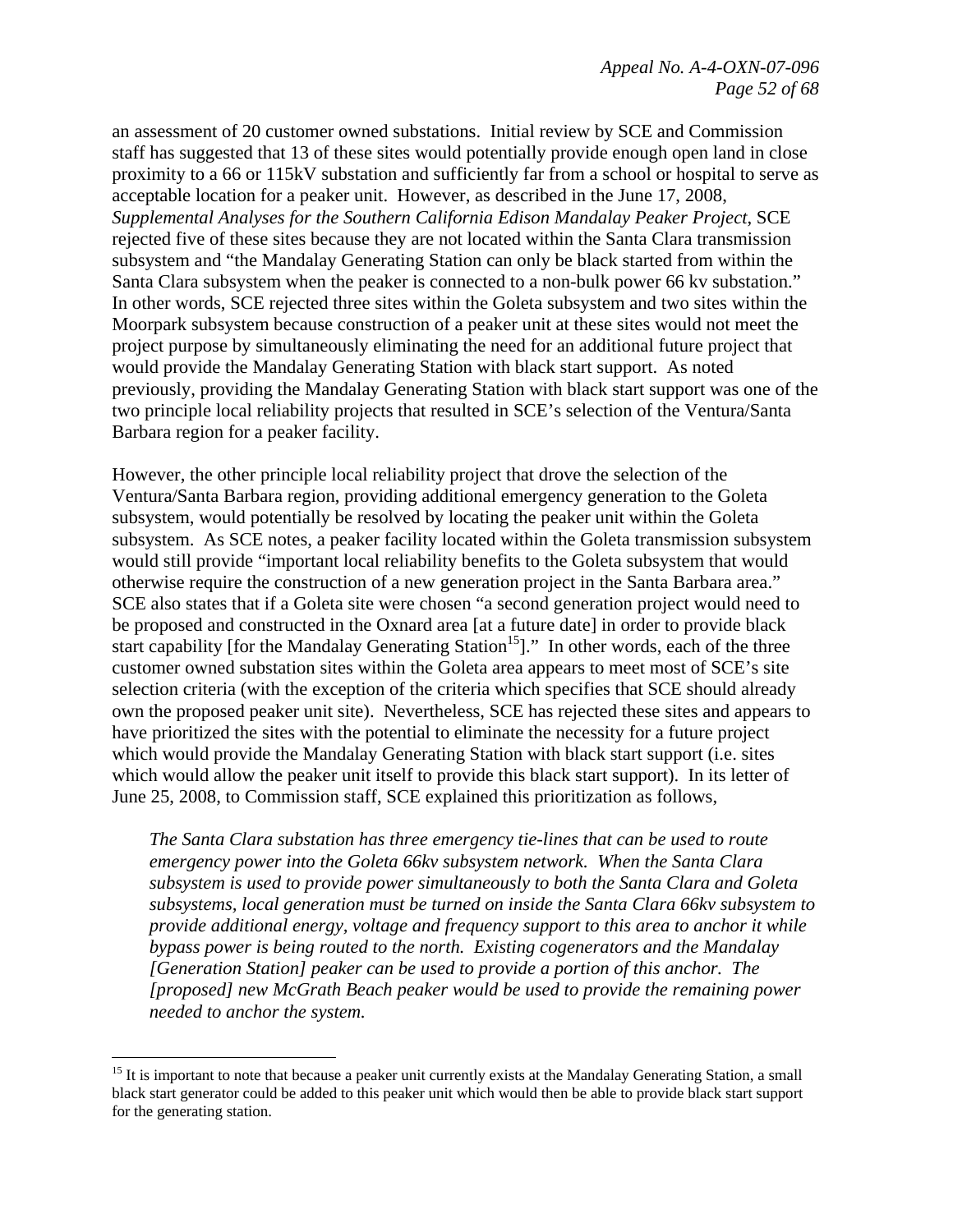According to SCE, a peaker unit within the Santa Clara subsystem could potentially provide both additional emergency generation to the Goleta subsystem as well as black start support for the Mandalay Generating Station.

SCE therefore rejected those sites outside of the Santa Clara subsystem and seriously considered only those sites that would allow the peaker unit to provide the Mandalay Generating Station with black start support. With this additional selection criteria SCE evaluated the remaining eight customer owned substation sites that had already met all the other selection criteria. Of these eight sites, all but one were rejected after a review of the transmission circuit distances between the site and the Mandalay Generating Station revealed that they were located beyond a 17 circuit mile radius. As noted by SCE, "in the Oxnard area, a black start generator must be located within 10-12 circuit miles to allow a successful black start [of the Mandalay Generating Station]." As demonstrated in SCE's June 17, 2008, *Supplemental Analyses for the Southern California Edison Mandalay Peaker Project*, only the Unioil substation site is located within this distance. As SCE notes in reference to this site, "The Unioil 66kv substation is located within the DCOR oil processing facility located adjacent and to the west of the [proposed] project site and between it and the ocean. Therefore, connecting the peaker to this location would not move its proposed footprint. As such, the existing site remains the preferred alternative."

**EF Oxnard Alternative:** Another site considered by SCE was the property owned by EF Oxnard Inc. As noted by SCE

*EF Oxnard contacted SCE in March 2007 suggesting that its site would be suitable for the Proposed Project. At that time, SCE conducted a preliminary screening investigation of the site and concluded that the site did not meet its initial screening criteria. SCE has reviewed this site again as part of its current review and has reached the same conclusion.* 

*The primary reason the site is not suitable is that it does not posses the required amount of unoccupied land to house the project's 2-3 acre footprint. The land that was identified by EF Oxnard as available for SCE's use contains less than 0.5 acres of available space. Even assuming that existing structures could be removed, only 1 acre of space is available in which to construct both the project and a new substation.* 

*The existing substation and transmission lines at this location were not designed to accommodate more than a single generating unit. The existing underground 66 kV transmission line is located in a vault that would need to be expanded to house a second line. In addition, a new loop substation would need to be constructed to accommodate the additional SCE peaking unit. This new substation would require an additional 0.25 acres of contiguous fenced space.* 

*Because there is insufficient space at this location to construct the Proposed Project, this alternative does not meet the purpose and need of the Proposed Project.*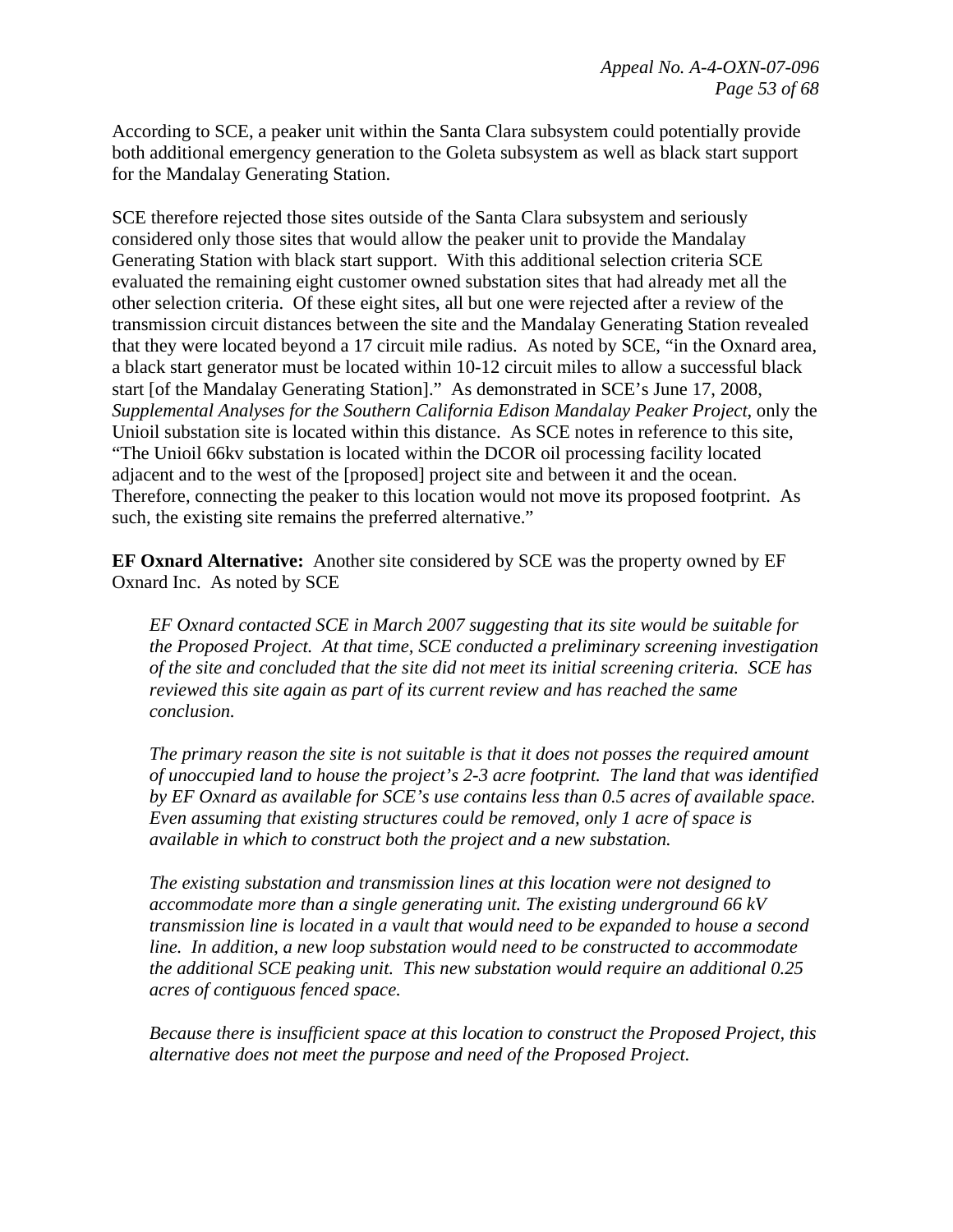**Mandalay Generating Station Alternatives:** In addition to those alternative locations and projects detailed above, SCE also considered several project alternatives associated with the Mandalay Generating Station and the peaker unit that currently exists on the Mandalay Generating Station site. SCE's rejection of these options is based on a variety of factors and is excerpted from SCE's June 17, 2008, *Supplemental Analyses for the Southern California Edison Mandalay Peaker Project* and included below.

 *Use the Existing Mandalay Generating Station Peaker* 

*Using the existing Reliant Energy peaker does not meet the purpose and need of the Proposed Project. The output of this peaker was taken into account when the need for additional generation was identified by the CAISO and the CPUC. Therefore, the CPUC order to construct 250 MW of new generation would not be satisfied by assuming that the existing unit is providing the needed electricity.* 

*Further, this unit is not capable of meeting the grid reliability requirements needed in the area. The Reliant peaker has been in operation since 1970 and is capable of producing up to 140 MW of energy on peak, although its operation is limited to approximately 85 hours per year due to air quality permit emission limits. The equipment is over 30 years old and has been discontinued, such that parts are no longer readily available in the event of a breakdown. This unit is not configured to either black start or to provide auxiliary power to the main Mandalay generators; therefore, it cannot provide black start services. Due to its limited hours of operation, it cannot provide energy to the Goleta subsystem during extended outages. For these reasons, the existing unit does not have the desired reliability characteristics for an emergency function.* 

*Because it was concluded that unit does not conform to the requirements of the CPUC directive, and neither provides additional energy or capacity benefits nor the required local reliability benefits, this alternative does not satisfy the purpose and need of the Proposed Project.* 

 *Replace the Existing Mandalay Generating Station Peaker* 

*The existing Mandalay Generating Station peaker is operated by Reliant Energy. SCE neither owns property nor makes business decisions on behalf of Reliant Energy. SCE is not aware of any plans for Reliant Energy to retire this unit, which currently supplies power to the SCE system and produces revenue for Reliant's shareholders. Construction on the Reliant site was originally rejected in 2007 because SCE-owned land was needed to meet the required schedule. Although the Summer 2007 deadline has passed, timing is still an issue.* 

*As noted above, the CPUC directive requires 250 MW of new SCE-owned generation. Therefore replacing the existing 140 MW peaker with the proposed 45 MW peaker would not meet the purpose and need of the Proposed Project. A project capable of supplying a net total of 185 MW of power would be needed to ensure that an additional 45 MW of power would be available. This would require designing and permitting a significantly*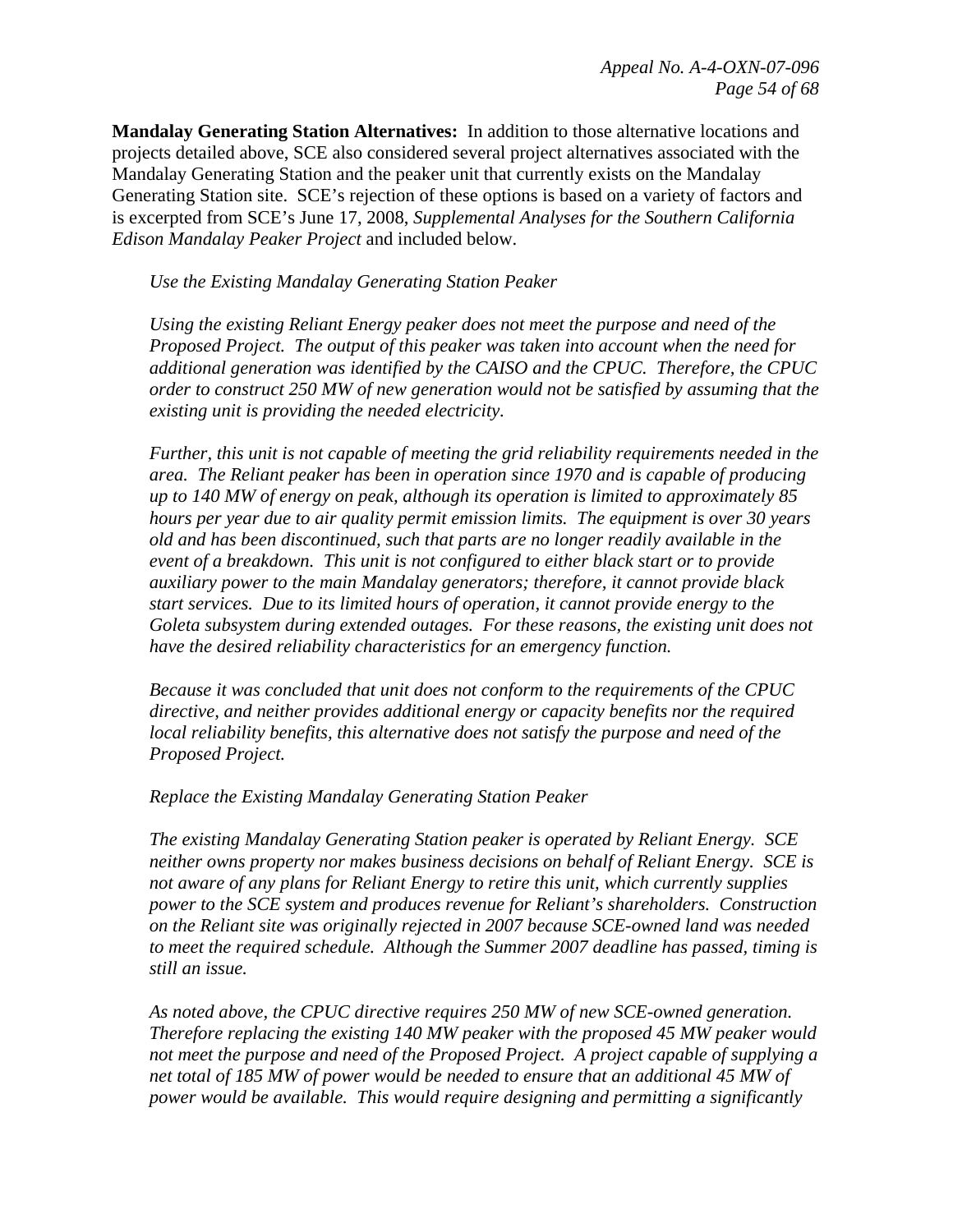*larger and completely different project than what has been proposed. The Proposed Project does not include removal and replacement of existing equipment, only the construction of a project on clear and available land. Such a project would trigger lengthy CEC review, which is inconsistent with project objectives.* 

*Finally, any new project would be SCE-owned. This would require independent support equipment in order to provide mechanical and electrical separation from the Reliant facility. Even assuming the original 45 MW project, this requirement would result in a larger footprint (2-3 acres) than is being utilized by the existing equipment, which would require siting the unit at a different location on the property.* 

*For all these reasons, replacing the existing unit with the Proposed Project is not viable, and would not meet the purpose and need of the Proposed Project.* 

**Renewable Energy/Demand Side Management/Energy Efficiency Alternative:** SCE considered a variety of alternative energy projects in its June 17, 2008, *Supplemental Analyses for the Southern California Edison Mandalay Peaker Project*, including wind and solar power projects and energy efficiency systems. Due to the specific criteria within the CPUC rulemaking which requires the development of new sources of black start capable dispatchable energy, these alternatives were rejected as incapable of meeting the project goals. As noted by SCE,

*Renewable energy, demand side management and energy efficiency projects are valuable to help reduce demand on SCE's system; however, they do not fulfill the purpose and need for the Proposed Project. Projects in these three categories are neither black start capable or dispatchable as required by the CPUC directive. More importantly, none of these project categories have the physical characteristics required to provide black start capability to the Mandalay Generating Station, nor to provide the voltage support inside the Santa Clara system that is required to allow additional emergency generation to be routed into the Goleta system via the 66 kV network.* 

#### SCE additionally notes that

*Wind and solar project cannot be counted on to start at all times and provide stable, continuous power over an extended period of time (i.e., 12-24 hours) as is required during emergency situations. The wind is not always blowing and the sun is not always shining. Although demand side management and energy efficiency projects are effective in reducing the demand for electricity, they do not generate additional electricity, and therefore cannot provide reliability benefits.*

**Existing Local Cogeneration Alternative:** As noted by SCE in its June 17, 2008, *Supplemental Analyses for the Southern California Edison Mandalay Peaker Project*, local cogeneration facilities were considered as a project alternative, however,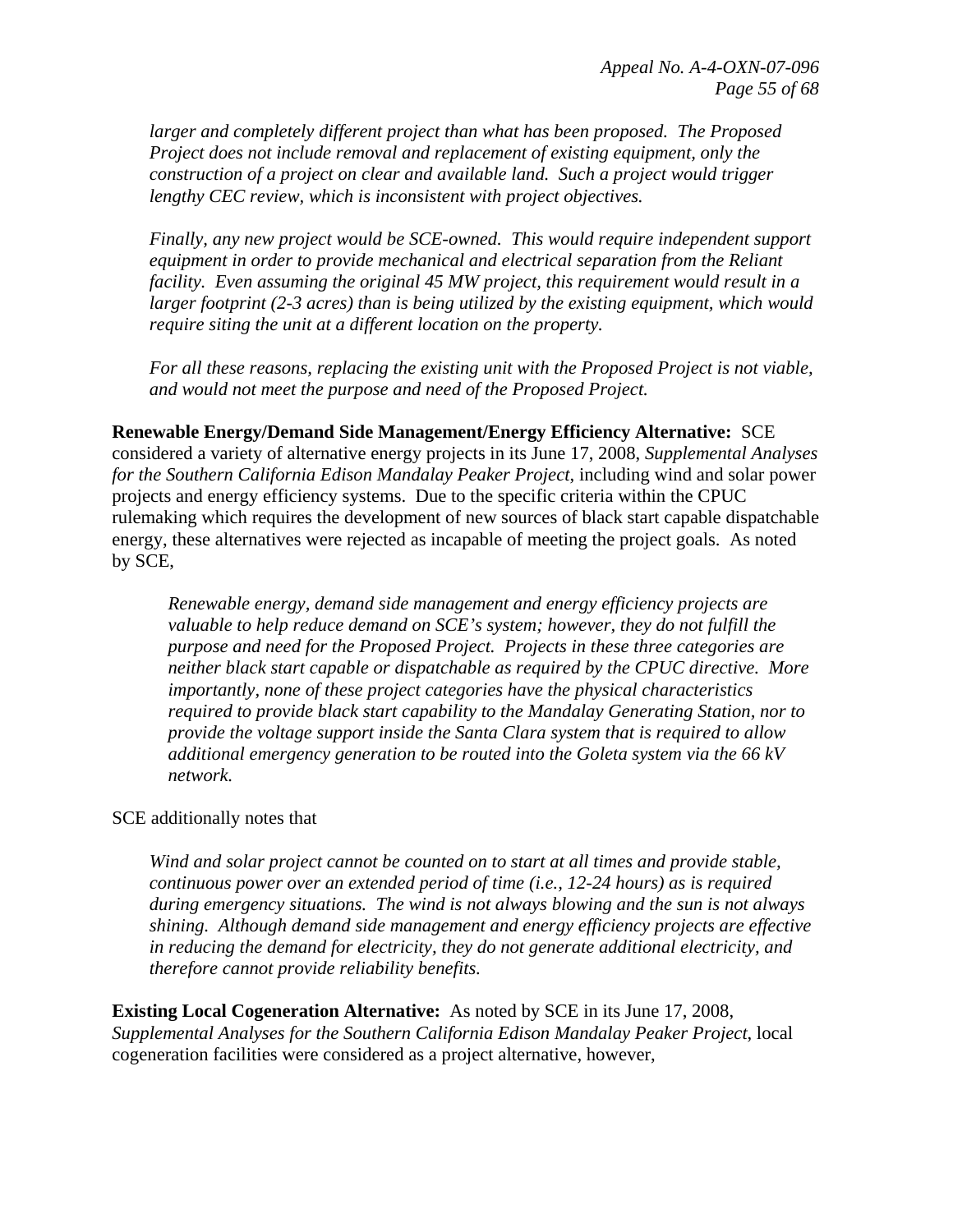*The output of all existing generation resources, including cogenerators, was taken into account by the CAISO and the CPUC prior to their determination that more peak generation was necessary. Therefore, the CPUC order to construct 250 MW of new generation would not be satisfied by assuming that existing cogeneration units can provide the needed electricity.* 

*Further, because the output of cogenerations are designed to remain stable to support industrial processes, they are not dispatchable on peak, nor can they provide the other system reliability benefits that would be provided by a peaker. Finally, these units are not configured for black start capability and have already been taken into consideration when determining the amount of generation needed within the Santa Clara Subsystem to allow emergency power to be routed into the Goleta subsystem.* 

*Consequently, these units do not meet the purpose and need of the Proposed Project.* 

**No Project Alternative:** SCE's June 17, 2008, *Supplemental Analyses for the Southern California Edison Mandalay Peaker Project*, also included an analysis of the "no project alternative." As stated by SCE, this alternative was rejected because

*The Ventura/Santa Barbara system west of the Pardee Substation area has been identified as the area on the SCE system most in need of the proposed project. In this area, local reliability needs include: 1) providing black start service for the Mandalay Generating Station, and 2) providing additional emergency generation to the Goleta subsystem through the 66 kv system. No other projects have been proposed that will provide the reliability benefits of the proposed project. If the proposed project is not constructed, one or more future generation or transmission projects will need to be constructed in this same area to address these issues.* 

 *This alternative does not satisfy the fundamental purpose and need for the project.* 

Commission staff agrees that "no other projects have been proposed that will provide the reliability benefits of the proposed project" and that the "no project alternative does not satisfy the fundamental purpose and need for the project as specified by the CPUC.

**Conclusion:** As detailed in the findings above, the Commission finds that, within the meaning of the Coastal Act and California Environmental Quality Act of 1970, there are no feasible alternatives which would substantially lessen any significant adverse effect which the proposed project may have on the environment.

# **K. Cumulative Impacts**

As noted by SCE in its June 17, 2008, *Supplemental Analyses for the Southern California Edison Mandalay Peaker Project*,

*According to CEQA Guidelines Section 15065(a)(3), "cumulatively considerable" means that the incremental effects of an individual project are significant when viewed in connection with the effects of past projects, the effects of other current projects, and the*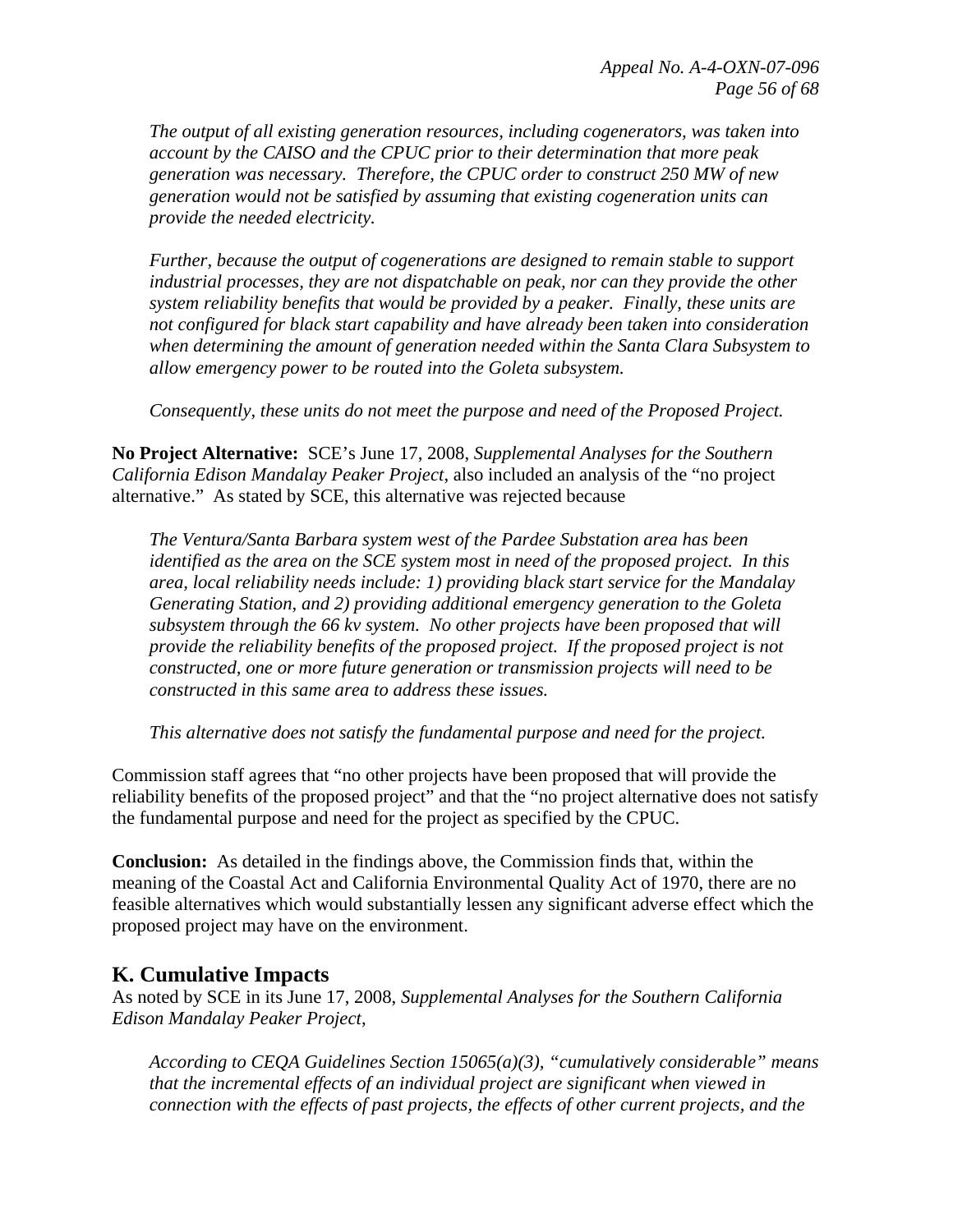*effects of probably future projects. Given its size and proximity to the proposed project site, the environmental impacts from the Northshore at Mandalay Bay residential development, a 292-unit low-density development approximately 750 southeast of the proposed project site, were evaluated as part of the proposed project's cumulative impacts analysis.* 

*The* [uncertified] *MND concluded that the proposed project would not have an impact on agricultural resources, geology/soils, hydrology/water quality, land use/planning, mineral resources, population/housing, or recreation. As such no mitigation was required for these areas. Since the proposed project itself will not cause adverse impacts in these areas, it will not, in conjunction with the Northshore development, cause cumulatively considerable impacts.* 

*While the proposed project will have some less than significant impacts with respect to aesthetics, air quality, biological resources, cultural resources, hazards and hazardous materials, noise, public services, transportation/traffic, and utilities and service systems, the incremental effects of the proposed project are not significant cumulative impacts when combined with the impacts of the Northshore development.* 

The Commission supports this analysis. In addition, based on comments submitted by the City of Oxnard regarding the potential role that the proposed project would have on extending the use and presence of the Mandalay Generating Station, Commission staff and SCE have examined the likelihood that this facility would be removed within the near future and have reviewed the potential effect that the proposed project would have on allowing this generating station to continue to operate beyond when it may be otherwise required to cease operation. The results of this review are appropriately summarized below in an excerpt from a letter from SCE to Commission staff on June 30, 2008:

*SCE is not aware of any plans for Reliant Energy's Mandalay Generating Station to shut down. Mandalay's two steam boilers (2-215 MW) and one peaker (140 MW) currently provide 560 MW of peak power to the SCE system under existing contracts. SCE has not identified any California Independent System Operator (CAISO), California Energy Commission (CEC), California Public Utility Commission (CPUC), Western Electricity Coordinating Council (WECC), California Ocean Protection Council (OPC), State Water Resources Control Board (SWRCB), or other federal, state, or local agency study or report that concludes that the plant is not needed, cannot be repowered, cannot meet Section 316(b) of the federal Clean Water Act related to once-through cooling (OTC), or is otherwise scheduled to shut down. On the contrary, recent reports have concluded that the existing coastal power plant fleet continues to provide important peak reliability services to the California grid*<sup>16</sup>, there *are benefits to modernizing the current fleet at existing locations17, repowering* 

<u>.</u>

<sup>&</sup>lt;sup>16</sup> "Electric Grid Reliability Impacts from Regulation of Once-Through Cooling in California," April 2008, prepared for the OPC and SWRCB by Jones & Stokes. pp. 17-19

<sup>&</sup>lt;sup>17</sup> Ibid pp. 19-29. Also, "Scenario Analyses Of California's Electricity System: Preliminary Results For The 2007 Integrated Energy Policy Report. Appendix A. Analysis Of Transmission Implication Of Aged Power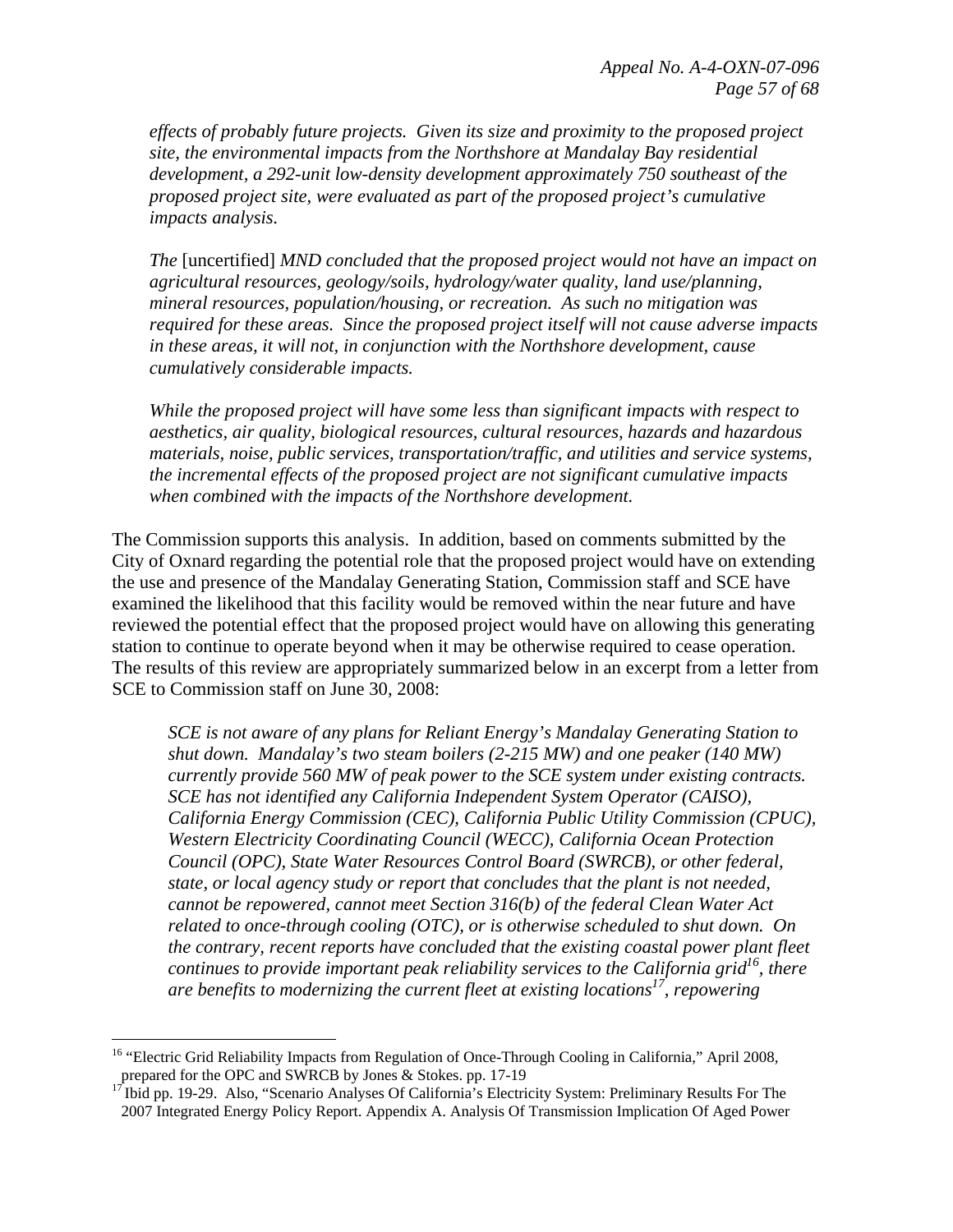existing facilities is favored in both state law and state policy<sup>18</sup>, and that the Mandalay *plant can be converted to comply with recent OTC requirements.19* 

*The conclusion that the facility will be shut down because it does not have a Reliability Must Run (RMR) contract is not correct. RMR contracts identify plants that must run to provide energy or capacity to meet peak electric load under normal operating conditions because insufficient generation currently exists inside of a transmission constrained area. Plants that provide other important location-specific grid reliability or emergency functions are not covered under the RMR process. The fact that an RMR contract does not exist does not mean that a plant is not needed at a particular location.* 

*It is difficult to predict the future of any particular plant. Each owner must assess the economics, pros and cons of restricting operations, retrofitting, repowering, or shutting down a plant as it ages. In the Ventura/Santa Barbara County area, where (i) electricity demand levels are similar to existing local generating capacity, (ii) topography and other factors prevent major new transmission lines from easily being sited to bring additional power into the area, and (iii) the configuration of the system results in a considerable potential for islanding during grid emergencies, SCE expects that it will continue to be important for the foreseeable future to maintain the current level of generation at or near its present location.* 

Based on the information and findings included above, the Commission finds that the proposed project would not result in adverse cumulative impacts.

# **L. CEQA**

 $\overline{a}$ 

Section 13096(a) of the Commission's administrative regulations requires Commission approval of coastal development permit applications to be supported by a finding showing the application, as conditioned by any conditions of approval, to be consistent with any applicable requirements of the California Environmental Quality Act (CEQA). Section 21080.5(d)(2)(A) of CEQA prohibits a proposed development from being approved if there are feasible alternatives or feasible mitigation measures available which would substantially lessen any significant adverse effect which the activity may have on the environment.

The Commission finds that, within the meaning of the California Environmental Quality Act of 1970, there are no feasible alternatives or feasible mitigation measures available which would substantially lessen any significant adverse effect which the proposed project may have on the environment. Therefore, the proposed project, as conditioned, has been adequately mitigated and is determined to be consistent with CEQA.

Plant Retirement And Replacement," August 2007, prepared for the CEC by Navigant Consulting, Inc. (CEC-200-2007-010-AD2-AP)

<sup>&</sup>lt;sup>18</sup> "Electric Grid Reliability Impacts from Regulation of Once-Through Cooling in California," April 2008, prepared for the OPC and SWRCB by Jones & Stokes. p. 55

<sup>&</sup>lt;sup>19</sup> "California Coastal Power Plants: Alternative Cooling System Analysis," February 2008, prepared for the OPC by Tetra Tech, Inc.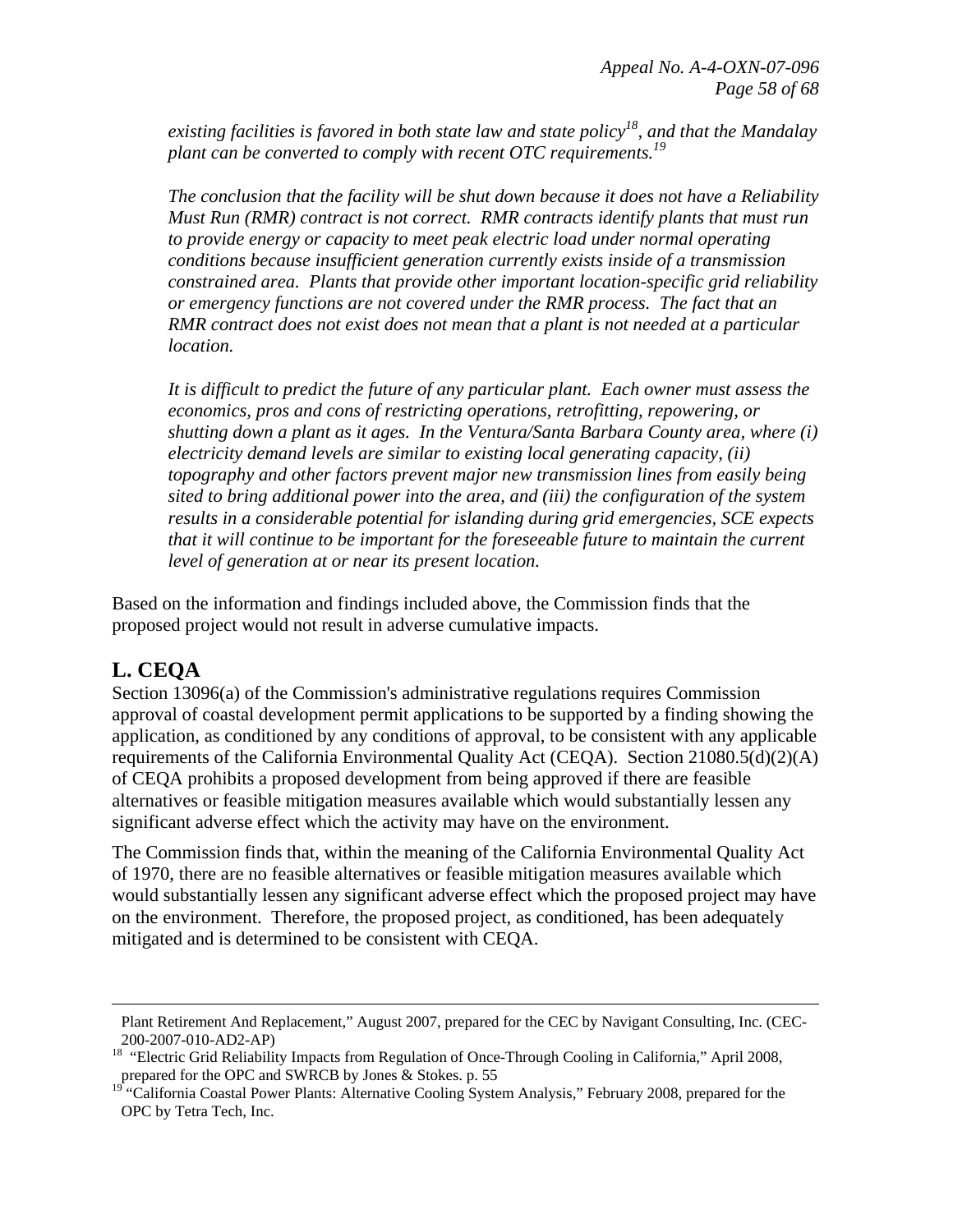#### **Appendix A: List of Exhibits and Substantive File Documents**

 $List$  *of*  $Exhibits:  $\vert$ *Click on upper box to access Exhibits 1-3 and click on lower box to access Exhibits 4-13*$ 

- 1. [Project Site Plan, Transmission Line Route and Natural Gas Pipeline Route](http://documents.coastal.ca.gov/reports/2008/8/oxnard-8-2008-a1.pdf)
- 2. California Public Utilities Commission Rulemaking No. 06-02-013
- 3. Photographs of Existing Visual Condition of Site
- 4. Revised Landscaping Plan
- 5. City of Oxnard Planning Commission and City Council Resolutions
- 6. LCP Land Use and Zoning Map No. 3 (Example of non-coastal EC Sub-zone)
- 7. LCP Land Use and Zoning Map No. 2 (Project Area)
- 8. Relevant Mitigation Measures from project Mitigated Negative Declaration
- 9. [Relevant Mitigation Guidelines from California Burrowing Owl Consortium's April](http://documents.coastal.ca.gov/reports/2008/8/oxnard-8-2008-a2.pdf)  1993, "Burrowing Owl Survey Protocol and Mitigation Guidelines"
- 10. SCE's McGrath Beach Peaker Project Greenhouse Gas Emission Discussion and Construction Emission Calculations
- 11. California Energy Commission, Coastal Power Plant Siting and Zoning Map
- 12. Marine Research Specialists, "SCE McGrath Beach Peaker Project Greenhouse Gas Emissions," July 1, 2008
- 13. Excerpt from SCE's *Supplemental Analyses for the Southern California Edison Mandalay Peaker Project*, June 17, 2008

### *Substantive File Documents:*

- City of Oxnard Coastal Land Use Plan, last updated May 2002
- City of Oxnard Coastal Zoning Ordinance, last updated February 2004
- City of Oxnard Mitigated Negative Declaration No. 07-02 for Coastal Development Permit No. PZ-06-400-5, SCE Peaker Plant, May 11, 2007.
- City of Oxnard Planning Commission Staff Report for Coastal Development Permit No. PZ-06-400-5, SCE Peaker Plant, June 28, 2007.
- City of Oxnard Planning Commission Staff Report for Appeal of the Planning Commission's Denial of Planning and Zoning Permit No. 06-400-5 (Coastal Development Permit), July 12, 2007.
- City of Oxnard Planning Commission Resolution No. 2007-19, June 28, 2007.
- City of Oxnard City Council Resolution No. 13,340, July 24, 2007.
- City of Oxnard, Letter to Southern California Edison Company re: Coastal Development Permit PZ 06-400-5, Proposed SCE Peaker Plant, Request for Additional Environmental Analysis for the Mitigated Negative Declaration, March 15, 2007.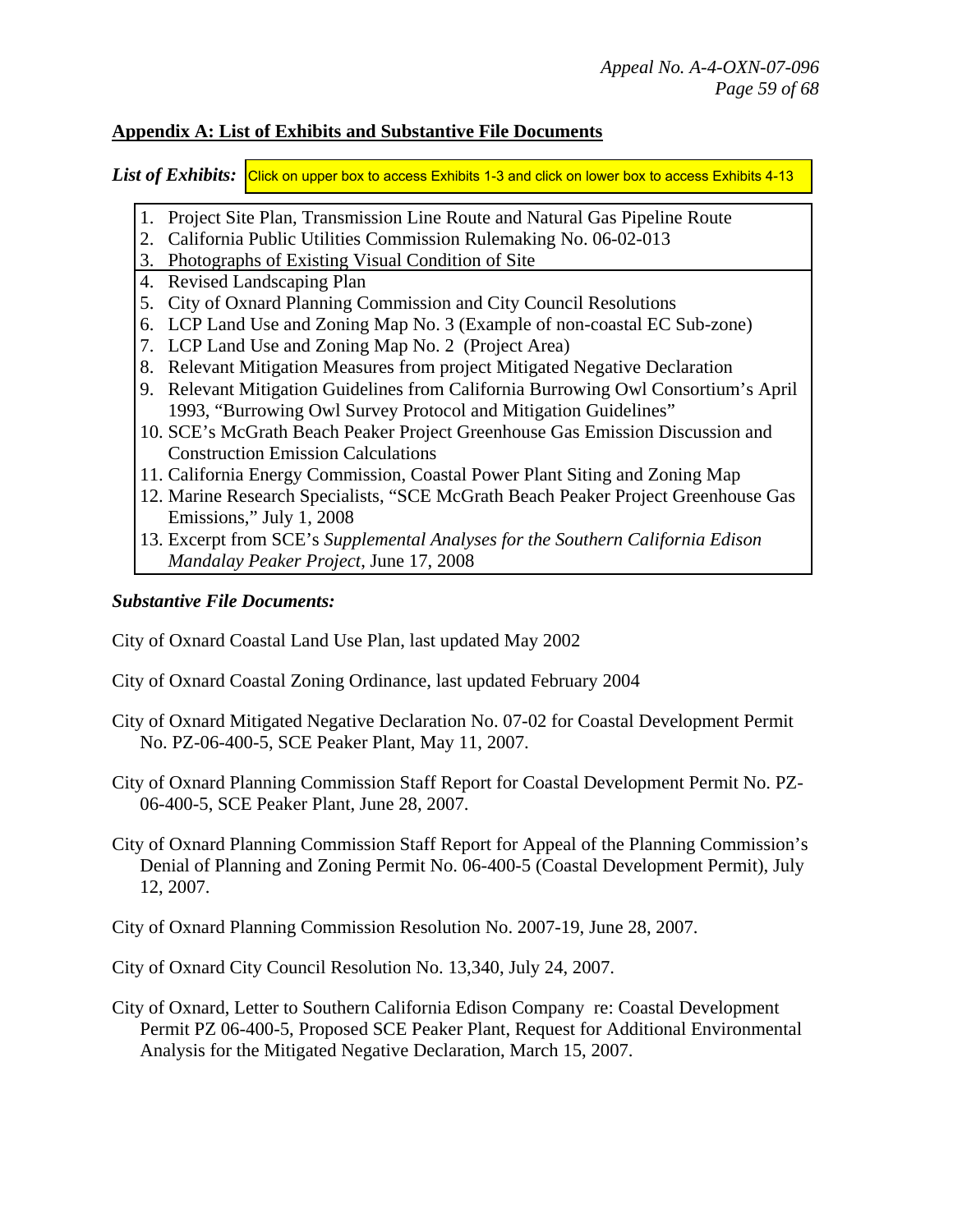- City of Oxnard, Letter to California Coastal Commission re: Notice of Final Decision on Coastal Development Permit No. 06-400-5, July 25, 2007.
- City of Oxnard, Letter to California Coastal Commission re: Appeal of the City of Oxnard's Denial of the Edison Peaker Plant Proposal; Appeal No. A-4-OXN-07-096, May 12, 2008.

California Coastal Commission Staff Report A-4-OXN-00-172

California Coastal Commission Staff Report OXN-MAJ-1-00

California Coastal Commission Staff Report A-4-OXN-07-096 (Substantial Issue)

California Coastal Commission, "Designation of Coastal Zone Areas Where Construction of an Electric Power Plant Would Prevent Achievement of the Objectives of the California Coastal Act of 1976," September 1978 (revised in 1984 and re-adopted in December 1985).

California Public Utilities Commission Rulemaking Nos. 05-12-013 and 06-02-13.

California Regional Water Quality Control Board, Los Angeles Region, "Notice of Intent to Comply with General Waste Discharge Requirements and National Pollutant Discharge and Elimination System Permit," December 4, 2006.

California Department of Parks and Recreation, Letter to City of Oxnard - Planning and Environmental Services Division re: MND 07-02 Edison Peaker Plant, June 15, 2007.

- United States Department of the Interior Fish and Wildlife Service, Letter to City of Oxnard - Planning and Environmental Services Division re: Comments on the Mandalay Peaker Project, Mitigated Negative Declaration, June 18, 2007.
- Ventura County Air Pollution Control District, Memorandum: Engineering Analysis of Application No. 07891-100, February 1, 2007.
- Ventura County Watershed Protection District Planning and Regulatory Disvision, Memorandum: RMA 07-027 Mandalay Peaker Project, June 1, 2007.
- California Burrowing Owl Consortium, "Burrowing Owl Survey Protocol and Mitigation Guidelines," April 1993.
- California Energy Commission, "Opportunities to Expand Coastal Power Plants in California – Staff Report," May 30, 1980.
- Northshore at Mandalay Bay Draft Environmental Impact Report, August 1998.
- Northshore at Mandalay Bay Final Environmental Impact Report, March 1999.
- Southern California Edison Company, Letter to City of Oxnard Planning and Environmental Services Division, February 16, 2006.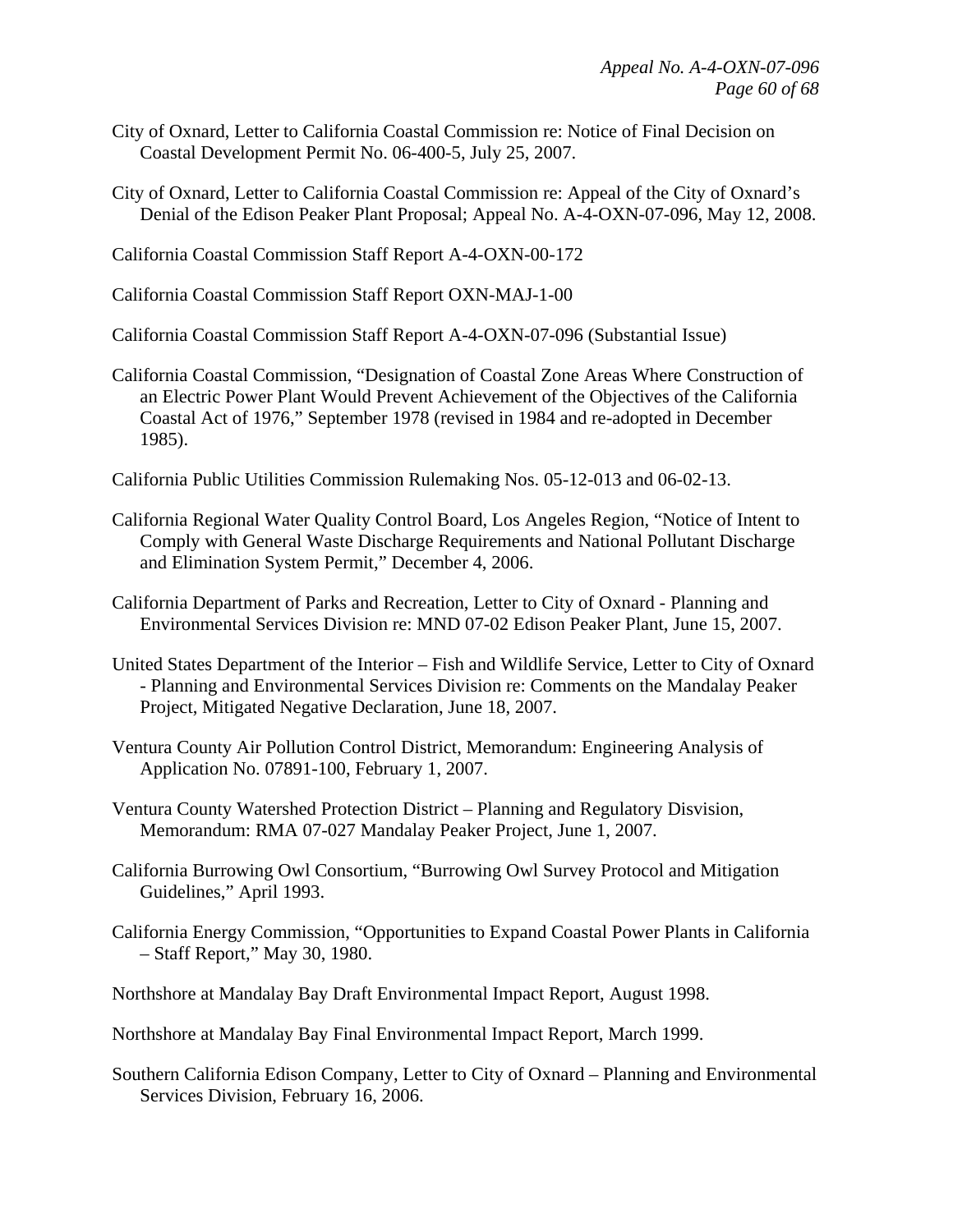- Southern California Edison Company, Letter to City of Oxnard Planning and Environmental Services Division, April 19, 2007.
- Southern California Edison Company, Letter to City of Oxnard Planning and Environmental Services Division, June 13, 2007.
- Southern California Edison Company, Letter to City of Oxnard Planning and Environmental Services Division, June 27, 2007.
- Southern California Edison Company, Appeal from City of Oxnard CDP No. 06-400-05, August 9, 2007.
- Southern California Edison Company, Letter to California Coastal Commission (with attachments), February 21, 2008.
- Southern California Edison Company, Letter to California Coastal Commission (with attachments), March 21, 2008.
- Southern California Edison Company, Letter to California Coastal Commission (with attachments), April 9, 2008.
- Southern California Edison Company, Letter to California Coastal Commission (with attachments), June 24, 2008.
- Southern California Edison Company, Letter to California Coastal Commission (with attachment), June 17, 2008.
- Southern California Edison Company, Letter to California Coastal Commission, June 26, 2008.
- Southern California Edison Company, Letter to California Coastal Commission (with attachments), June 30, 2008.
- Southern California Edison Company, Letter to Oxnard City Clerk re: Administrative Appeal of the June 28, 2007 Decision of the Oxnard Planning Commission regarding the Southern California Edison Company Mandalay Peaker Project (PZ 06-400-5) with Attachments, July 10, 2007.
- Southern California Edison Company, "Fact Sheet: Mandalay Peaker Unit Project," January 2007.
- Southern California Edison Company, "Responses to Public Comments from the June 28, 2007, Oxnard Planning Commission Hearing on Planning and Zoning Permit Number 06- 400-5," August 30, 2007.
- Southern California Edison Company, "Environmental Soil Investigation Results," March 21, 2008.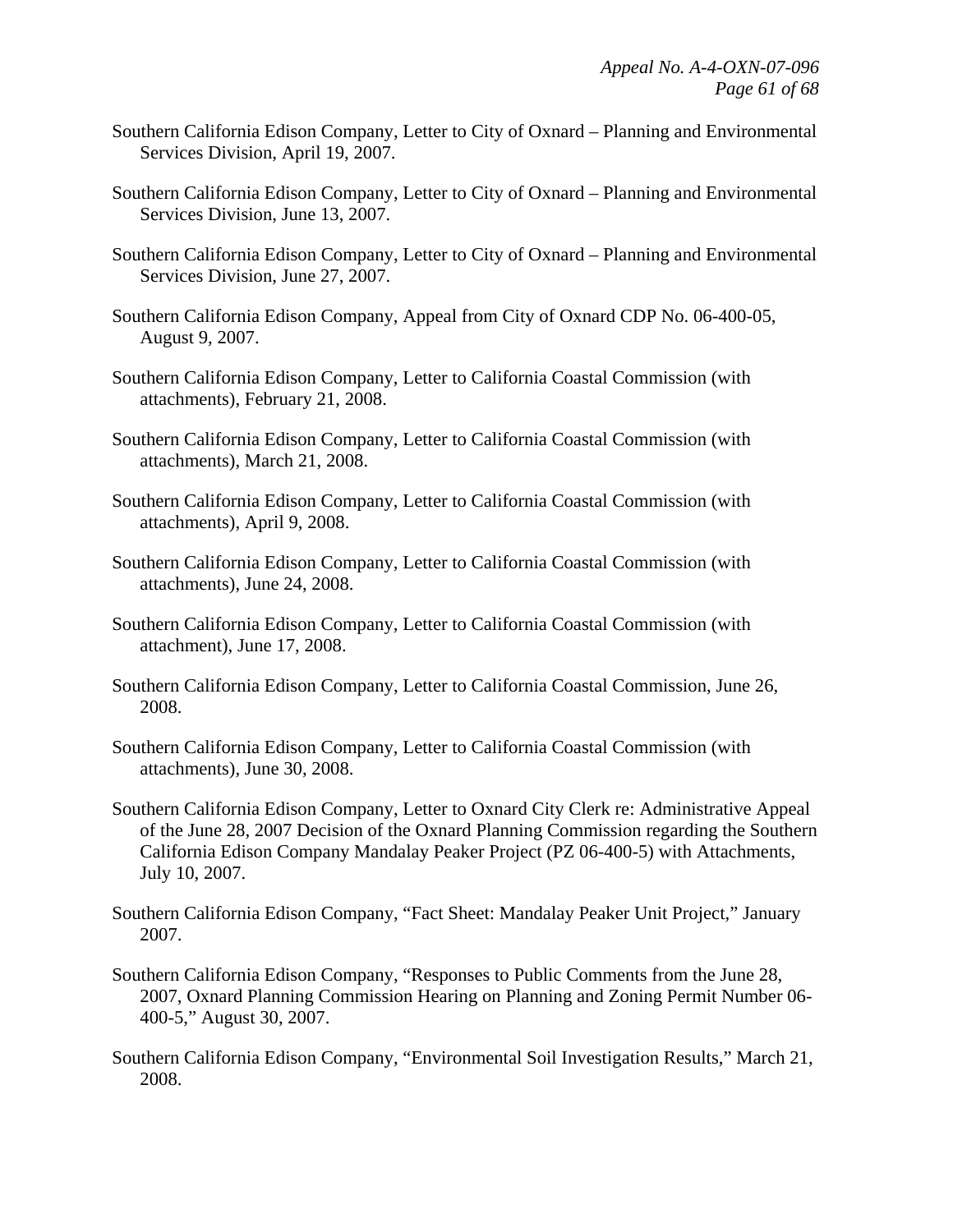- Southern California Edison Company, "McGrath Beach Peaker Project Greenhouse gas Emission Discussion," April 9, 2008.
- Southern California Edison Company, "Construction Emission Calculations ," April 9, 2008.
- Southern California Edison Company, "Supplemental Analyses for the Southern California Edison Mandalay Peaker Project" (with attachments), June 17, 2008.
- Southern California Edison Company, "McGrath Beach Peaker Landscaping Plan," June 26, 2008.
- Marine Research Specialists, "SCE McGrath Beach Peaker Project Greenhouse Gas Emissions," July 1, 2008.
- Glenn Lukos Associates, "Results of Focused Surveys for Special-Status Plants for Peaker Plant Project East of Harbor Boulevard, Ventura, California," May 19, 2008.
- Keane Biological Consulting, "Mandalay Peaker Project Biological Resources Assessment," February, 2007.
- Keane Biological Consulting, Letter to SCE, December 1, 2007.
- Keane Biological Consulting, Letter to Southern California Edison re: McGrath Peaker Project: Responses to California Coastal Commission comments, March 18, 2008.
- Entrix, Inc., "Fish survey of waters in the vicinity of Mandalay Generating Station, including the intake area on Mandalay Canal, the discharge basin and the associated beach pond, with special reference to the federally endangered tidewater goby, *Eucyclogobius newberryi*." February 4, 2007.
- Dale Hinkle, P.E. Inc., "Dewatering Plan Mandalay Generating Station Peaking Unit," June 11, 2007.
- Weck Laboratories, Inc., "Mandalay Groundwater Certificate of Analysis," August 27, 2007.
- Weck Laboratories, Inc., "McGrath Beach Soil Testing Certificate of Analysis," April 9, 2007.
- Southern California Gas Company, Letter to Southern California Edison re: Natural Gas Pipeline Construction and Installation, March 17, 2008.
- Kleinfelder, Inc., "Geotechnical Investigation Proposed Peaker Unit Project Mandalay Beach Steam Station Oxnard, California," December 13, 2006.
- Federal Register, Volume 67, Number 196, Pages 62926-62945, "Endangered and Threatened Wildlife and Plants; Proposed Designation of Critical Habitat for Astragalus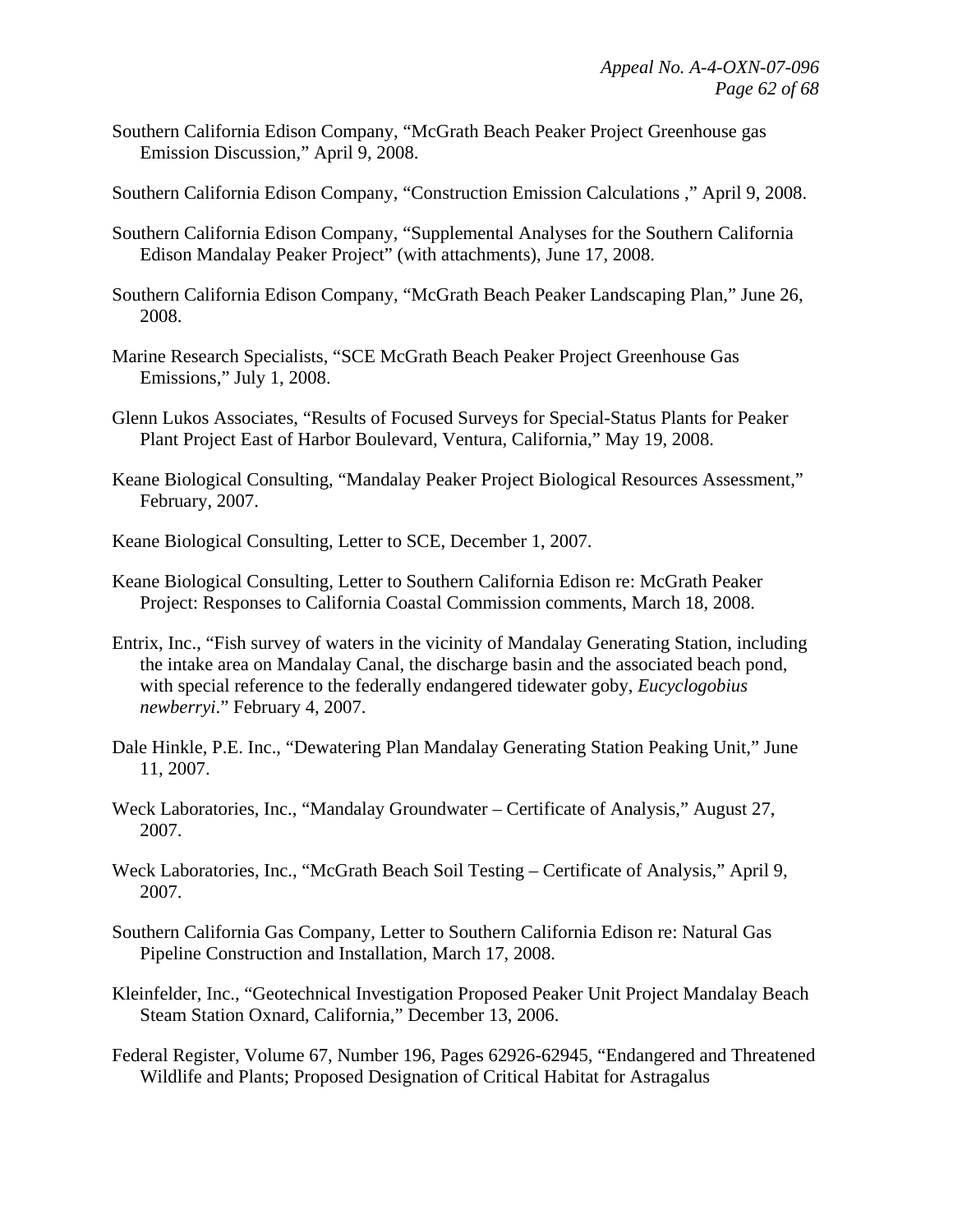pycnostachyus var. lanosissimus, a Plant from the Coast of Southern and Central California," October 9, 2002.

- Baldocchi, D., and S. Wong. 2006. "An assessment of the impacts of future CO2 and climate on California agriculture." California Climate Change Center. 34 pp.
- Battles, J.J., T. Robards, A. Das, K. Waring, J.K. Gilless, F. Schurr, J. LeBlanc, G. Biging, and C. Simon. 2006. "Climate change impact on forest resources." California Climate Change Center. 28 pp.
- Bindschadler, R. 2006. "Hitting the ice sheets where it hurts." Science. v. 311: 1720-1721.
- Caldeira, K., and M.E. Wickett. 2003. "Anthropogenic carbon and ocean pH." Nature v. 425: 365.
- California Coastal Commission. 2001. "Overview of Sea Level Rise and Some Implications for Coastal California."
- Cavagnaro, T., L. Jackson, and K. Scow. 2006. "Climate change: Challenges and solutions for California agricultural landscapes." California Climate Change Center. 107 pp.
- Cayan, D., P. Bromirski, K. Hayhoe, M. Tyree, M. Dettinger, and R. Flick. 2006a. "Projecting future sea level." California Climate Change Center. 53 pp.
- Cayan, D., A.L. Luers, M. Hanemann, G. Franco, and B. Croes. 2006b. "Scenarios of climate change in California: An overview." California Climate Change Center. 47 pp.
- Cayan, D., E. Maurer, M. Dettinger, M. Tyree, K. Hayhoe, C. Bonfils, P. Duffy, and B. Santer. 2006c. "Climate scenarios for California." California Climate Change Center. 44 pp.
- Church, J.A., and N.J. White. 2006. "A 20th century acceleration in global sea-level." Geophysical Research Letters. v. 33.
- Drechsler, D.M., N. Motallebi, M. Kleeman, D. Cayan, K. Hayhoe, L.S. Kalkstein, N. Miller, S. Sheridan, J. Jiming, and R.A. VanCuren. 2006. "Public health-related impacts of climate change in California." California Climate Change Center. 80pp.
- Ekström, G., M. Nettles, and V.C. Tsai. 2006. "Seasonality and increasing frequency of Greenland glacial earthquakes." Science. v. 311: 1756-1757.
- Franco, G., and A.H. Sanstad. 2006. "Climate change and electricty demand in California." California Climate Change Center. 9 pp.
- Fried, J.S., J. K. Gilless, W.J. Riley, T.J. Moody, C.S. de Blas, K. Hayhoe, M. Moritz, S. Stephens, and M. Torn. 2006. "Predicting the effect of climate change on wildfire severity and outcomes in California: Preliminary analysis." California Climate Change Center. 47 pp.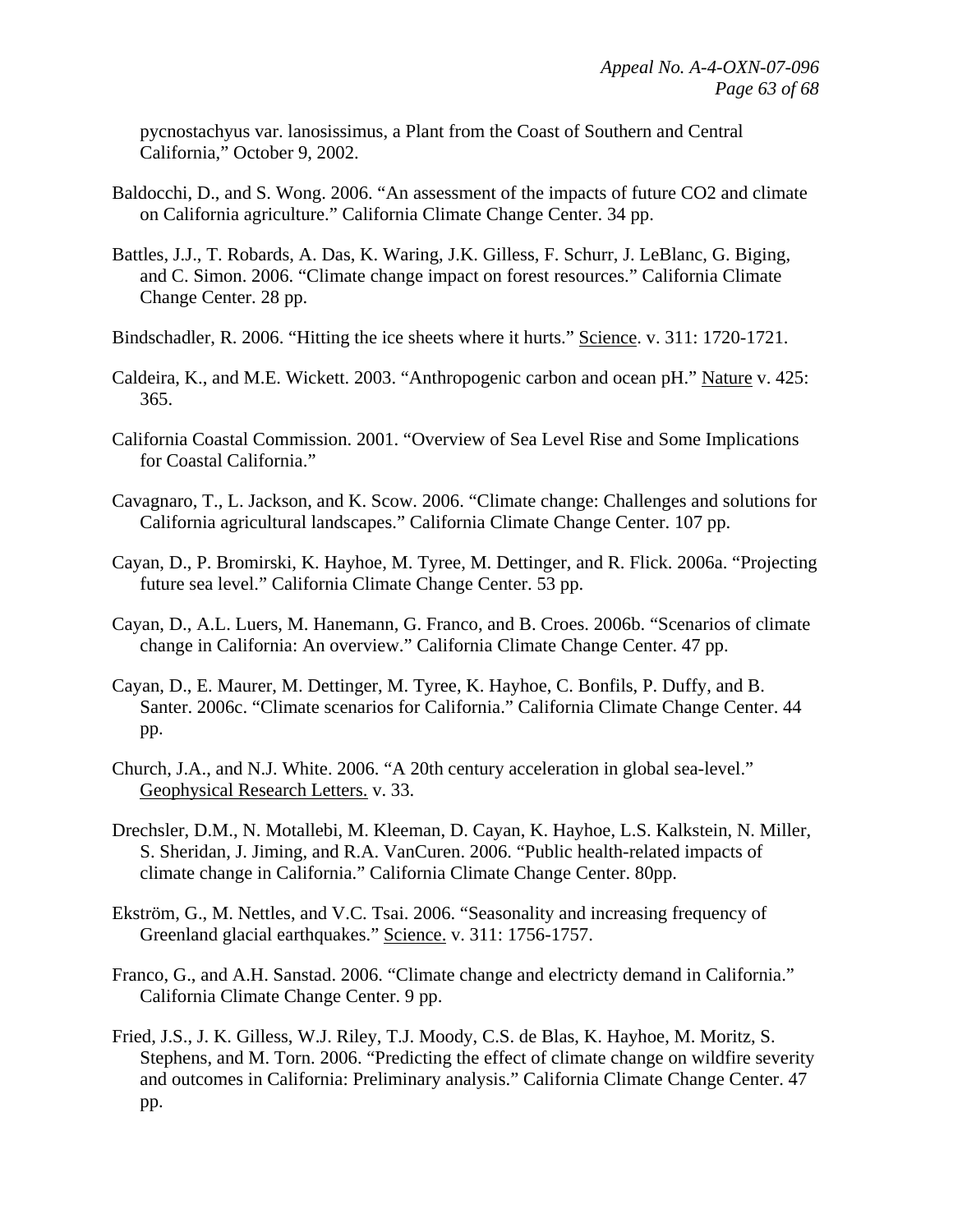- Friedrich, A., F. Heinen, F. Kamakaté, and D. Kodjak. 2007. "Air Pollution and Greenhouse Gas Emissions from Ocean-going Ships: Impacts, Mitigation Options and Opportunities for Managing Growth." International Council on Clean Transportation. 101 pp.
- Gutierrez, A.P., L. Ponti,, C.K. Ellis, and T. d'Oultremont. 2006. "Analysis of climate effects on agricultural systems." California Climate Change Center. 30 pp.
- Heede, R. 2006. "LNG supply chain greenhouse gas emissions for the Cabrillo Deepwater Port: Natural gas from Australia to California: Snowmass, Colorado." Climate Mitigation Services. 28 pp.
- Howell, D.G. 1993. "The future of energy gases." Professional Paper: Washington, D.C., U.S. Geological Survey Professional Paper 1570. 890 pp.
- Joughin, I. 2006. "Greenland rumbles louder as glaciers accelerate." Science. v. 311: 1719- 1720.
- Joyce, B., S. Vicuña, L. Dale, J. Dracup, M. Hanemann, D. Purkey, and D. Yates. 2006. "Climate change impacts on water for agriculture in California: A case study in the Sacramento Valley." California Climate Change Center. 76 pp.
- Kerr, R. 2006. "A worrying trend of less ice, higher seas." Science. v. 311: 1698-1703.
- Laws, E.A. 1997. *El Niño and the Peruvian Anchovy Fishery: Sausalito, California.* University Science Books. 58 pp.
- Lenihan, J.M., D. Bachelet, R. Drapek, and R.P. Neilson. 2006 "The response of vegetation distribution, ecosystem productivity, and fire in California to future climate scenarios simulated by the MC1 dynamic vegetation model." California Climate Change Center. 19 pp.
- Luers, A.L., D.R. Cayan, G. Franco, H. Hanemann, and B. Croes. 2006. "Our Changing Climate: Assessing the Risks to California." California Climate Change Center. 16 pp.
- Luers, A.L., and S.C. Moser. 2006. "Preparing for the impacts of climate change in California: Opportunities and constraints for adaptation." California Climate Change Center. 41 pp.
- Medellin, J., J. Harou, M. Olivares, J. Lund, R. Howitt, S. Tanaka, M. Jenkins, K. Madani, and T. Zhu. 2006. "Climate warming and water supply management in California." California Climate Change Center. 32 pp.
- Miller, N.L., and N.J. Schlegel. 2006. "Climate change--Projected Santa Ana fire weather occurrence." California Climate Change Center. 11 pp.
- Moritz, M.A., and S.L. Stephens. 2006. "Fire and sustainability: Considerations for California's altered future climate." California Climate Change Center. 6 pp.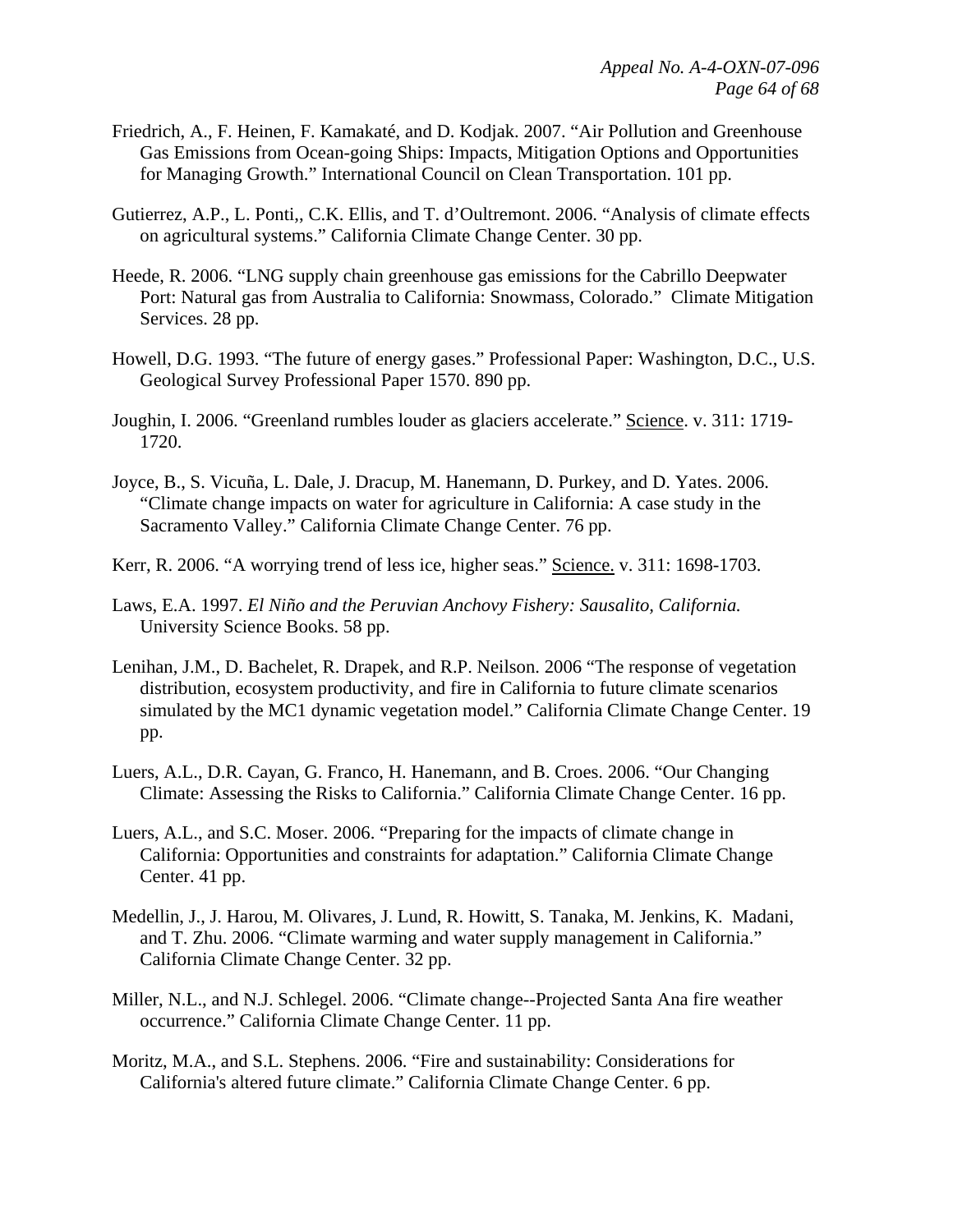- Nezlin, N.P., W.M. Hamner, and L.D. Zeidberg. 2005. "Influence of El Nino 1997-1998 on the pelagic ecosystem off California: Remote-sensed analysis, in Magoon, O.T." Converse, H., B. Baird, B. Jines, and M. Miller-Henson, eds. California and the World Ocean '02: Revisiting and revising California's Ocean Agenda. Reston, Virginia. American Society of Civil Engineers. 1233-1252 pp.
- Schlesinger, W.H. 1997. *Biogeochemistry: An Analysis of Global Change*. San Diego, Academic Press. 587 pp.
- The Royal Society. 2005. *Ocean acidification due to increasing atmospheric carbon dioxide*. London. The Royal Society. 60 pp.
- Vicuña, S. 2006. "Predictions of climate change impacts on California water resources using CALSIM II: A technical note." California Climate Change Center. 24 pp.
- Vicuña, S., R. Leonardson, J.A. Dracup, M. Hanemann, and L. Dale. 2006a. "Climate change impacts on high elevation hydropower generation in California's Sierra Nevada: A case study in the Upper American River." California Climate Change Center. 36 pp.
- Westerling, A., and B. Bryant. 2006. "Climate change and wildfire in and around California: Fire modeling and loss modeling." California Climate Change Center. 28 pp.
- Wolock, D., and G. McCabe. "Climate Research." 1999. "Explaining spatial variability in mean annual runoff in the conterminous United States." Climate Research. v. 11: 149- 159.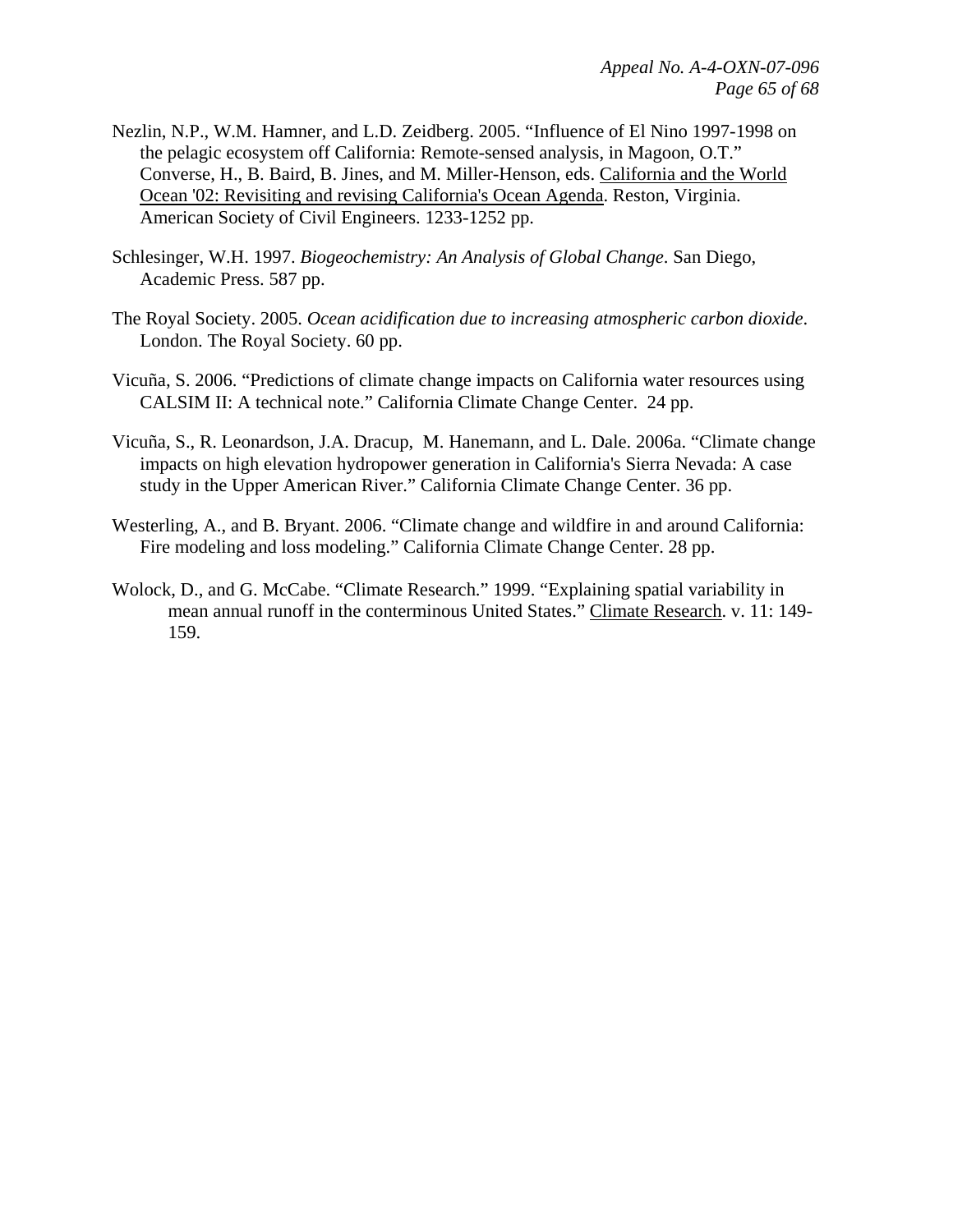#### **Appendix B: Selection of Applicable Local Coastal Policies**

*Local Coastal Policy 6 states, in relevant part: As a part of the Phase III Implementation portion of the LCP process, a resource protection ordinance was created, defining the only uses permitted in areas designated on the land use map with the Resource Protection Zone. The ordinance incorporated the following policies which the City will implement to the extent of its legal and financial ability:* 

- *f. …*
- *g. …*
- *h. …*
- *i. New development adjacent to wetlands or resource protection areas shall be sited and designed to mitigate any adverse impacts to the wetlands or resource.*

*A buffer of 100 feet in width shall be provided adjacent to all resource protection areas. The buffer may be reduced to a minimum of 50 feet only if the applicant can demonstrate the large buffer is unnecessary to protect the resources of the habitat area. All proposed development shall demonstrate that the functional capacity of the resource protection area is maintained. The standards to determine the appropriate width of the buffer area are:* 

- *1) biological significance of the area*
- *2) sensitivity of the species to disruption*
- *3) susceptibility to erosion*
- *4) use of natural and topographical features to locate development*
- *5) parcel configuration and location of existing development*
- *6) type and scale of development proposed*
- *7) use of existing cultural features to locate buffer zones*

*When a development is proposed within an environmentally sensitive habitat or a resource protection area, or within 100 feet of such areas, a biological report shall be prepared which includes applicable topographic, vegetative and soils information. The information shall include physical and biological features existing in the habitat areas. The report shall be prepared by a qualified biologist, and shall recommend mitigation measures to protect any impacted resources. All recommendations shall be made in cooperation with the State Department of Fish and Game. When applicable, restoration of damaged habitats shall be a condition of approval.* 

*j. When a development is proposed within or near an environmentally sensitive habitat area, applicable topographic, vegetative and soils information shall be provided. The information shall include physical and biological features existing in the habitat areas.*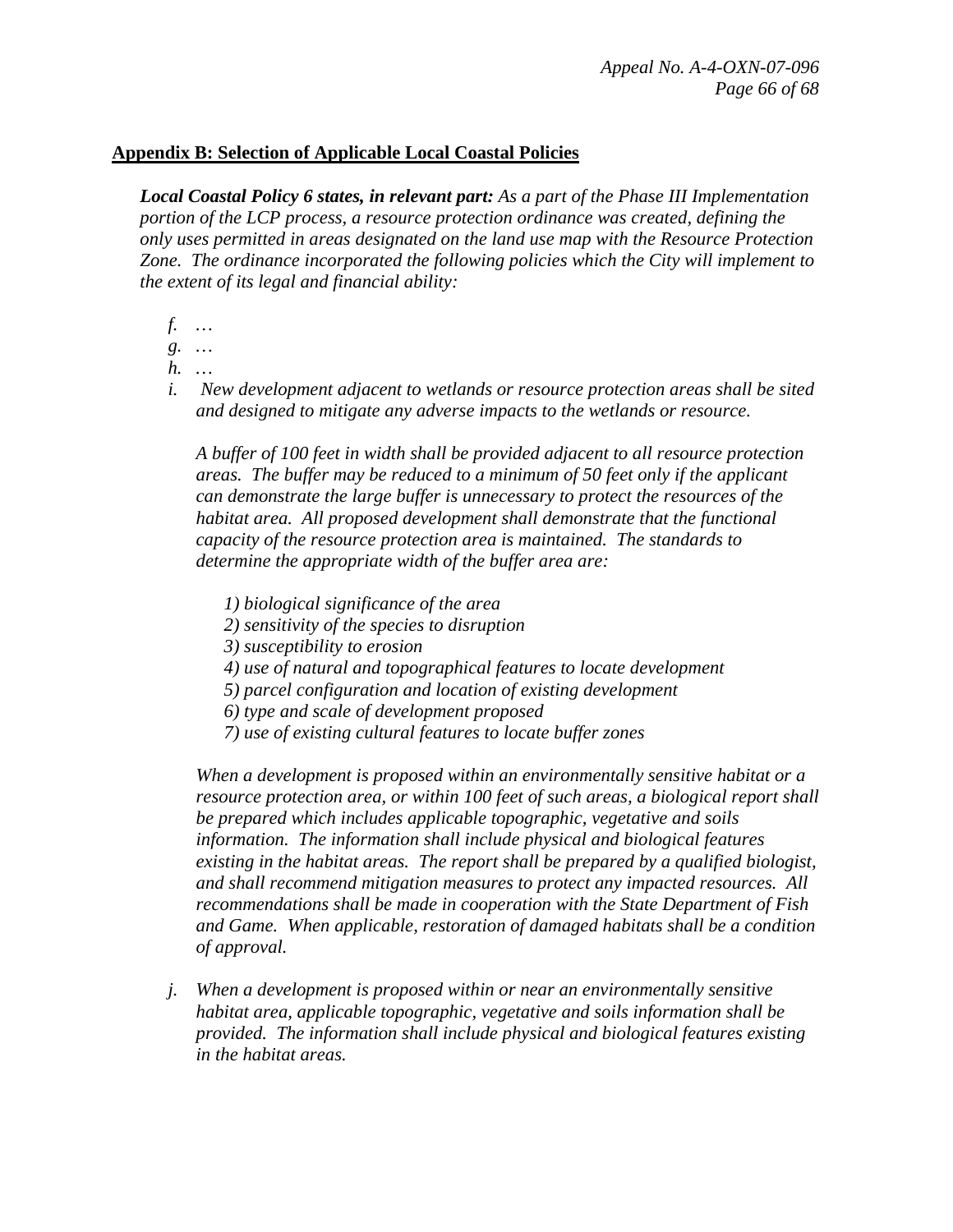#### *Local Coastal Policy 9 states: Wetlands shall be defined as:*

*Land where the water table is at, near, or above the land surface long enough to promote the formation of hydric soils or to support the growth of hydrophytes. In certain types of wetlands, vegetation is lacking and soils are poorly developed or absent as a result of frequent and drastic fluctuations of surface water levels, wave action, waterflow, turbidity or high concentrations of salts or other substances in the water or substrate. Such wetlands can be recognized by the presence of surface water or saturated substrate at some time during the year, and their location within, or adjacent to, vegetated wetlands or deep-water habitats.* 

*Local Coastal Policy 10 states, in relevant part: The water quality of the City's coastal waters shall be maintained and, where feasible, restored by the following:* 

- *a. The effects of wastewater discharges which release toxic substances into coastal waters, streams, wetlands, estuaries and lakes shall be minimized, and, where feasible, toxic substances should be removed. Wastewater discharges which do not contain toxic substances and which are necessary to sustain the functional capacity of streams, wetlands, estuaries and lakes shall be maintained.*
- *b. …*
- *c. The effects of increased amounts of runoff into coastal waters, streams, wetlands, estuaries and lakes due to development shall minimize through, among other means, grading and other site development controls, and buffer zones.*
- *d. …*
- *e. Naturally occurring vegetation that protects riparian habitats shall be maintained and, where feasible, restored.*
- *f. …*
- *g. …*

*Local Coastal Policy 52 states, in relevant part: Industrial and energy-related development shall not be located in coastal resource areas, including sensitive habitats, recreational areas, and archaeological sites. All development adjacent to these resource areas or agricultural areas shall be designed to mitigate any adverse impacts…* 

*Local Coastal Policy 57 states: If it is not possible to reroute pipelines around coastal resource areas, including habitat, recreational and archeological areas, they shall be permitted to cross the areas with the following conditions:* 

- *a. Pipeline segments shall, in case of break, be isolated by automatic shut-off valves or with other safety techniques approved by the City. If the City determines it is necessary, the valves may be located at intervals less than the maximum required by the Department of Transportation.*
- *b. Any routing through resource areas shall be designed to minimize the impacts of a spill, should it occur, by considering spill volumes, durations and trajectories.*